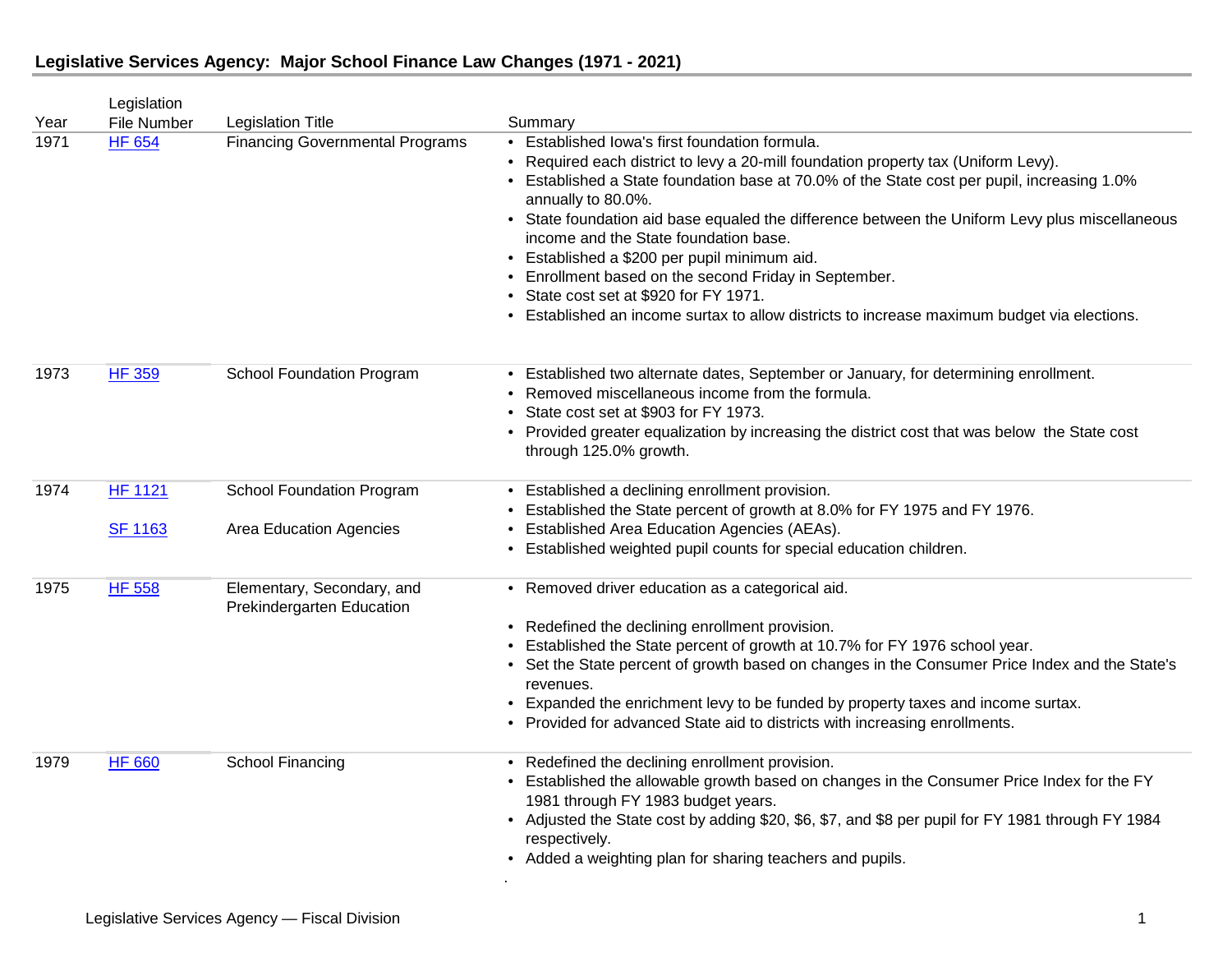|      | Legislation    |                                                       |                                                                                                                                                                                                                                                                                                                                                                                                                                                                                                                                                                                                                                                      |
|------|----------------|-------------------------------------------------------|------------------------------------------------------------------------------------------------------------------------------------------------------------------------------------------------------------------------------------------------------------------------------------------------------------------------------------------------------------------------------------------------------------------------------------------------------------------------------------------------------------------------------------------------------------------------------------------------------------------------------------------------------|
| Year | File Number    | <b>Legislation Title</b>                              | Summary                                                                                                                                                                                                                                                                                                                                                                                                                                                                                                                                                                                                                                              |
| 1980 | <b>HF 2551</b> | School Finance                                        | • Redefined the allowable growth calculation to be based on changes in State revenues and gross<br>national product implicit deflator. Specified that changes were based on revenues only if<br>revenues were less than the deflator.<br>• Froze the State foundation base for one year.<br>• Permitted the School Budget Review Committee to grant additional budget growth for gifted and<br>talented programs.<br>Removed the \$6 per pupil adjustment to State cost scheduled for FY 1982.<br>• Changed funding for AEA special education support services from budget to a per pupil basis<br>with allowable growth added on a per pupil basis, |
| 1981 | <b>HF 414</b>  | School Funding                                        | • Permitted districts to levy for a cash reserve not to exceed 7.5% of total expenditures.<br>• Froze the foundation base for the FY 1982 and FY 1983 budget years at the FY 1980 level.                                                                                                                                                                                                                                                                                                                                                                                                                                                             |
|      |                |                                                       | • Established a 100.0% budget guarantee for FY 1983.<br>Established allowable growth for the FY 1982 and FY 1983 at 5.0% and 7.0%.<br>• Froze the AEA special education support costs per pupil and the educational services budget at<br>the FY 1981 level.                                                                                                                                                                                                                                                                                                                                                                                         |
|      |                |                                                       | • Established educational services and media services budget growth as a per pupil amount<br>based on the State allowable growth rate and established the respective budgets as an amount<br>per pupil times the enrollment in an AEA.                                                                                                                                                                                                                                                                                                                                                                                                               |
|      |                |                                                       | • Provided for a supplemental school income surtax not to exceed \$75 per pupil based on the<br>budget enrollment. Surtax required voter approval.                                                                                                                                                                                                                                                                                                                                                                                                                                                                                                   |
| 1982 | <b>SF 2088</b> | School District Property Tax Levy For<br>Cash Reserve | • Removed the 7.5% ceiling on the levy for cash reserve.                                                                                                                                                                                                                                                                                                                                                                                                                                                                                                                                                                                             |
|      | <b>SF 2146</b> | State Cost Per Pupil Increase                         | • Provided for a review of the cash reserve levy by the School Budget Review Committee.<br>• Adjusted the State cost per pupil by adding an additional \$6 to the already scheduled increases<br>for the FY 1983 budget year.                                                                                                                                                                                                                                                                                                                                                                                                                        |
|      | <b>SF 2302</b> | <b>School District Budget Guarantee</b>               | • Established a 100.0% budget guarantee for FY 1984.                                                                                                                                                                                                                                                                                                                                                                                                                                                                                                                                                                                                 |
| 1983 | HF 562         | <b>Funds Available For School Districts</b>           | • Established a 102.0% budget guarantee beginning with the FY 1986 budget.<br>• Adjusted the State cost per pupil by adding an additional \$8 for the FY 1985 school year.<br>• Permitted the School Budget Review Committee to grant additional growth for returning dropout<br>programs.<br>• Included in the supplementary weighting plan resident pupils attending classes at a merged area<br>school.<br>• Eliminated the 110.0% "catch-up" provision for those districts below the State cost per pupil for<br>FY 1985.                                                                                                                        |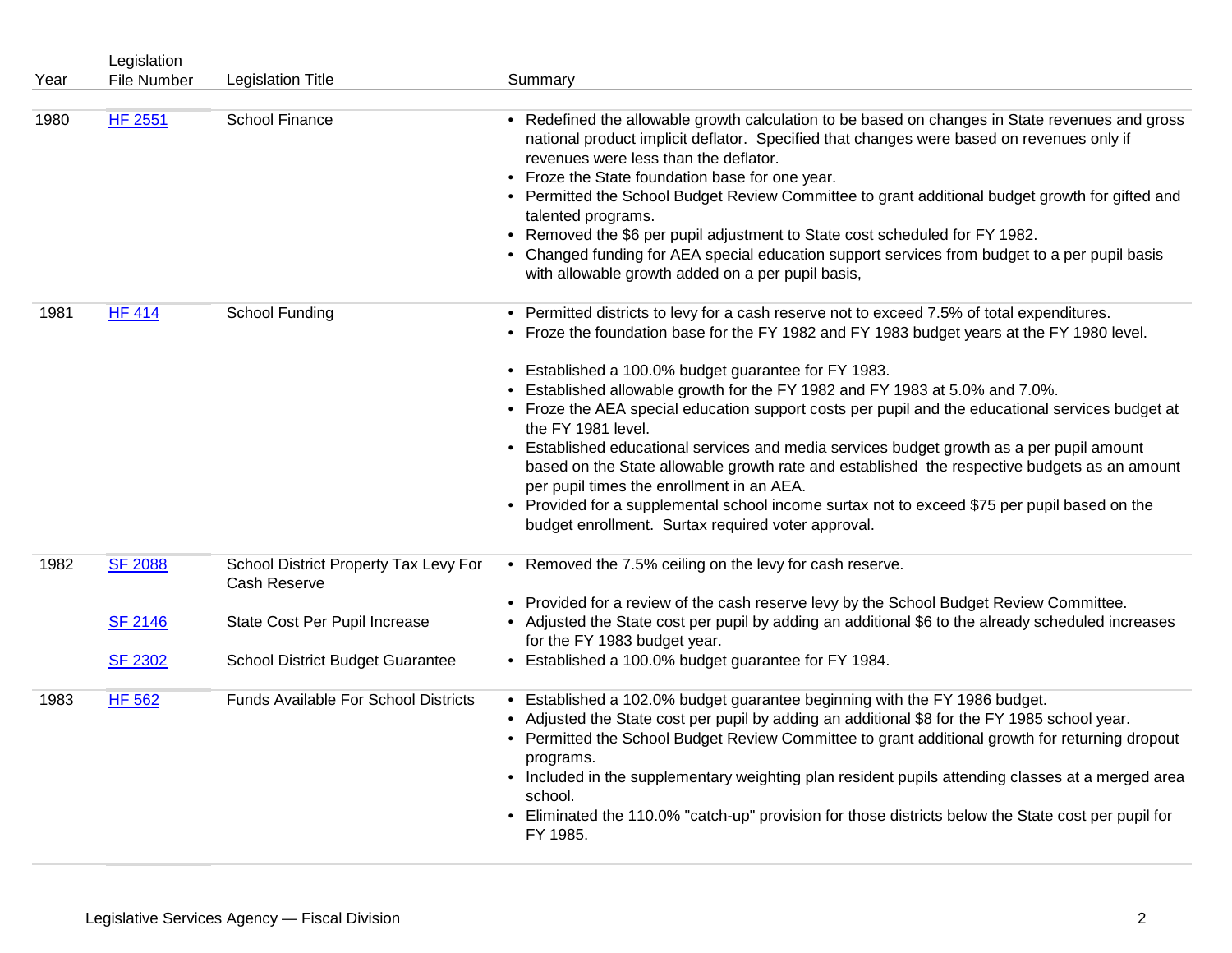|      | Legislation    |                                                                                                                   |                                                                                                                                                                                                                                                                                                                                                                                             |
|------|----------------|-------------------------------------------------------------------------------------------------------------------|---------------------------------------------------------------------------------------------------------------------------------------------------------------------------------------------------------------------------------------------------------------------------------------------------------------------------------------------------------------------------------------------|
| Year | File Number    | <b>Legislation Title</b>                                                                                          | Summary                                                                                                                                                                                                                                                                                                                                                                                     |
| 1985 | <b>HF 682</b>  | <b>Calculation Of School Enrollment</b><br>Increases                                                              | • Provided for a recalculation of budget enrollments for districts with a basic enrollment in the<br>budget year that was 15.0% higher than the basic enrollment in the base year.                                                                                                                                                                                                          |
| 1986 | <b>HF 2484</b> | FY 1987 State Government<br>Appropriations                                                                        | • Established the State foundation level at 81.5% in FY 1988 and provided for a 0.5% increase in<br>the level for succeeding years up to 85.0%.                                                                                                                                                                                                                                             |
|      | <b>HF 2462</b> | <b>Educational Cost Efficiencies</b>                                                                              | • Provided for a reduction in the Uniform Levy to \$4.40 for a school district, that reorganizes with<br>an enrollment less than 600. Specified that the levy will increase \$0.20 per year up to \$5.40.                                                                                                                                                                                   |
|      |                |                                                                                                                   | • Provided for a maximum property tax rate for additional property taxes and bonded indebtedness<br>not to exceed current levels for any district reorganizing with an enrollment less than 600.                                                                                                                                                                                            |
| 1987 | <b>HF 499</b>  | Education                                                                                                         | • For FY 1990, redefined the enrollment decline cushion to 20.0% of the basic enrollment for FY<br>1980, plus the greater of 80.0% of the preceding year or second preceding year.<br>• Redefined the budget guarantee to 10.5% of the prior year's budget for FY 1989. Succeeding<br>years authorized at 101.0%.                                                                           |
|      |                |                                                                                                                   | • Increased the enrichment levy from 10.0% to 15.0% of the State cost per pupil. However,<br>specified that the increase could only be used to replace funds lost to changes in enrollment<br>decline cushion and budget guarantee decrease.<br>• Provided for a maximum supplemental cumulative weight of 25 pupils for administrator sharing,<br>if more than two districts are involved. |
|      |                |                                                                                                                   | Established a supplemental weight of 0.2 for non-English speaking students.<br>$\bullet$<br>Repealed the School Foundation Aid Formula effective June 30, 1991.<br>Provided a \$92.0 million appropriation for Educational Excellence (Phases I, II, and III).                                                                                                                              |
|      | <b>HF 671</b>  | FY 1988 Appropriations And<br>Distribution Of Responsibilities<br>Between Various Public Agencies And<br>Programs | • Reduced all State appropriations including State aid to schools by 0.1%.                                                                                                                                                                                                                                                                                                                  |
| 1988 | <b>SF 2312</b> | FY 1989 Appropriations And Provisions .<br>Relating To Educational,<br>Cultural, And Rehabilitation Programs      | Removed the funding advance for increased special education student weightings determined<br>on December 1 of each year. Specified that districts may request additional allowable growth<br>(spending authority) through the School Budget Review Committee.                                                                                                                               |
|      |                |                                                                                                                   | Delayed the effective date of implementing a supplementary weighting of 0.2 for non-English<br>$\bullet$<br>speaking students until FY 1990.<br>• Eliminated the 3.0% budget enrollment restriction on the identification of talented and gifted                                                                                                                                            |
|      |                |                                                                                                                   | students. Changed the budget limit calculation to 1.2% times the district cost times the budget<br>enrollment.                                                                                                                                                                                                                                                                              |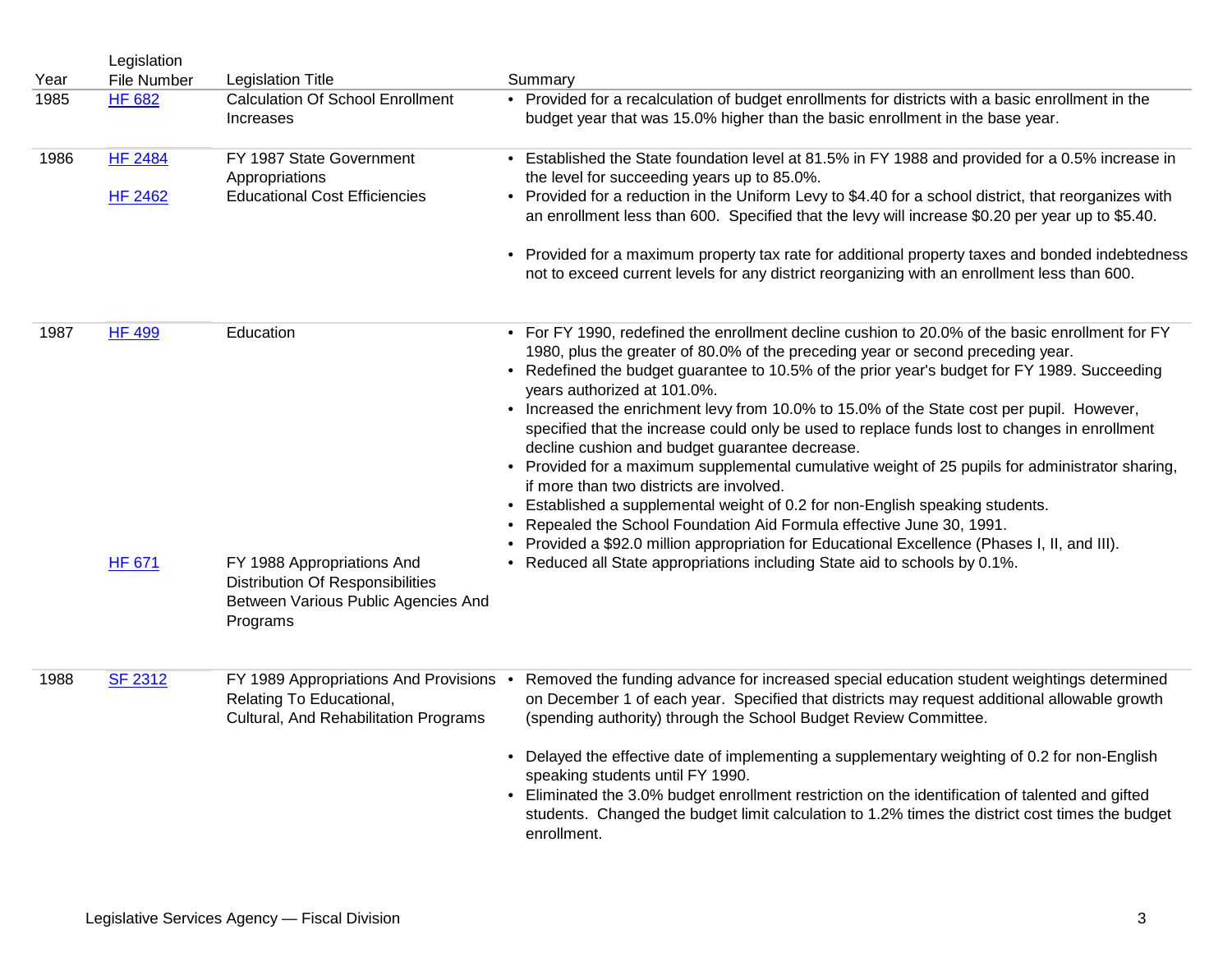| Year | Legislation<br>File Number    | <b>Legislation Title</b>                                                                  | Summary                                                                                                                                                                                                                                                                                                                                                                                                                                                                                                                                                                                                                                                                                                                                                                                                                                                                                                                                                                                                                                                                                                                                                                                                                                                                                                                                                                                                                                                                                                                                                                                                                                                                                                                                                                                                                                                                                                                                                                                                                                                                                                                                                                                                                                                                                                                                                                                                                                                                                                                                                                                                        |
|------|-------------------------------|-------------------------------------------------------------------------------------------|----------------------------------------------------------------------------------------------------------------------------------------------------------------------------------------------------------------------------------------------------------------------------------------------------------------------------------------------------------------------------------------------------------------------------------------------------------------------------------------------------------------------------------------------------------------------------------------------------------------------------------------------------------------------------------------------------------------------------------------------------------------------------------------------------------------------------------------------------------------------------------------------------------------------------------------------------------------------------------------------------------------------------------------------------------------------------------------------------------------------------------------------------------------------------------------------------------------------------------------------------------------------------------------------------------------------------------------------------------------------------------------------------------------------------------------------------------------------------------------------------------------------------------------------------------------------------------------------------------------------------------------------------------------------------------------------------------------------------------------------------------------------------------------------------------------------------------------------------------------------------------------------------------------------------------------------------------------------------------------------------------------------------------------------------------------------------------------------------------------------------------------------------------------------------------------------------------------------------------------------------------------------------------------------------------------------------------------------------------------------------------------------------------------------------------------------------------------------------------------------------------------------------------------------------------------------------------------------------------------|
|      | <b>HF 2419</b>                | School Enrollment, District<br>Dissolutions, And Whole-Grade<br><b>Sharing Agreements</b> | • Set a State aid reduction penalty for each day a district starts earlier than lowa Code permits.                                                                                                                                                                                                                                                                                                                                                                                                                                                                                                                                                                                                                                                                                                                                                                                                                                                                                                                                                                                                                                                                                                                                                                                                                                                                                                                                                                                                                                                                                                                                                                                                                                                                                                                                                                                                                                                                                                                                                                                                                                                                                                                                                                                                                                                                                                                                                                                                                                                                                                             |
| 1989 | <b>SF 59</b><br><b>HF 535</b> | Open Enrollment In Public Schools<br>School And Area Education Agency<br>Financing        | • Provided for open enrollment of any child between lowa school districts.<br>• Established a new State school foundation formula effective July 1, 1991.<br>• The new formula retained some features of the existing formula and either eliminated or revised<br>other features.<br>• Continued the funding on a per pupil basis and retained the use of a foundation level of funding,<br>using a uniform property tax levy rate of \$5.40 per thousand dollars of taxable valuation in the<br>district and State aid to provide funding up to the foundation base. Required funding beyond the<br>State foundation base be provided by a property tax levy (additional levy).<br>• Established the State foundation base level at 83.5% of the regular program State cost per pupil<br>for FY 1992 and increased the foundation level 0.25% per year up to 85.0% of the State cost per<br>pupil.<br>• Minimum State aid was increased from \$200 to \$300.<br>• Specified the budget enrollment be determined by the district's headcount from the previous<br>September.<br>• Specified that districts with declining enrollments, that headcount be increased using a five-year<br>declining enrollment matrix based on the magnitude of the decline and the years since the<br>decline occurred.<br>• Specified that districts with an increase in enrollment be entitled to advanced funding for their<br>additional students.<br>• Specified that the district cost under the old formula be divided by the district's budget enrollment<br>determined under the new formula to determine a new district cost per pupil. Noted that If the<br>new district cost per pupil was less than the State cost per pupil, the district cost per pupil is<br>increased to the State cost per pupil. Specified that If the new district cost per pupil was more<br>than 110.0% of the State cost per pupil, it be reduced to 110.0% of the State cost per pupil.<br>• Required the State cost per pupil for the first year be determined by adding each district cost per<br>pupil under the old formula and divide that sum by the budget enrollments of all districts<br>determined under the new formula.<br>• Specified the State percents of growth for FY 1992 and FY 1993 be determined by September<br>15, 1990, by calculating actual and projected changes in the State general fund revenues and in<br>the gross national product implicit price deflator. Specified that each succeeding September 15,<br>the State percent of growth be calculated for the school year beginning 21.5 months later. |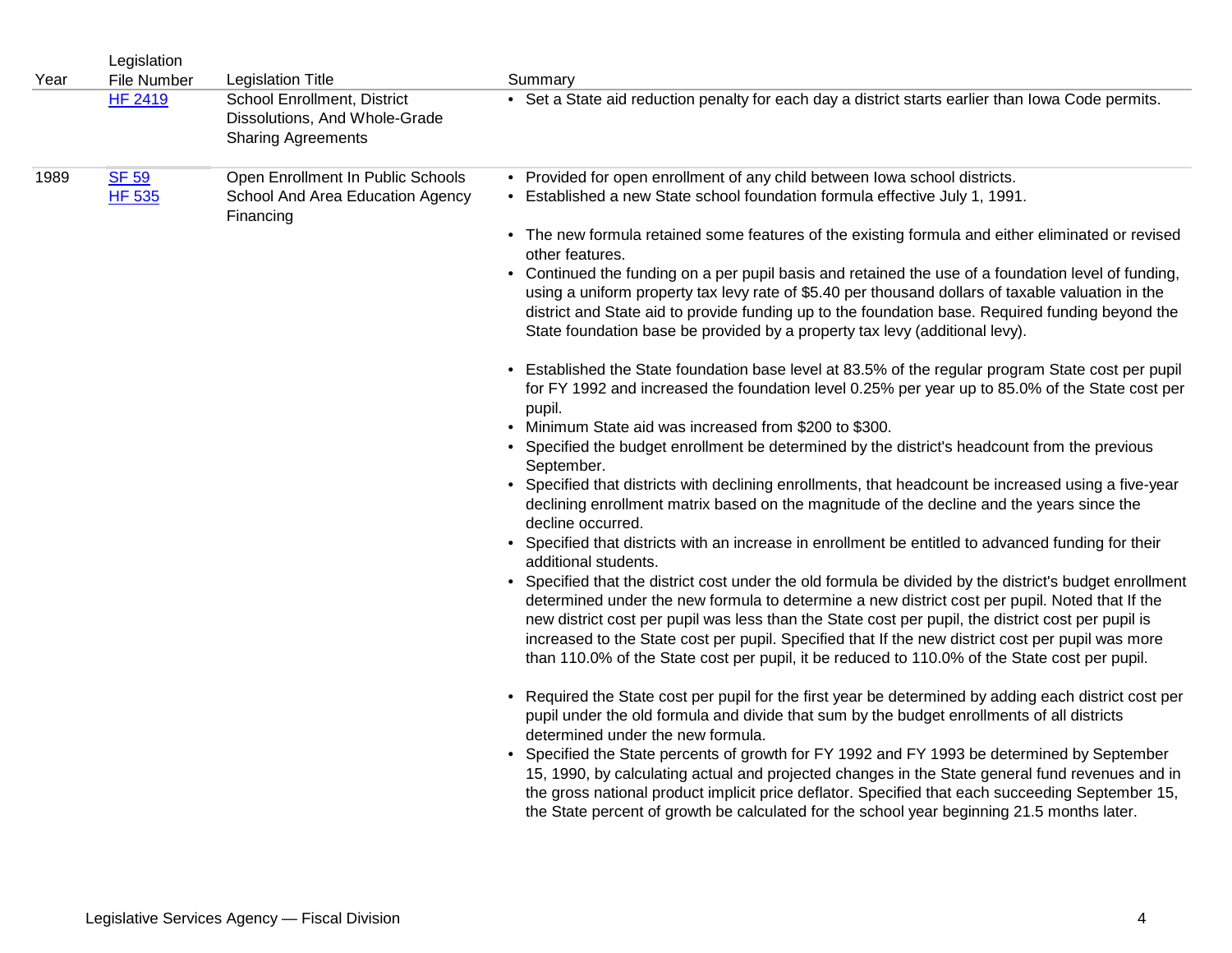| Year | Legislation<br><b>File Number</b> | <b>Legislation Title</b>                      | Summary                                                                                                                                                                                                                                                                                                                                                                                                                                                                   |
|------|-----------------------------------|-----------------------------------------------|---------------------------------------------------------------------------------------------------------------------------------------------------------------------------------------------------------------------------------------------------------------------------------------------------------------------------------------------------------------------------------------------------------------------------------------------------------------------------|
|      |                                   |                                               | • Specified for districts with a district cost per pupil greater than 105.0% of the State cost per pupil,<br>the State percent of growth used to determine the allowable growth be reduced by 2.0%.                                                                                                                                                                                                                                                                       |
|      |                                   |                                               | • Established a budget guarantee of 101.0% for FY 1992 and 100.0% for FY 1993.<br>• Specified that beginning in FY 1992, property tax adjustment State aid be given to districts with<br>property taxes greater under the new formula compared to the old formula. Reduced property<br>tax adjustment aid in future years based on growth in taxable valuations within the school district.                                                                               |
|      |                                   |                                               | • Required that special education and non-English weightings be recalculated. Specified Non-<br>English weightings be limited to three years.<br>• Established an Instructional Support Program that provided additional spending authority.<br>Limited funding for the Program to 10.0% of the district cost plus budget adjustment. Specified<br>that a district not have both an Instructional Support Program and an Enrichment Program.                              |
|      |                                   |                                               | • Established the Educational Improvement Program for districts with a district cost per pupil that<br>is 110.0% of the State cost per pupil and have approved an Instructional Support Program.                                                                                                                                                                                                                                                                          |
|      |                                   |                                               | • Specified that the School Budget Review Committee's (SBRC) authority under the old law<br>continued. Added additional SBRC duties that included implementation of the use of Generally<br>Accepted Accounting Principles (GAAP) by districts and AEAs. The SBRC also received an<br>appropriation for transportation assistance.<br>• Appropriated \$8.7 million for FY 1991 and \$11.2 million plus a growth amount for each year<br>thereafter, for at-risk children. |
|      |                                   |                                               | • Authorized the Physical Plant and Equipment levy to be used for purposes similar to the site levy<br>and 67.5 cent schoolhouse levy in the old law.<br>• Authorized the Management Levy for unemployment benefits, retirement incentives, insurance,                                                                                                                                                                                                                    |
|      |                                   |                                               | and judgments.<br>• Provided growth based on the State percent of growth for Phase II. Additionally, provided growth<br>for Phase II if the district or AEA included a performance-based pay component.<br>• The Governor item vetoed the funding provisions for media services and educational services of<br>the AEA leaving no funding mechanism for these services.                                                                                                   |
| 1990 | <b>SF 2306</b>                    | Open Enrollment                               | • Modified the open enrollment law including student funding provisions.<br>• Authorized districts to apply to the SBRC for additional allowable growth for a student's tuition<br>amount if that student was not included in the district's enrollment count from the preceding year.                                                                                                                                                                                    |
|      | <b>HF 2068</b>                    | <b>School Finance Technical</b><br>Amendments | • Made technical corrections to the new school finance formula.                                                                                                                                                                                                                                                                                                                                                                                                           |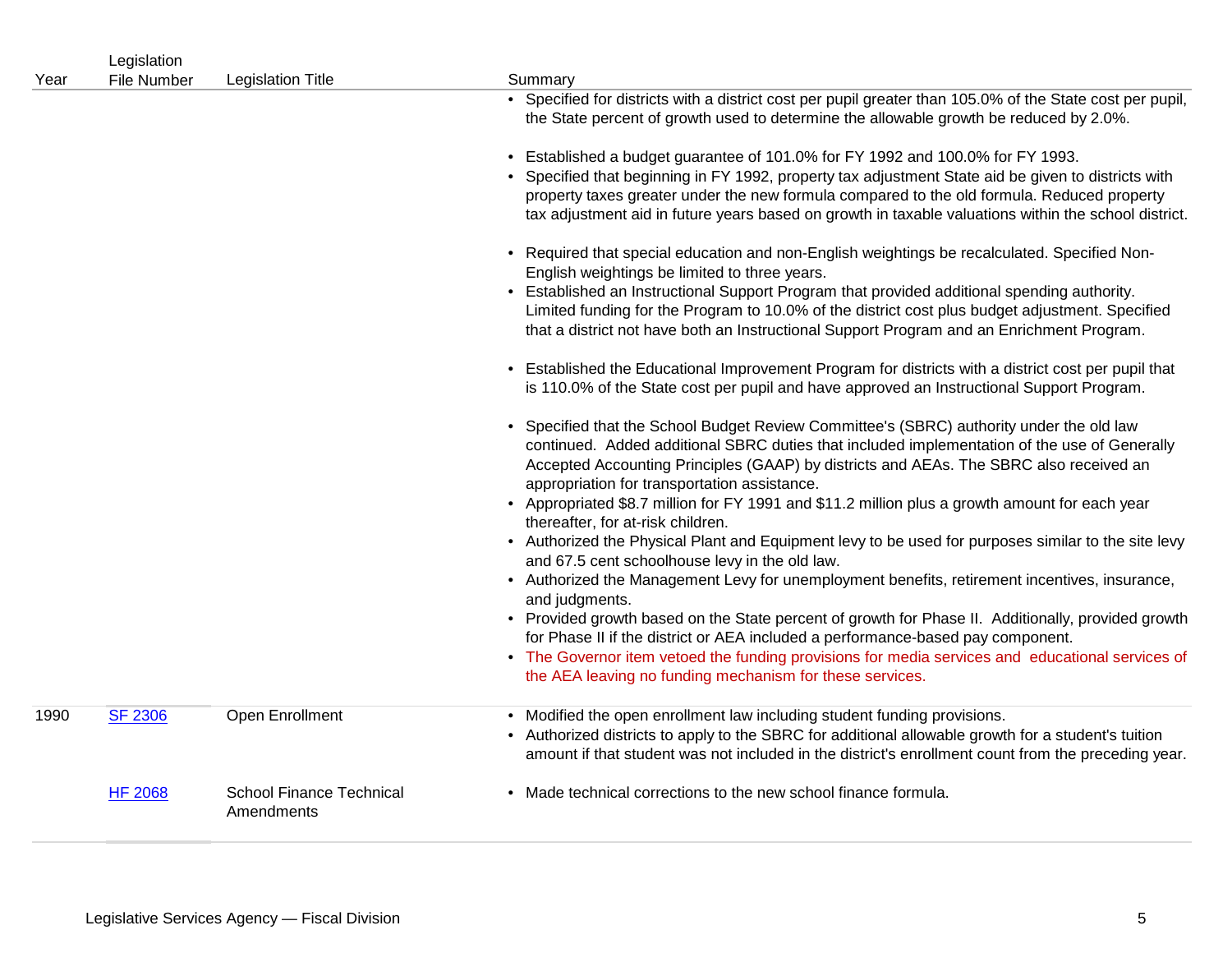|      | Legislation    |                                                                                             |                                                                                                                                                                                                                                                                                                                                                                                                                                                                              |
|------|----------------|---------------------------------------------------------------------------------------------|------------------------------------------------------------------------------------------------------------------------------------------------------------------------------------------------------------------------------------------------------------------------------------------------------------------------------------------------------------------------------------------------------------------------------------------------------------------------------|
| Year | File Number    | <b>Legislation Title</b>                                                                    | Summary                                                                                                                                                                                                                                                                                                                                                                                                                                                                      |
| 1991 | <b>SF 141</b>  | <b>Media And Educational Services</b><br><b>Funding For Area Education Agencies</b>         | • Provided a funding formula for media and educational services provided through the AEAs under<br>the school foundation aid formula.                                                                                                                                                                                                                                                                                                                                        |
| 1992 | <b>SF 2320</b> | State Aid to School Corporations                                                            | Eliminated the State aid advance for increasing enrollment for FY 1993.<br>Eliminated the adjustments in budget enrollment for decreasing enrollment for FY 1993.<br>Reduced the instructional support State aid by 3.5% for FY 1993.<br>Required school districts to provide educational services to children in psychiatric units or<br>٠<br>institutions and count these children in the school's basic enrollment.<br>Established a 100.0% budget guarantee for FY 1994. |
|      | <b>SF 2371</b> | Time Of Payment Of State Aid To<br>Schools                                                  | Eliminated the requirement that State foundation aid be paid in ten equal installments and<br>allowed the last payment to be made on or about June 15.                                                                                                                                                                                                                                                                                                                       |
|      | <b>SF 2393</b> | Appropriations, Reductions, Taxes,<br>And Other Budget Matters                              | • Reduced the appropriation for the Educational Excellence Program by \$12.0 million (13.0%).                                                                                                                                                                                                                                                                                                                                                                                |
|      | <b>HF 2384</b> | Schools - Miscellaneous Provisions                                                          | • Authorized districts to charge tuition for driver education.<br>Modified provisions of open enrollment.                                                                                                                                                                                                                                                                                                                                                                    |
|      | <b>HF 2412</b> | <b>Educational Finance</b>                                                                  | Required the Department of Management to adjust school district budgets for an adjustment in<br>enrollment determined in an annual school district audit.                                                                                                                                                                                                                                                                                                                    |
|      | <b>HF 2486</b> | FY 1993 Statutory Appropriations And<br><b>Other Budgetary Matters</b>                      | Required pupils receiving private instruction from a licensed practitioner provided through a<br>school district be counted as 0.6 of a pupil and pupils receiving dual enrollment be counted as<br>0.1 of a pupil.                                                                                                                                                                                                                                                          |
| 1993 | <b>SF 64</b>   | <b>School Finance Deadlines</b>                                                             | • Changed school deadlines to match the changes in certifying school budgets from March 15 to<br>April 15.                                                                                                                                                                                                                                                                                                                                                                   |
|      | <b>SF 425</b>  | FY 1994 Standing Appropriations,<br>Capital Projects, And Other Budgetary<br><b>Matters</b> | • Reduced the standing appropriation for the Educational Excellence Program by \$750,000.                                                                                                                                                                                                                                                                                                                                                                                    |
|      | HF 22          | FY 1994 School Finance- State<br>Percent Of Growth                                          | Provided a unified levy reduction for certain reorganized districts.<br>٠<br>Established a State percent of growth equal to 2.1% for FY 1994. The allowable growth<br>language was rewritten in 1992, stating that the State percent of growth for a budget year shall<br>be established by statute within 30 days of the submission in the base year of the Governor's<br>budget to the General Assembly.                                                                   |
| 1994 | <b>SF 2041</b> | FY 1995 School Finance - State<br>Percent Of Growth                                         | • Established a State percent of growth equal to 2.85% for FY 1995.                                                                                                                                                                                                                                                                                                                                                                                                          |
|      | <b>SF 2201</b> | Funding Of Gifted And Talented<br>Programs                                                  | • Increased the funding level for the gifted and talented program from 1.2% to 1.24% of the district<br>cost per pupil.                                                                                                                                                                                                                                                                                                                                                      |
|      | <b>SF 2234</b> | Educational Finances, Activities, And<br>Procedures                                         | • Allowed carryover of special education fund balances of up to 10.0%                                                                                                                                                                                                                                                                                                                                                                                                        |
|      | <b>HF 2308</b> | Fund Structure Of School Districts                                                          | • Established funds for GAAP purposes to be used for FY 1996. The statutory general fund and<br>statutory school house funds were replaced with these newly established funds.                                                                                                                                                                                                                                                                                               |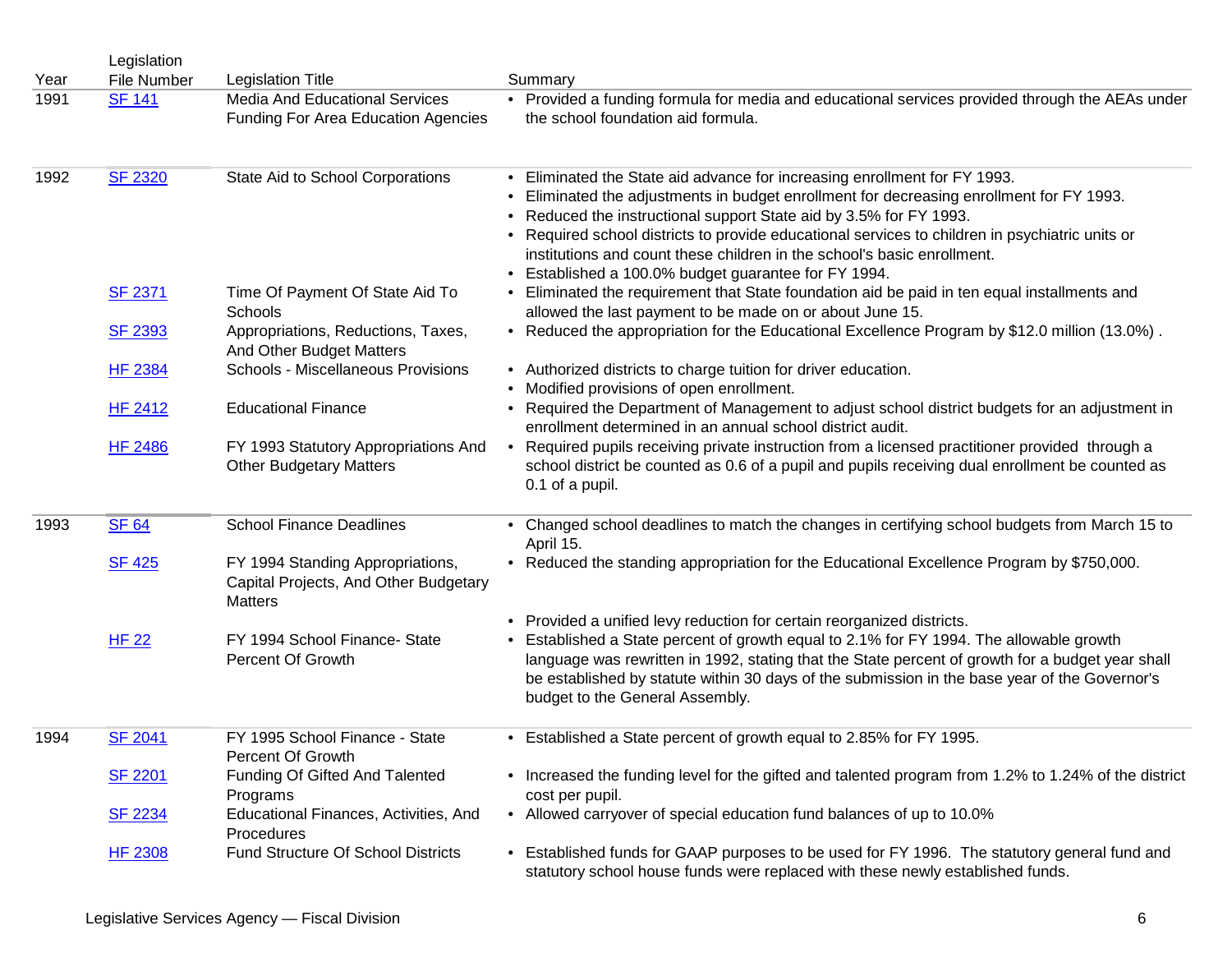|      | Legislation        |                                                                                           |                                                                                                                                                                                                                                                                                                                                                                 |
|------|--------------------|-------------------------------------------------------------------------------------------|-----------------------------------------------------------------------------------------------------------------------------------------------------------------------------------------------------------------------------------------------------------------------------------------------------------------------------------------------------------------|
| Year | <b>File Number</b> | <b>Legislation Title</b>                                                                  | Summary                                                                                                                                                                                                                                                                                                                                                         |
| 1995 | <b>SF 17</b>       | FY 1996 School Finance - State<br>Percent Of Growth                                       | • Established a State percent of growth equal to 3.5% for FY 1996,.                                                                                                                                                                                                                                                                                             |
|      | <b>SF 83</b>       | School Finance - Regular Program<br><b>District Cost Guarantee</b>                        | • Extended the 100.0% budget guarantee to FY 1996 and FY 1997. A 101.0% budget guarantee<br>was also established for FY 1996 with the additional 1.0% paid by the State rather than raised<br>through property taxation.                                                                                                                                        |
|      | <b>SF 460</b>      | FY 1997 School Finance - State<br>Percent Of Growth                                       | • Established a State percent of growth equal to 3.3% for FY 1997.                                                                                                                                                                                                                                                                                              |
|      |                    |                                                                                           | • Required that the State percent of growth for subsequent budget years be set in the year<br>preceding the base year. This was a year sooner than under prior law.                                                                                                                                                                                             |
| 1996 | <b>SF 2063</b>     | School Improvement Technology<br>Program                                                  | • Appropriated \$30.0 million for FY 1997 and created a standing limited appropriation of \$30.0<br>million for each of the next four fiscal years through FY 2001.                                                                                                                                                                                             |
|      | <b>SF 2082</b>     | FY 1998 and FY 1999 School Finance - •<br><b>State Percent Of Growth</b>                  | Established a State percent of growth of 3.5% for FY 1998 and FY 1999.                                                                                                                                                                                                                                                                                          |
|      | <b>SF 2449</b>     | <b>Tax Revisions And Related Matters</b>                                                  | • Increased the regular program foundation base for purposes of the school aid program from<br>83.0% to 87.5%.                                                                                                                                                                                                                                                  |
|      | <b>HF 514</b>      | Special Registration Plates And<br><b>Related Matters</b>                                 | • Created education motor vehicle registration plates and provided that moneys collected from the<br>sale of the plates be remitted to the School Budget Review Committee (SBRC) to be used for<br>transportation assistance.                                                                                                                                   |
| 1997 | <b>SF 189</b>      | School Finance - Regular Program<br><b>District Cost Guarantee</b>                        | • Extended the 100.0% budget guarantee through FY 1998 and FY 1999.                                                                                                                                                                                                                                                                                             |
|      | <b>SF 531</b>      | School District Financing - Physical<br>Plant And Equipment Levy                          | • Increased the voter-approved physical plant and equipment levy from \$0.67 per \$1,000 of<br>taxable valuation to \$1.34 per \$1,000 of taxable valuation.                                                                                                                                                                                                    |
| 1998 | <b>SF 2094</b>     | FY 2000 School Finance - Allowable<br>Growth                                              | • Established the allowable growth rate at 3.0% for FY 2000.                                                                                                                                                                                                                                                                                                    |
|      | <b>HF 2282</b>     | School Infrastructure Funding                                                             | • Allowed the imposition of a local sales and services tax by a county to be utilized for school<br>infrastructure purposes subject to a vote of the people.                                                                                                                                                                                                    |
| 1999 | <b>HF 743</b>      | <b>Education Block Grants- Early</b><br>Intervention And School Improvement<br>Technology | • Appropriated \$10.0 million in FY 2000 for the Early Intervention Block Grant (Class Size<br>Reduction) Program. The Act also made appropriations of \$20.0 million for FY 2001 and \$30.0<br>million each for FY 2002 and FY 2003.<br>• Appropriated \$30.0 million for FY 2002 and FY 2003 for the School Improvement Technology                            |
|      |                    |                                                                                           | <b>Block Grant Program.</b><br>• Required school districts report fourth grade proficiency levels to the school community.<br>• Required each school district to include a technology plan as part of the annual report submitted<br>to the Department of Ed.<br>• Specified that the Early Intervention Block Grant Program be repealed at the end of FY 2003. |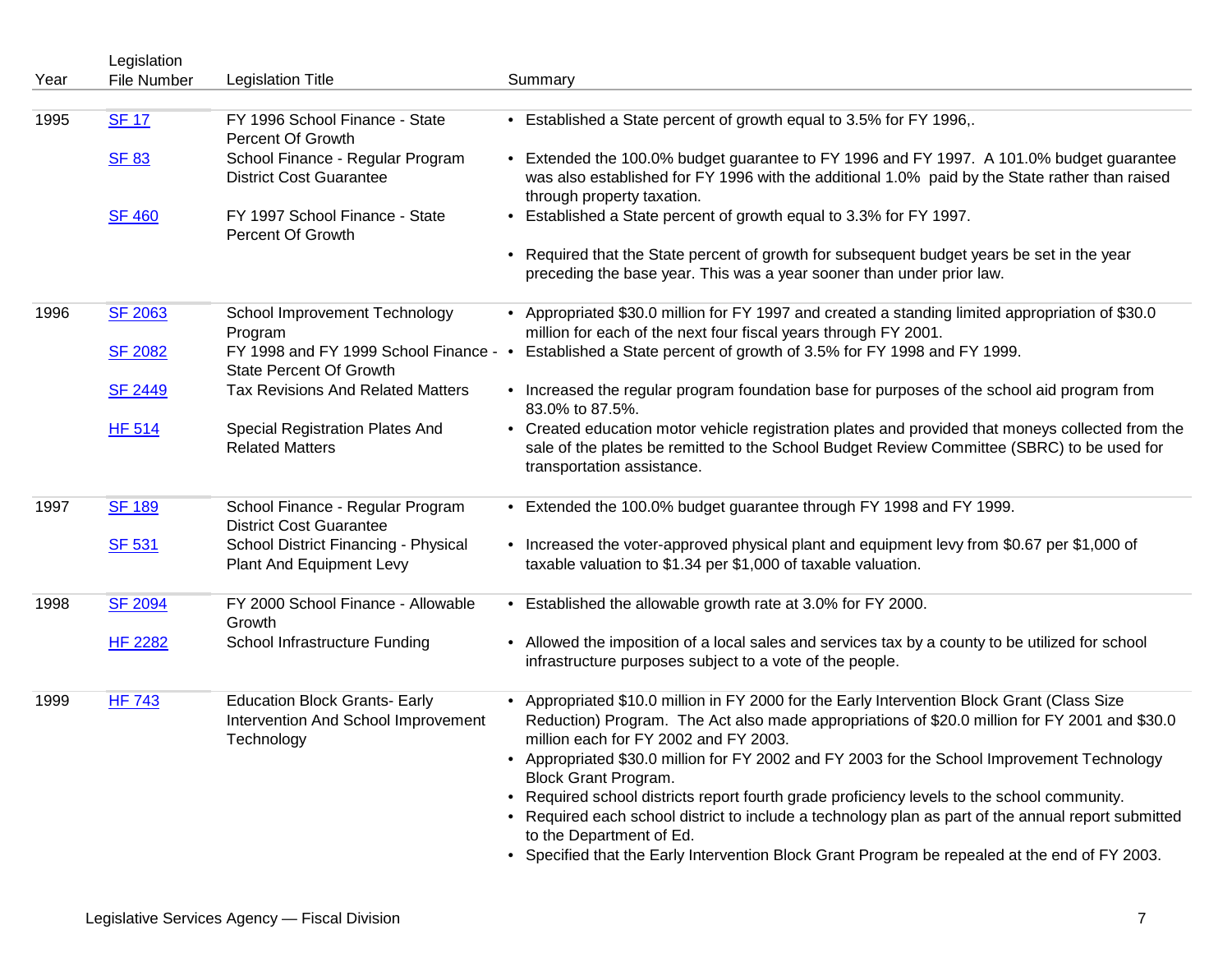|      | Legislation    |                                                                                                        |                                                                                                                                                                                                                                                                                                                                                                                                                                                       |
|------|----------------|--------------------------------------------------------------------------------------------------------|-------------------------------------------------------------------------------------------------------------------------------------------------------------------------------------------------------------------------------------------------------------------------------------------------------------------------------------------------------------------------------------------------------------------------------------------------------|
| Year | File Number    | <b>Legislation Title</b>                                                                               | Summary                                                                                                                                                                                                                                                                                                                                                                                                                                               |
|      | <b>HF 146</b>  | FY 2001 School Finance- Allowable<br>Growth                                                            | • Established the FY 2001 allowable growth rate at 4.0% (FY 2001 State cost per pupil = \$4,298).                                                                                                                                                                                                                                                                                                                                                     |
|      | <b>HF 147</b>  | Funding For School Districts With<br>Decreasing Or Increasing Enrollments                              | • Provided 100.0% budget guarantee for school districts with declining enrollment and funded it<br>through State aid.                                                                                                                                                                                                                                                                                                                                 |
|      | <b>SF 459</b>  | School Finance- State Aid- Gifted And<br><b>Talented Children Program Plans</b>                        | • Appropriated up to \$4.0 million for on-time funding for school districts with an increased<br>enrollment for FY 2000. Required the Dept. of Management to reduce FY 2001 State aid to<br>school districts that received State aid for on-time funding in FY 2000.<br>• Increased the regular program foundation level from 87.5% to 88.0% and the special education<br>program foundation level from 79.0% to 88.0% beginning in FY 2000 - VETOED. |
|      |                |                                                                                                        | • As a result of the Governor's line item veto, the special education program foundation level was                                                                                                                                                                                                                                                                                                                                                    |
|      |                |                                                                                                        | increased to 87.5% beginning in FY 2000.<br>• Added \$38 to the FY 2000 State cost per pupil to include gifted and talented funding in each<br>district's combined district cost. Specified additional requirements for the gifted and talented<br>program including the requirement that districts provide at least 25.0% of the program costs from<br>the regular program district cost.                                                            |
|      |                |                                                                                                        | • Provided a standing appropriation of up to \$13.0 million annually to provide on-time funding for<br>special education programs beginning in FY 2001 - VETOED.                                                                                                                                                                                                                                                                                      |
|      | <b>HF 782</b>  | FY 2000 Miscellaneous Supplemental<br>And Other Appropriations And<br>Provisions                       | • Required the General Assembly to address funding for alternative high school programs no later<br>than March 1, 2000.                                                                                                                                                                                                                                                                                                                               |
| 2000 | <b>HF 2549</b> | FY 2001 Appropriations - Education                                                                     | • Required the Department of Education to report and submit recommendations for AEA<br>reorganization.                                                                                                                                                                                                                                                                                                                                                |
|      | <b>HF 2039</b> | FY 2000 Miscellaneous Appropriations, .<br>Reductions, Supplementals, Transfers,<br><b>And Credits</b> | Deappropriated \$425,000 from Phase III of the Educational Excellence Program for FY 2000.                                                                                                                                                                                                                                                                                                                                                            |
|      | <b>HF 2496</b> | School Finance - Supplementary<br>Weighting                                                            | • Modified the codified supplementary weighting plan by specifying district-to-district sharing and<br>district to community college sharing beginning in FY 2001.<br>• Created at-risk supplementary weighting beginning in FY 2001. Required at-risk weightings be                                                                                                                                                                                  |
|      |                |                                                                                                        | calculated by the Department of Management and be based on grades 1-6 free/reduced price<br>lunch eligibility and the budget enrollment of the district.                                                                                                                                                                                                                                                                                              |
|      | <b>SF 2082</b> | FY 2002 School Finance - Allowable<br>Growth                                                           | • Established the FY 2002 allowable growth rate at 4.0% (FY 2002 State cost per pupil = \$4,512).                                                                                                                                                                                                                                                                                                                                                     |
|      | <b>SF 2111</b> | School Finance - Budget Adjustments                                                                    | • Provided a budget guarantee provision for FY 2001. Permitted districts to levy a budget<br>guarantee that would provide funding at 100.0% of the FY 2000 total regular program district<br>cost.                                                                                                                                                                                                                                                    |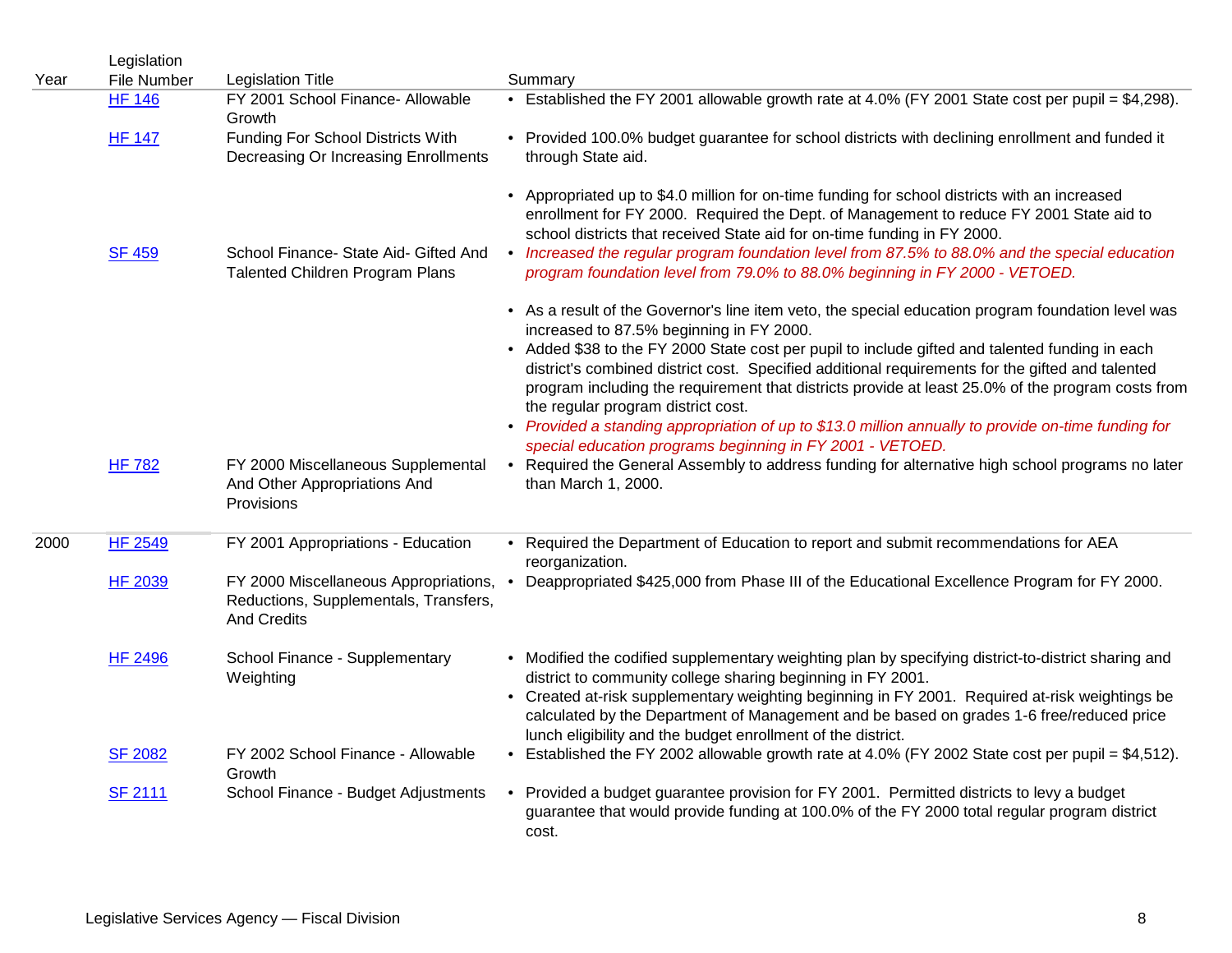| Year | Legislation<br>File Number | <b>Legislation Title</b>                     | Summary                                                                                                                                                                                                                                                                                                                                                                                                                                                                                                                  |
|------|----------------------------|----------------------------------------------|--------------------------------------------------------------------------------------------------------------------------------------------------------------------------------------------------------------------------------------------------------------------------------------------------------------------------------------------------------------------------------------------------------------------------------------------------------------------------------------------------------------------------|
|      | <b>SF 2452</b>             | FY 2001 Miscellaneous Appropriations         | • Decreased the FY 2001 standing appropriation for Educational Excellence by \$2.0 million.                                                                                                                                                                                                                                                                                                                                                                                                                              |
|      |                            | <b>And Other Provisions</b>                  |                                                                                                                                                                                                                                                                                                                                                                                                                                                                                                                          |
| 2001 | <b>HF 755</b>              | FY 2002 Miscellaneous Appropriations,        | Reduced the General Fund State aid allocation to AEAs by \$7.5 million for FY 2002 for the<br>$\bullet$                                                                                                                                                                                                                                                                                                                                                                                                                  |
|      |                            | Reductions, And Other Provisions             | special education support services program. Required the Department of Management to<br>prorate the reduction based on the total funding each AEA received. Specified that AEAs could<br>use funds from the media services program and the educational services program to maintain<br>support for the special education support services program.                                                                                                                                                                       |
|      |                            |                                              | • Reduced the FY 2002 General Fund appropriation to the Early Intervention Block Grant<br>Program (Class Size Reduction) by \$10.0 million - VETOED. The veto resulted in an<br>appropriation totaling \$30.0 million for the Program in FY 2002.                                                                                                                                                                                                                                                                        |
|      |                            |                                              | • Reduced the FY 2002 General Fund appropriation to the School Improvement Technology<br>Block Grant Program by \$20.0 million. The Program received a \$10.0 million appropriation for<br>FY 2002.                                                                                                                                                                                                                                                                                                                      |
|      |                            |                                              | • Reduced the FY 2002 standing General Fund appropriation for Phase III of Educational<br>Excellence by \$2.0 million - VETOED.                                                                                                                                                                                                                                                                                                                                                                                          |
|      |                            |                                              | • Authorized a school board of a school district that is contiguous to or is within a reorganized area<br>education agency (AEA) to petition the school district's current area education agency Board and<br>the reorganized area education agency's Board to join the reorganized area education agency.<br>With approval of both AEA boards, the reorganization would take effect on July 1 following<br>approval by the State Board of Education. Schools were authorized to appeal decisions to the<br>State Board. |
|      |                            |                                              | • Required a municipality certify to the county auditor the amount of PPEL revenue necessary to<br>make bond payments. Beginning in FY 2001, permitted school districts to retain PPEL revenue<br>from a TIF area unless revenue is required for TIF bond payments.                                                                                                                                                                                                                                                      |
|      | <b>HF 191</b>              | FY 2003 School Finance - Allowable<br>Growth | • Established the FY 2003 allowable growth rate at 4.0% (originally established the FY 2003 State<br>cost per pupil = $$4,692$ ). The rate was reduced to 1.0% during the 2002 Legislative Session in<br>SF 2315 (reestablished the FY 2003 State cost per pupil = \$4,557).                                                                                                                                                                                                                                             |
|      | <b>SF 203</b>              | School Finance - Miscellaneous<br>Changes    | • Established Uniform Levy rate incentives for school districts that reorganize between FY 2003<br>and FY 2007. Required eligible school districts to have enrollments less than 600.<br>• Provided supplementary weighting for school districts that have studied reorganization or<br>dissolution. Permitted districts to receive the supplementary weighting for a maximum of three<br>years through FY 2007.                                                                                                         |
|      |                            |                                              | • Provided supplementary weighting for school districts that reorganized between FY 2003 and FY<br>2007 and previously participated in a whole grade sharing agreement with the intent of<br>reorganizing.                                                                                                                                                                                                                                                                                                               |
|      |                            |                                              | • Established supplementary weighting for Regional Academies.<br>• Established an annual on-time funding procedure for school districts with increased enrollments.                                                                                                                                                                                                                                                                                                                                                      |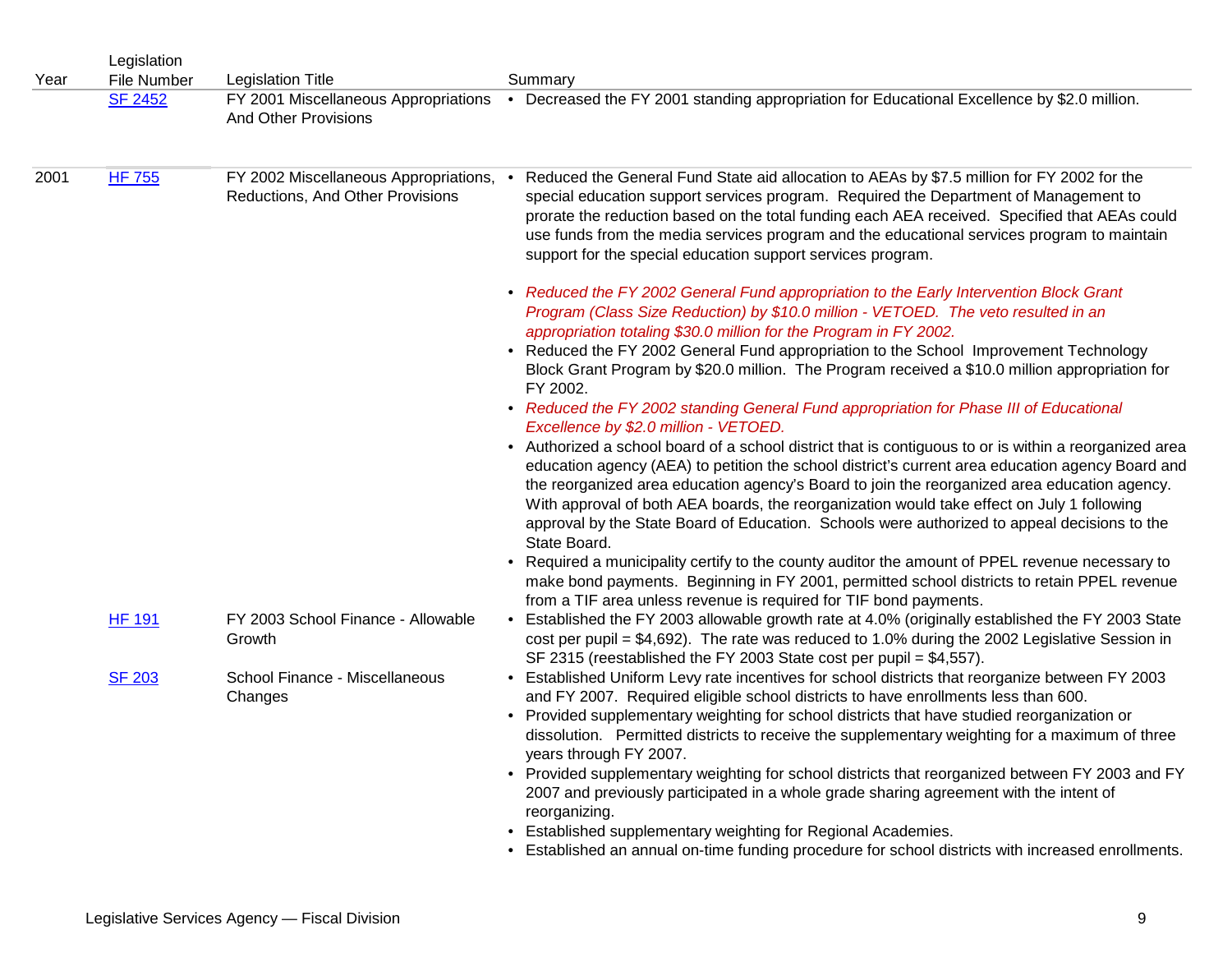|      | Legislation        |                                                                                                 |                                                                                                                                                                                                                                                                                                                          |
|------|--------------------|-------------------------------------------------------------------------------------------------|--------------------------------------------------------------------------------------------------------------------------------------------------------------------------------------------------------------------------------------------------------------------------------------------------------------------------|
| Year | <b>File Number</b> | <b>Legislation Title</b>                                                                        | Summary<br>• Established a 100.0% budget guarantee for FY 2002 - FY 2004 to be funded through local                                                                                                                                                                                                                      |
|      |                    |                                                                                                 | property taxes.                                                                                                                                                                                                                                                                                                          |
|      |                    |                                                                                                 | • Created a phase-out of the budget guarantee provision. Beginning in FY 2005, the phase-out<br>decreased the budget guarantee percentage by 10.0% points annually until eliminated by FY<br>2014.                                                                                                                       |
|      |                    |                                                                                                 | • Created the 101.0% budget adjustment to begin in FY 2005 The budget adjustment is based on<br>the previous year's regular program amount not including the previous year's budget adjustment<br>in the total.                                                                                                          |
|      | <b>HF 413</b>      | <b>Student Achievement And Teacher</b><br>Quality Program - Appropriations And<br>Allocations   | • Appropriated \$40.0 million from the Healthy lowans Tobacco Trust fund for the Student<br>Achievement Teacher Quality (SATQ) Program for FY 2002.                                                                                                                                                                      |
|      | <b>HF 476</b>      | <b>Student Achievement And Teacher</b><br><b>Quality Program</b>                                | • Created the Student Achievement and Teacher Quality Program. Established new minimum<br>salary levels for lowa public school teachers (beginning teacher salary level set at \$24,500 and<br>career teacher salary level set at \$26,500).<br>• Established new minimum salary levels for lowa public school teachers. |
|      | EO#24              | Executive Order Number 24                                                                       | • The Governor issued Executive Order #24 that specified a 4.3% General Fund across-the-board<br>reduction for FY 2002 (ordered and implemented 11/1/2001).                                                                                                                                                              |
|      | <b>HF 759</b>      | FY 2002 Miscellaneous Funding<br>Restoration, Reductions, And Other<br>Provisions               | • Restored the 4.3% across-the-board reduction of \$1.3 million for the FY 2002 Early Intervention<br>Block Grant Program (Class Size Reduction).                                                                                                                                                                        |
|      |                    |                                                                                                 | • Restored the 4.3% across-the-board reduction of \$636,000 for the FY 2002 State aid portion of<br>the Instructional Support Program.                                                                                                                                                                                   |
|      |                    |                                                                                                 | • Restored the 4.3% across-the-board reduction of \$3.5 million for the FY 2002 Educational<br>Excellence Program.                                                                                                                                                                                                       |
|      |                    |                                                                                                 | • Restored the 4.3% across-the-board reduction of \$430,000 for the FY 2002 School Improvement<br>Technology Program.                                                                                                                                                                                                    |
|      |                    |                                                                                                 | • Allowed school districts the flexibility to expend funds received for School Technology, Class<br>Size Reduction, and Educational Excellence Programs for any school general fund purpose with<br>local board approval. Applied only to FY 2002.                                                                       |
| 2002 | <b>HF 2625</b>     | FY 2002 Miscellaneous Appropriations, •<br>Reductions, Transfers, And Other<br>Provisions       | Removed the statutory requirement that the State percent of allowable growth for the School<br>Foundation Aid Program be enacted with 30 days of the submission of the Governor's budget to<br>the General Assembly - VETOED.                                                                                            |
|      | <b>SF 2304</b>     | FY 2002 Miscellaneous Appropriations,<br>Reductions, Transfers, And Other<br>Provisions         | Appropriated \$44.9 million from the Economic Emergency Fund to supplant General Fund<br>$\bullet$<br>dollars for the FY 2002 School aid appropriation.                                                                                                                                                                  |
|      | <b>SF 2326</b>     | FY 2003 Appropriations<br>Miscellaneous Provisions, Reductions,<br>Transfers, And Other Matters | • Appropriated \$7.75 million from the General Fund SATQ Program for FY 2003.                                                                                                                                                                                                                                            |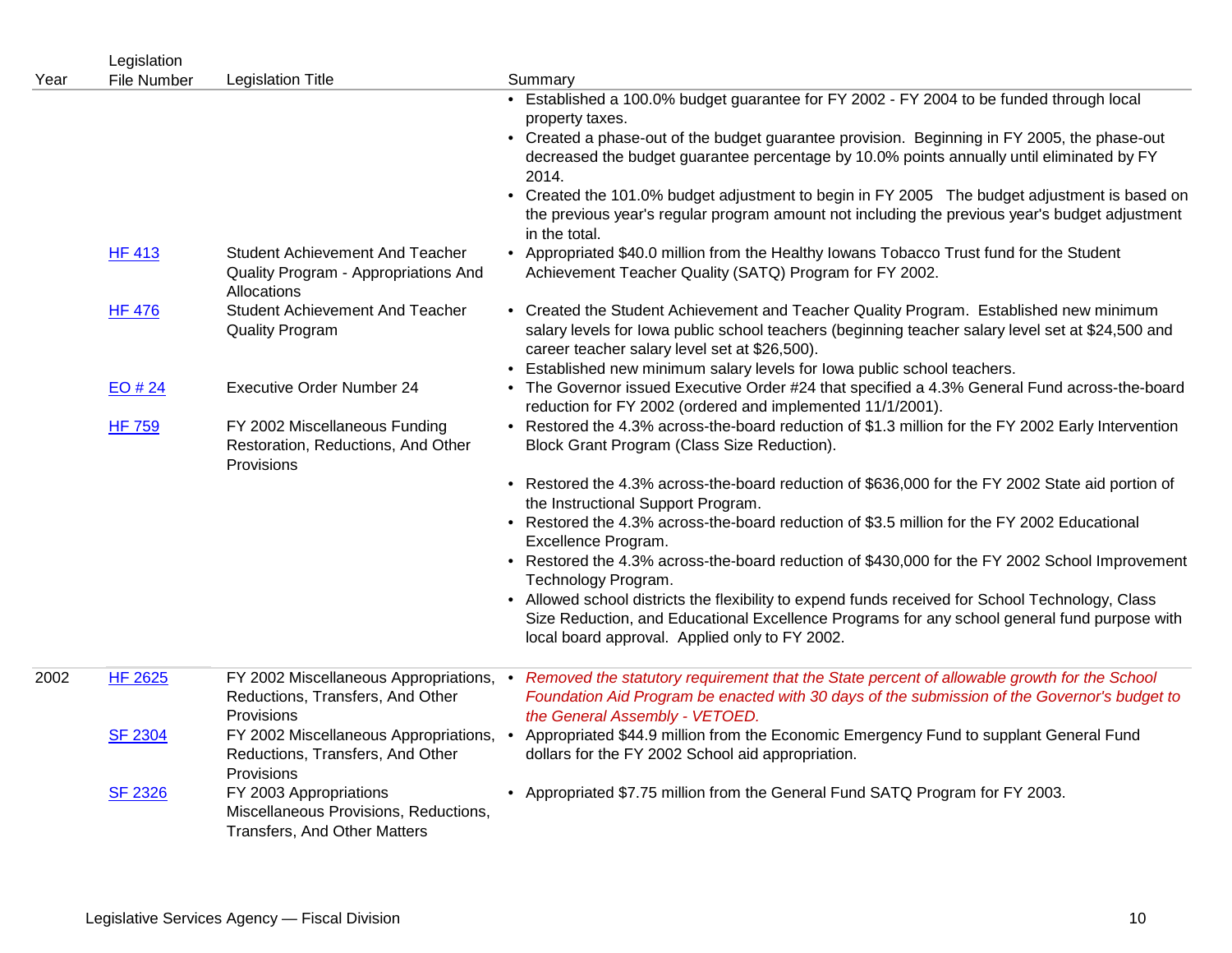| Year | Legislation<br><b>File Number</b> | <b>Legislation Title</b>                                                                                                                                                              | Summary                                                                                                                                                                                                                                                                                                                                                                                                                                                                                                           |
|------|-----------------------------------|---------------------------------------------------------------------------------------------------------------------------------------------------------------------------------------|-------------------------------------------------------------------------------------------------------------------------------------------------------------------------------------------------------------------------------------------------------------------------------------------------------------------------------------------------------------------------------------------------------------------------------------------------------------------------------------------------------------------|
|      |                                   |                                                                                                                                                                                       | • Reduced the FY 2003 standing appropriation for Educational Excellence by \$11.75 million.<br>Specified that the reduction be applied to Phase III of the Program.<br>• Eliminated the FY 2003 standing appropriation for the School Improvement and Technology<br>Program (\$10.0 million) and repealed the Program effective at the end of FY 2002.                                                                                                                                                            |
|      | <b>HF 2404</b><br><b>SF 2315</b>  | School Finance Weighting For Limited<br><b>English Proficient Students</b><br>FY 2003 School Finance Allowable<br>Growth, Area Education Agency<br>Payments, And State Foundation Aid | • Increased the school finance formula weighting for limited English proficient students from 0.19<br>to 0.22 beginning with enrollment counts in September 2002 (impacting FY 2004).<br>• Reduced the FY 2003 allowable growth rate to 1.0%. The 2001 General Assembly previously<br>set the FY 2003 rate at 4.0%.                                                                                                                                                                                               |
|      |                                   |                                                                                                                                                                                       | • Continued the \$7.5 million AEA reduction for Special Education Support services for FY 2003<br>and FY 2004.<br>• Allowed AEAs to use funds from media services and education services to maintain the level of<br>funding required for the special education support services program in FY 2003 and FY 2004.<br>• Capped the FY 2003 State school aid appropriation at \$1,784.1 million. Appropriated \$20.0<br>million from wagering tax revenues and \$25.0 million from the Economic Emergency Fund to be |
|      | <b>SF 2328</b>                    | FY 2004 School Finance Allowable<br>Growth                                                                                                                                            | used to supplant General Fund dollars for the FY 2003 school aid appropriation.<br>• Established the FY 2004 allowable growth rate at 2.0% (FY 2004 State cost per pupil = \$4,648).                                                                                                                                                                                                                                                                                                                              |
| 2003 | <b>HF 662</b>                     | FY 2004 Appropriations - Education                                                                                                                                                    | • Appropriated \$44.3 million for the SATQ Program.                                                                                                                                                                                                                                                                                                                                                                                                                                                               |
|      | <b>HF 549</b>                     | Education - Administration,<br>Regulation, And Other Related Matters                                                                                                                  | • Extended the sunset of the Early Intervention Block Grant (Class Size Reduction) Program for<br>one year (until the end of FY 2004). House File 458 appropriated \$30.0 million for the Program<br>for FY 2004.<br>• Authorized the Uniform Levy reorganization incentive to districts with enrollments of greater than<br>600 if merging with a district of less than 600 students.                                                                                                                            |
|      | <b>SF 211</b>                     | FY 2005 School Finance - Allowable<br>Growth                                                                                                                                          | Extended whole-grade sharing supplementary weighting through FY 2006.<br>Eliminated Phase III of the Educational Excellence Program beginning with FY 2004.<br>• Established the FY 2005 allowable growth rate at 2.0% (FY 2005 State cost per pupil = \$4,741).                                                                                                                                                                                                                                                  |
|      | <b>SF 445</b>                     | Local Sales And Services Taxes -<br>School Infrastructure Funding Or<br><b>Property Tax Relief</b>                                                                                    | • Amended the School Infrastructure Local Option Sales Tax (SILO) law by creating a shared<br>financing program and created the Secure an Advanced Vision for Education (SAVE) Fund.                                                                                                                                                                                                                                                                                                                              |
|      |                                   |                                                                                                                                                                                       | • Established a formula and set a statewide tax revenue per student at \$575. Specified that if<br>funding levels were not sufficient, the monies be distributed to school districts with the lowest<br>sales tax capacity per student.                                                                                                                                                                                                                                                                           |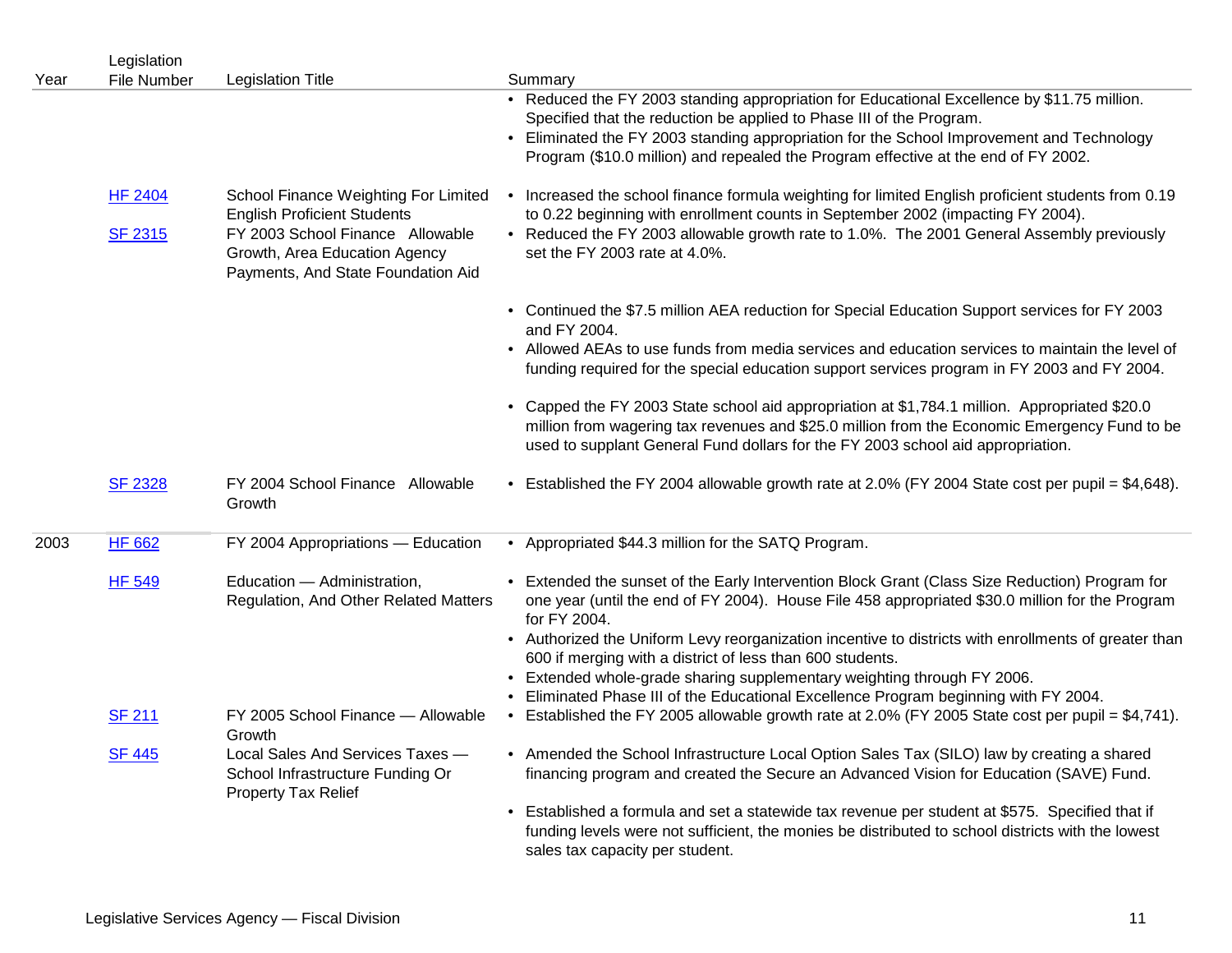| Year | Legislation<br>File Number | <b>Legislation Title</b>                                                                                                     | Summary                                                                                                                                                                                                                                                                                                                                                                                                                                                                                                                                                                                                                                                                              |
|------|----------------------------|------------------------------------------------------------------------------------------------------------------------------|--------------------------------------------------------------------------------------------------------------------------------------------------------------------------------------------------------------------------------------------------------------------------------------------------------------------------------------------------------------------------------------------------------------------------------------------------------------------------------------------------------------------------------------------------------------------------------------------------------------------------------------------------------------------------------------|
|      | <b>HF 683</b>              | Miscellaneous Appropriations And<br>Revisions, Sales And Use Tax<br>Revisions, Criminal Code Revisions,<br>And Other Changes | • Provided \$15.0 million annually for school infrastructure (in conjunction with SF 445) for fifteen<br>years beginning with FY 2005. This included a \$10.0 million RIIF appropriation (FY 2005 - FY<br>2014) to the Secure an Advanced Vision for Education (created in SF 445) and \$5.0 million from<br>the General Fund to the SAVE Fund from revenues generated from entering into the streamlined<br>sales tax agreement and after the Grow Iowa Values Fund has received its appropriation.                                                                                                                                                                                 |
|      | <b>SF 453</b>              | State And Local Government Financial •<br>And Regulatory Matters -<br><b>Miscellaneous Provisions</b>                        | Reduced AEA special education support services fund balances by a total of \$10.0 million but<br>provided for the use of unreserved fund balances for media services and education services to<br>maintain the level of required special education services.<br>Made the \$7.5 million State aid reduction to AEAs a permanent reduction beginning in FY 2004.                                                                                                                                                                                                                                                                                                                       |
|      | <b>SF 458</b>              | FY 2004 Miscellaneous Appropriations,<br>Reductions, Revenue Adjustments,<br><b>And Other Matters</b>                        | Appropriated \$30.0 million for the Early Intervention Block Grant (Class Size Reduction) Program<br>for FY 2004.                                                                                                                                                                                                                                                                                                                                                                                                                                                                                                                                                                    |
|      |                            |                                                                                                                              | • Reduced the FY 2004 appropriation for Educational Excellence to \$56.9 million. This reflected<br>the elimination of Phase III implemented in HF 549.                                                                                                                                                                                                                                                                                                                                                                                                                                                                                                                              |
|      | $EO \# 31$                 | <b>Executive Order Number 31</b>                                                                                             | • The Governor issued Executive Order #31 that specified a 2.5% General Fund across-the-board<br>reduction for FY 2004 (ordered on 10/14/2003 and implemented 10/10/2003).                                                                                                                                                                                                                                                                                                                                                                                                                                                                                                           |
| 2004 | <b>SF 2124</b>             | FY 2006 State Percent of Growth and<br><b>Other School Funding Provisions</b>                                                | • The Governor vetoed SF 2124.                                                                                                                                                                                                                                                                                                                                                                                                                                                                                                                                                                                                                                                       |
|      | <b>SF 2298</b>             | FY 2005 Government Funding,<br>Administration, And Regulation -<br><b>Appropriations And Miscellaneous</b><br>Changes        | • Established the FY 2006 allowable growth rate at 2.0% (FY 2006 State cost per pupil = $$4,836$ ) -<br><b>VETOED.</b><br>Capped the FY 2005 State school aid appropriation at \$1,881.7 million - VETOED.<br>$\bullet$<br>Capped the FY 2006 State school aid appropriation at \$1,926.5 million - VETOED.<br>• Required that \$10.0 million of the State school aid appropriation be allocated for textbooks and<br>supplies - VETOED.<br>• Required an AEA reduction of \$11.8 million for FY 2005 - VETOED.<br>• Appropriated \$45.3 million for the SATQ Program in FY 2005.<br>• Extended the sunset for the Early Intervention Block Grant (Class Size Reduction) Program for |
|      |                            |                                                                                                                              | one year (until the end of FY 2005). Appropriated \$29.3 million for the Program for FY 2005.                                                                                                                                                                                                                                                                                                                                                                                                                                                                                                                                                                                        |
|      |                            |                                                                                                                              | • Established the FY 2006 allowable growth rate at 4.0% (FY 2006 State cost per pupil = \$4,931).                                                                                                                                                                                                                                                                                                                                                                                                                                                                                                                                                                                    |
|      |                            |                                                                                                                              | • Required an AEA reduction of \$11.8 million for FY 2005.<br>• Limited the FY 2005 State aid appropriation to \$14.4 million for the Instructional Support<br>Program.                                                                                                                                                                                                                                                                                                                                                                                                                                                                                                              |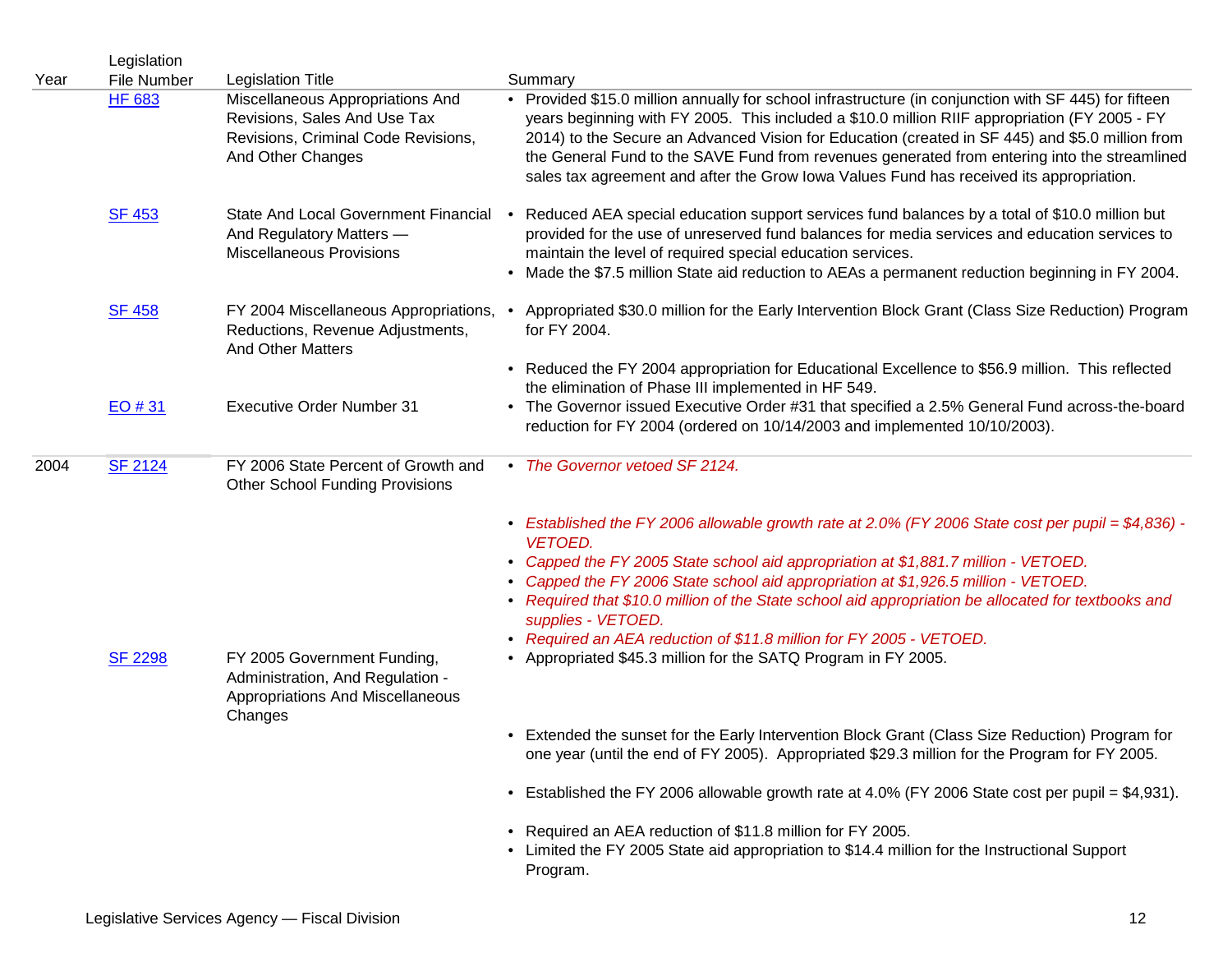|      | Legislation    |                                                                                                                         |                                                                                                                                                                                                                                                                                                                                                                                                                                                                                                                                                                                                                                     |
|------|----------------|-------------------------------------------------------------------------------------------------------------------------|-------------------------------------------------------------------------------------------------------------------------------------------------------------------------------------------------------------------------------------------------------------------------------------------------------------------------------------------------------------------------------------------------------------------------------------------------------------------------------------------------------------------------------------------------------------------------------------------------------------------------------------|
| Year | File Number    | <b>Legislation Title</b>                                                                                                | Summary                                                                                                                                                                                                                                                                                                                                                                                                                                                                                                                                                                                                                             |
|      |                |                                                                                                                         | • Limited the FY 2005 General Fund appropriation to \$55.5 million for the Educational Excellence<br>Program.                                                                                                                                                                                                                                                                                                                                                                                                                                                                                                                       |
|      | $EO$ # 36      | <b>Executive Order Number 36</b>                                                                                        | • The Governor issued Executive Order #36 which reinstated 10.0% of the original 2.5% General<br>Fund across-the-board reduction for FY 2004 (resulting in a 2.25% across-the-board reduction<br>for FY 2004). This was ordered on June 25, 2004, and implemented on June 24, 2004.                                                                                                                                                                                                                                                                                                                                                 |
| 2005 | <b>HF 882</b>  | FY 2006 State And Local Government<br>Financial And Regulatory Matters -<br>Appropriations And Miscellaneous<br>Changes | Limited the FY 2006 State aid appropriation to \$14.4 million for the Instructional Support<br>Program.                                                                                                                                                                                                                                                                                                                                                                                                                                                                                                                             |
|      |                |                                                                                                                         | • Limited the FY 2006 General Fund appropriation to \$55.5 million for the Educational Excellence<br>Program.                                                                                                                                                                                                                                                                                                                                                                                                                                                                                                                       |
|      |                |                                                                                                                         | • Reduced State aid to AEAs by \$11.8 million for FY 2006.                                                                                                                                                                                                                                                                                                                                                                                                                                                                                                                                                                          |
|      |                |                                                                                                                         | Extended the sunset on the Early Intervention Block Grant (Class Size Reduction) Program for<br>one year (until the end of FY 2006). Appropriated \$29.3 million for the Program for FY 2006.                                                                                                                                                                                                                                                                                                                                                                                                                                       |
|      |                |                                                                                                                         | Eliminated the \$5.0 million General Fund standing appropriation to the SAVE Fund originally<br>created in HF 683 during the 2003 Legislative Session. Specified the elimination was retroactive<br>to FY 2005.                                                                                                                                                                                                                                                                                                                                                                                                                     |
|      | <b>SF 36</b>   | FY 2007 School Finance - Allowable<br>Growth                                                                            | • Established the FY 2007 allowable growth rate at 4.0% (FY 2007 State cost per pupil = \$5,128).                                                                                                                                                                                                                                                                                                                                                                                                                                                                                                                                   |
|      | <b>HF 816</b>  | FY 2007 Appropriations - Education                                                                                      | • Appropriated \$24.3 million for the SATQ Program in FY 2006.                                                                                                                                                                                                                                                                                                                                                                                                                                                                                                                                                                      |
|      |                |                                                                                                                         | • Specified that \$10.0 million of SATQ appropriation is allocated for adding one additional teacher<br>contract day to the school calendar.                                                                                                                                                                                                                                                                                                                                                                                                                                                                                        |
| 2006 | <b>HF 2792</b> | Government Operations, Education<br>Programs, Finance And Taxation, And<br><b>Parental Rights</b>                       | • Provided additional property tax relief through the school aid formula. Appropriated \$6.0 million<br>for FY 2007, \$12.0 million for FY 2008, \$18.0 million for FY 2009, and \$24.0 million for FY 2010<br>and future fiscal years. Designated funding for property poor school districts.<br>Extended (from three to four years) the number of years a student may be eligible to receive<br>$\bullet$<br>Limited English Proficient (LEP - also referred to as English-as-a-Second-Language or ESL)<br>weighting (0.22).<br>• Appropriated \$104.3 million for the SATQ Program for FY 2007, \$139.3 million for FY 2008, and |
|      |                |                                                                                                                         | \$174.3 million for FY 2009.<br>Specified that of the SATQ appropriation, \$3.4 million in FY 2007, \$7.5 million in FY 2008, and                                                                                                                                                                                                                                                                                                                                                                                                                                                                                                   |
|      |                |                                                                                                                         | \$10.0 million in FY 2009 be used for market factor salaries.<br>• Increased the minimum teacher salary levels by \$1,000 for FY 2007.                                                                                                                                                                                                                                                                                                                                                                                                                                                                                              |
|      | <b>HF 2797</b> | FY 2007 State And Local Government                                                                                      | Beginning in FY 2007, allowed school districts required to repay property tax as a result of an                                                                                                                                                                                                                                                                                                                                                                                                                                                                                                                                     |
|      |                | Financial And Regulatory Matters -<br>Appropriations And Miscellaneous<br>Changes                                       | approved appeal in a property assessment of \$5.0 million or more be eligible for reimbursement<br>the following year through State aid.                                                                                                                                                                                                                                                                                                                                                                                                                                                                                            |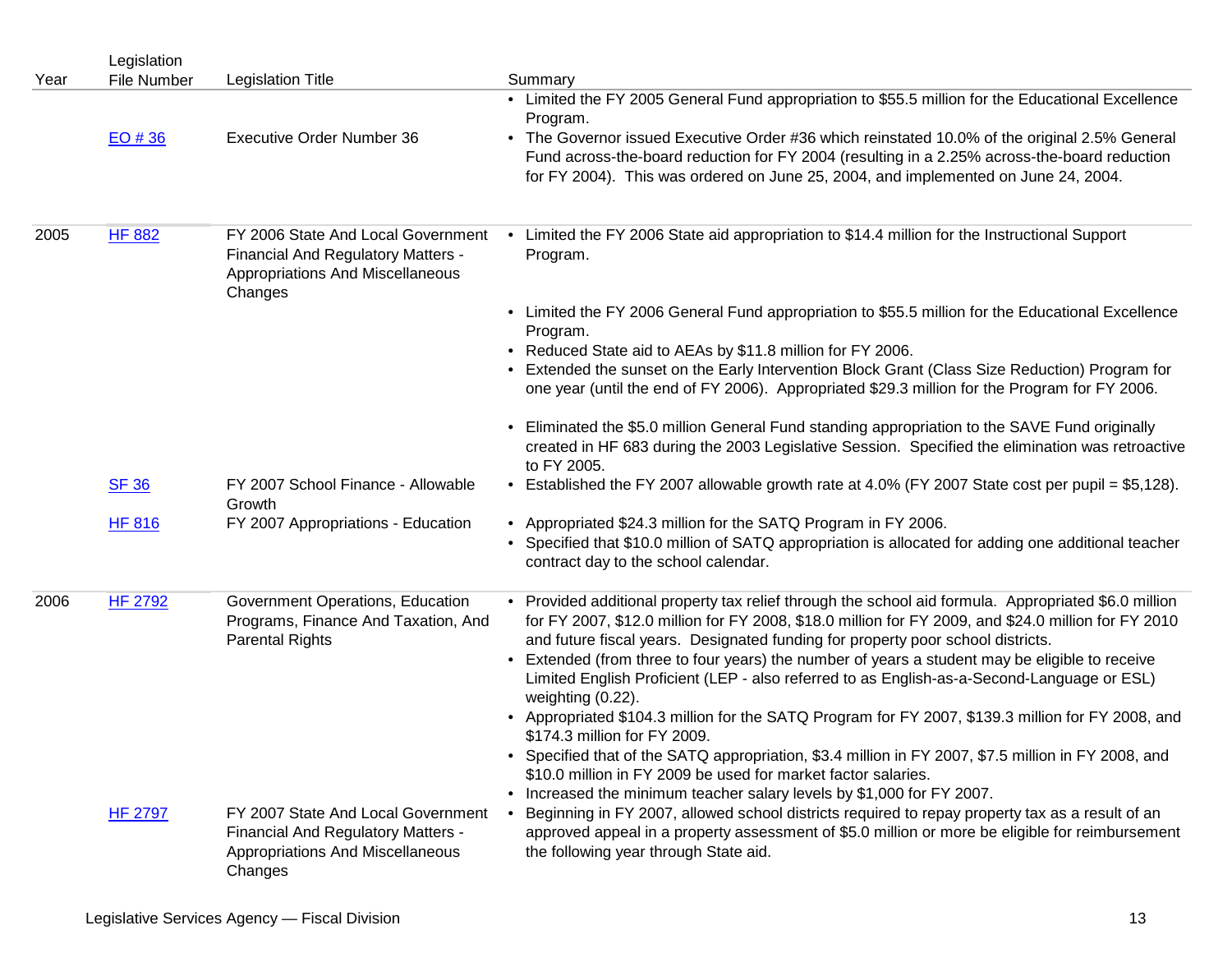|      | Legislation    |                                                                                   |                                                                                                                                                                                                                                                                                                                                     |
|------|----------------|-----------------------------------------------------------------------------------|-------------------------------------------------------------------------------------------------------------------------------------------------------------------------------------------------------------------------------------------------------------------------------------------------------------------------------------|
| Year | File Number    | <b>Legislation Title</b>                                                          | Summary                                                                                                                                                                                                                                                                                                                             |
|      |                |                                                                                   | • Limited the FY 2007 State aid appropriation to \$14.4 million for the Instructional Support<br>Program.                                                                                                                                                                                                                           |
|      |                |                                                                                   | • Limited the FY 2009 General Fund appropriation to \$55.5 million for the Educational Excellence<br>Program.                                                                                                                                                                                                                       |
|      |                |                                                                                   | • Extended the sunset for the Early Intervention Block Grant (Class Size Reduction) Program for<br>one year (until the end of FY 2007). Appropriated \$29.3 million for the Program for FY 2007.                                                                                                                                    |
|      | <b>HF 2095</b> | FY 2008 School Finance - Allowable<br>Growth                                      | • Established the FY 2008 allowable growth rate at 4.0% (FY 2008 State cost per pupil = \$5,333).                                                                                                                                                                                                                                   |
| 2007 | <b>SF 447</b>  | School District Reorganization And<br><b>Sharing Incentives</b>                   | • Extended the Uniform Levy rate reduction for school districts that merge or dissolve on or prior to<br>July 1, 2014.                                                                                                                                                                                                              |
|      |                |                                                                                   | • Extended the supplementary weighting for sharing students/teachers in whole grade sharing<br>agreements through FY 2014.                                                                                                                                                                                                          |
|      |                |                                                                                   | . Eliminated the supplementary weighting for regional academies at the end of FY 2008.<br>Department of Education administrative rules later extended the weighting through FY 2009.                                                                                                                                                |
|      |                |                                                                                   | • Created supplementary weighting for operational function sharing beginning in FY 2009 and<br>ending at the end of FY 2014 for school districts and AEAs.                                                                                                                                                                          |
|      |                |                                                                                   | • Extended the supplementary weighting for districts that reorganized after whole grade sharing<br>through FY 2014. Eligible districts receive an incentive weighting equal to the weighting received<br>in the year prior to reorganization for three years following the reorganization.                                          |
|      | <b>SF 588</b>  | FY 2008 Appropriations - Education                                                | • Authorized supplementary weighting for school districts receiving or providing virtual classes<br>over the Iowa Communications Network (ICN).                                                                                                                                                                                     |
|      |                |                                                                                   | • Appropriated \$15.0 million for FY 2008 for the Statewide Voluntary Preschool Program<br>established in HF 877.                                                                                                                                                                                                                   |
|      | <b>SF 109</b>  | FY 2009 School Finance - Allowable<br>Growth                                      | • Established the FY 2009 allowable growth rate at 4.0% (FY 2009 State cost per pupil = \$5,546).                                                                                                                                                                                                                                   |
|      | <b>SF 277</b>  | <b>Educational Standards - Practitioners</b><br>And Staff And Student Achievement | • Required school districts to have a licensed guidance counselor beginning in FY 2008 and to<br>work toward a goal of one qualified guidance counselor for every 350 students.                                                                                                                                                     |
|      |                |                                                                                   | • Required school districts to have a school nurse to provide health services to students beginning<br>in FY 2008, and to work toward a goal of having one school nurse for every 750 students.<br>Specified that the school nurse must hold a Statement of Professional Recognition issued by the<br>Board of Education Examiners. |
|      |                |                                                                                   | • Increased the minimum salary levels by \$1,000 for FY 2008. The new minimum salary levels<br>are \$26,500 for a beginning teacher, \$27,500 for a first-year career teacher, and \$28,500 for all<br>other career teachers.                                                                                                       |
|      |                |                                                                                   | • Appropriated \$173.9 million for the FY 2008 SATQ Program and specified allocation amounts by<br>program.                                                                                                                                                                                                                         |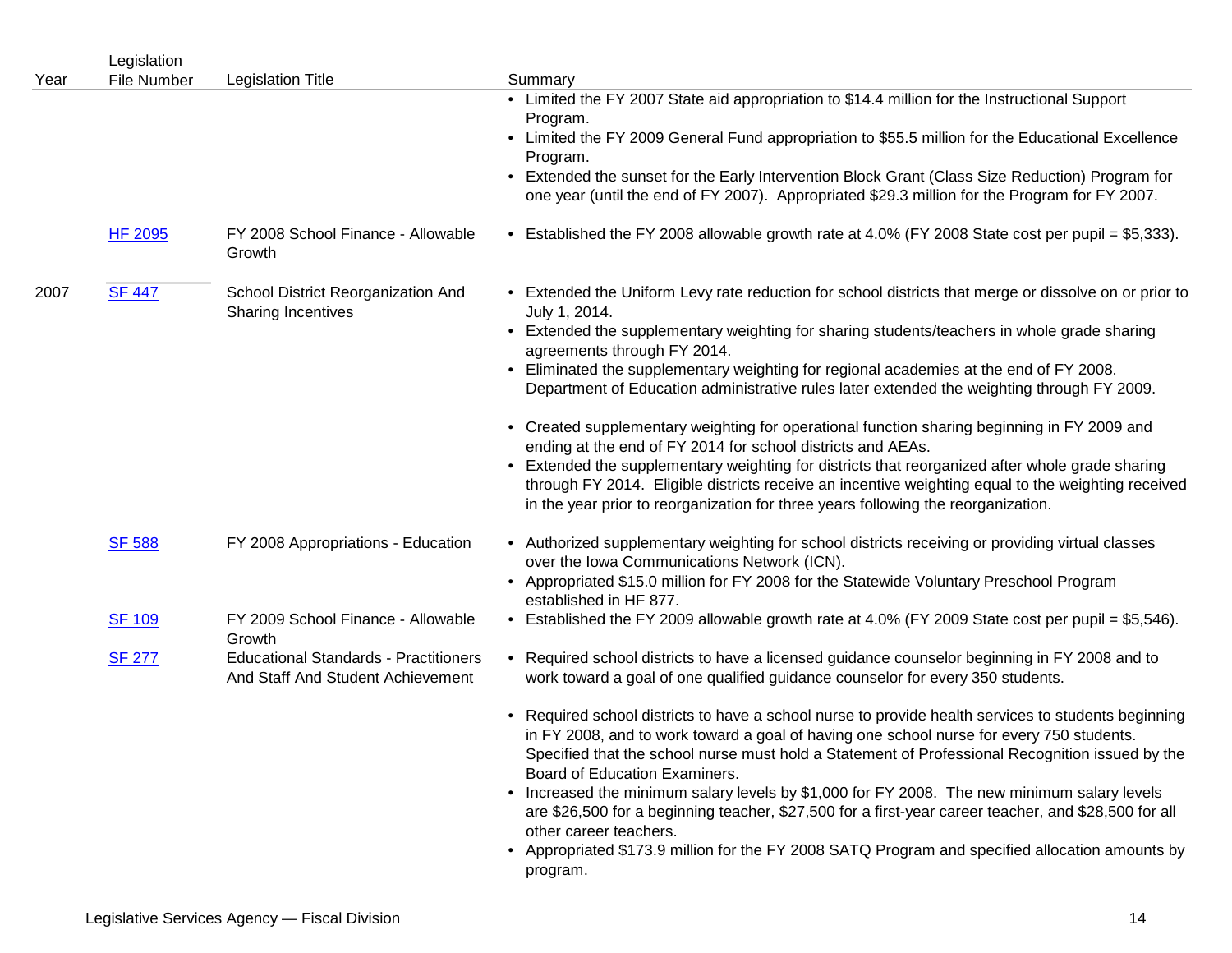| Year | Legislation<br><b>File Number</b> | <b>Legislation Title</b>                                                                                                       | Summary                                                                                                                                                                                                                                                                                         |
|------|-----------------------------------|--------------------------------------------------------------------------------------------------------------------------------|-------------------------------------------------------------------------------------------------------------------------------------------------------------------------------------------------------------------------------------------------------------------------------------------------|
|      | <b>HF 877</b>                     | Statewide Preschool Programs For                                                                                               | • Appropriated \$248.9 million for the FY 2009 SATQ Program and specified allocation amounts by<br>program.<br>• Created the Statewide Voluntary Preschool Program for students that are 4-years-old.                                                                                           |
|      |                                   | Four-Year-Old Children -<br>Appropriations                                                                                     |                                                                                                                                                                                                                                                                                                 |
|      |                                   |                                                                                                                                | • Requires the Department of Education to implement an application and selection process for<br>school district participation.                                                                                                                                                                  |
|      |                                   |                                                                                                                                | • Appropriated funding for initial year start-up programs. The appropriation amounts were \$15.0<br>million for FY 2008 (appropriated in HF 588), \$15.0 million for FY 2009, \$15.0 million for FY<br>2010, and \$16.2 million for FY 2011.                                                    |
|      |                                   |                                                                                                                                | • Specified that after initial year, school districts be funded through the preschool formula. Each<br>student receives a weighting of 0.6 multiplied by that year's State cost per pupil. Funding<br>through the formula is all State aid.                                                     |
|      | <b>SF 601</b>                     | FY 2008 State And Local Government<br>Financial And Regulatory Matters -<br>Appropriations And Miscellaneous<br>Changes        | • Limited the FY 2008 State aid appropriation to \$14.4 million for the Instructional Support<br>Program.                                                                                                                                                                                       |
|      |                                   |                                                                                                                                | • Limited the FY 2008 General Fund appropriation to \$55.5 million for the Educational Excellence<br>Program.                                                                                                                                                                                   |
|      |                                   |                                                                                                                                | • Extended the sunset and annual appropriation of \$29.3 million for the Early Intervention Block<br>Grant (Class Size Reduction) Program through FY 2012.                                                                                                                                      |
| 2008 | <b>HF 2700</b>                    | FY 2009 State And Local Government<br><b>Financial And Regulatory Matters -</b><br>Appropriations And Miscellaneous<br>Changes | • Reduced the weighting for Home School Assistance Program (HSAP) students from 0.6 to 0.3<br>beginning in FY 2009. Additionally, specified that districts with expenditures that exceeded<br>HSAP revenues could apply to the School Budget Review Committee for modified allowable<br>growth. |
|      |                                   |                                                                                                                                | • Limited the FY 2009 State aid appropriation to \$14.4 million for the Instructional Support<br>Program.                                                                                                                                                                                       |
|      |                                   |                                                                                                                                | • Limited the FY 2009 General Fund appropriation to \$55.5 million for the Educational Excellence<br>Program.                                                                                                                                                                                   |
|      |                                   |                                                                                                                                | • Specified an additional AEA reduction for FY 2008 of \$5.25 million. The total AEA reduction for<br>FY 2008 was \$12.75 million.                                                                                                                                                              |
|      |                                   |                                                                                                                                | • Specified the intent of the General Assembly that any additional reduction to AEAs were not to<br>exceed \$2.5 million in FY 2009 and that in FY 2010 there would not be an additional AEA<br>funding reduction (meaning the AEA reduction remain at \$7.5 million for FY 2010).              |
|      | <b>HF 2679</b>                    | FY 2009 Appropriations - Education                                                                                             | • Changed the supplementary weighting for district-to-community college courses from 0.48 to<br>0.70 for career/tech courses and 0.465 for liberal arts courses beginning in FY 2010. This was<br>part of the Senior Year Plus Program.                                                         |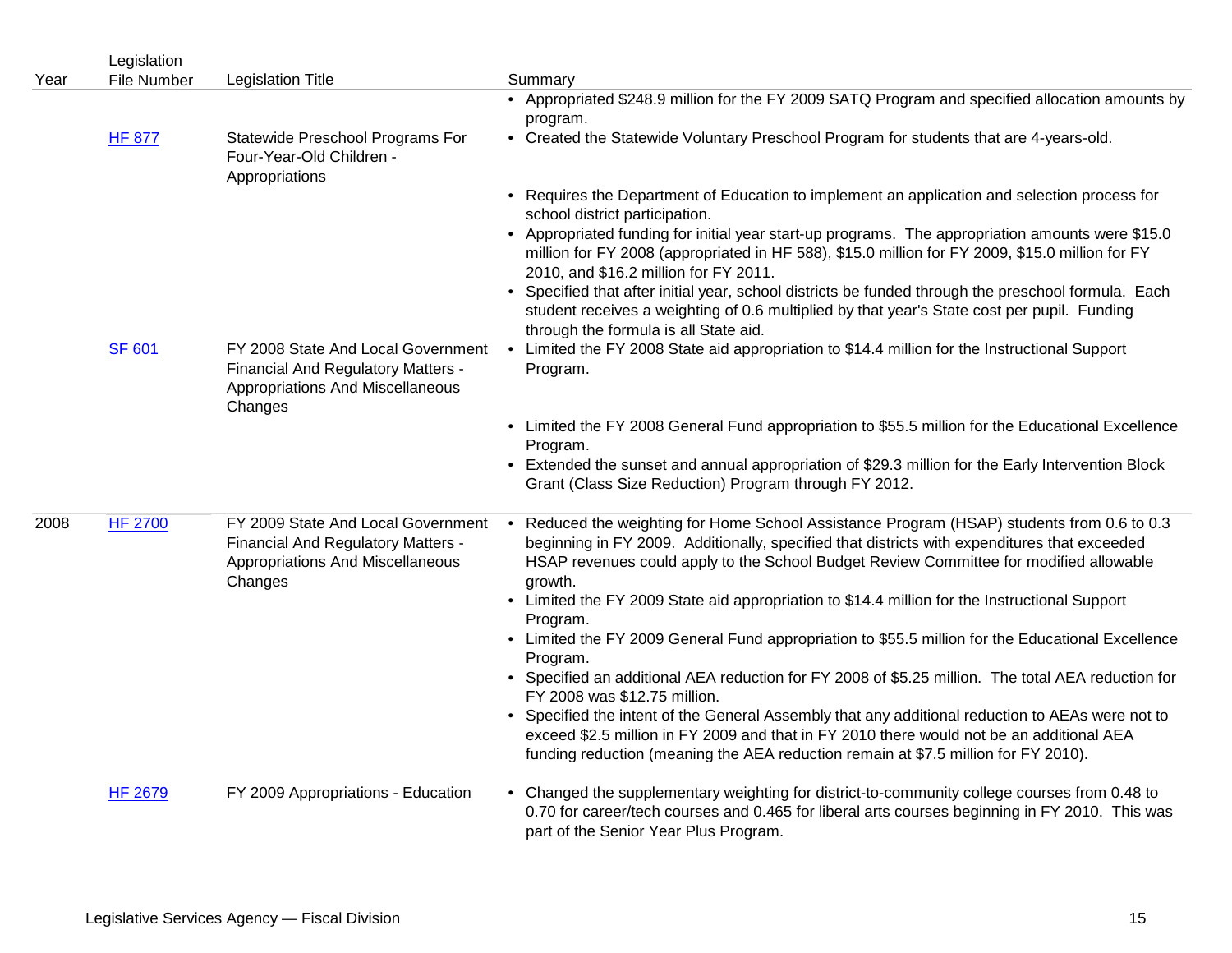| Year | Legislation<br><b>File Number</b> | <b>Legislation Title</b>                                                   | Summary                                                                                                                                                                                                                                                                                                                                                                                                                                                                                                                                                                                                                                                                                                                                                                                                                                                                                                                                                                                            |
|------|-----------------------------------|----------------------------------------------------------------------------|----------------------------------------------------------------------------------------------------------------------------------------------------------------------------------------------------------------------------------------------------------------------------------------------------------------------------------------------------------------------------------------------------------------------------------------------------------------------------------------------------------------------------------------------------------------------------------------------------------------------------------------------------------------------------------------------------------------------------------------------------------------------------------------------------------------------------------------------------------------------------------------------------------------------------------------------------------------------------------------------------|
|      |                                   |                                                                            | • Reauthorized and modified supplementary weighting for regional academies. Increased the<br>minimum supplementary weighting total to 15.0 and the maximum total to 30.0. Included as part<br>of the Senior Year Plus Program.<br>• Established the State Categorical Supplement per pupil funding to begin in FY 2010 and<br>required that the per pupil amounts increase by an allowable growth rate annually staring in FY<br>2011. The State Categorical Supplements include: The teacher salary supplement (consisting of<br>the Student Achievement/Teacher Quality (SATQ) teacher compensation and Educational<br>Excellence Phase II, the professional development supplement, and the early intervention<br>supplement.<br>• Increased the minimum salary levels to \$28,000 for beginning teachers, and \$30,000 for career<br>teachers. Specified the intent of the General Assembly for a career II teacher salary level of<br>\$35,000 and advanced teacher salary level of \$43,500. |
|      | <b>HF 2663</b>                    | School Infrastructure Funding And<br>Taxation                              | • Eliminated the School Infrastructure Local Option (SILO) sales tax and created a State sales/use<br>tax for school infrastructure at a rate of 1.0%. Specified that these funds be deposited in the<br>Secure an Advanced Vision for Education (SAVE) Fund and that those funds be distributed on a<br>per pupil basis similar to the SILO funds, effective July 1, 2009.<br>• Specified that funds remaining after the SAVE distribution be deposited in the Property Tax<br>Equity and Relief (PTER) Fund and be designated to supplement property tax relief through the<br>school aid formula. There will be a two year lag - PTER funds generated from FY 2009 will be<br>available for property tax relief through the school aid formula in FY 2011.                                                                                                                                                                                                                                      |
|      | <b>HF 2140</b>                    | FY 2010 School Finance - Allowable<br>Growth                               | • Established the FY 2010 allowable growth rate at 4.0% (FY 2010 State cost per pupil = \$5,768).                                                                                                                                                                                                                                                                                                                                                                                                                                                                                                                                                                                                                                                                                                                                                                                                                                                                                                  |
|      | <b>HF 2620</b>                    | Elections, Voting, And Voter<br>Registration - Miscellaneous<br>Provisions | • Specified that school elections be conducted in odd-numbered years and extended the terms of<br>elected school board officials from 3 to 4 years.                                                                                                                                                                                                                                                                                                                                                                                                                                                                                                                                                                                                                                                                                                                                                                                                                                                |
|      | EO #10                            | Executive Order #10                                                        | • The Governor issued Executive Order #10 that specified a 1.5% General Fund across-the-board<br>reduction (ordered and implemented on 12/22/2008).                                                                                                                                                                                                                                                                                                                                                                                                                                                                                                                                                                                                                                                                                                                                                                                                                                                |
| 2009 | <b>HF 820</b>                     | FY 2010 Federal Block Grant<br>Appropriations And Other Federal<br>Funding | • Appropriated \$40.0 million of American Recovery and Reinvestment Act (ARRA) Education<br>Stabilization Funds to be used in lieu of FY 2009 State school aid.<br>• Appropriated \$202.5 million from the ARRA Education Stabilization Funds to be used in lieu of<br>FY 2010 State school aid.<br>• Capped the FY 2010 State school aid appropriation at \$2,587.5 million.<br>• Specified that \$309.0 million from the State school aid appropriation be allocated for the State<br>categorical supplements.<br>• Appropriated \$2.0 million from the ARRA Education Stabilization Fund for professional<br>development to be allocated to school districts and AEAs.                                                                                                                                                                                                                                                                                                                          |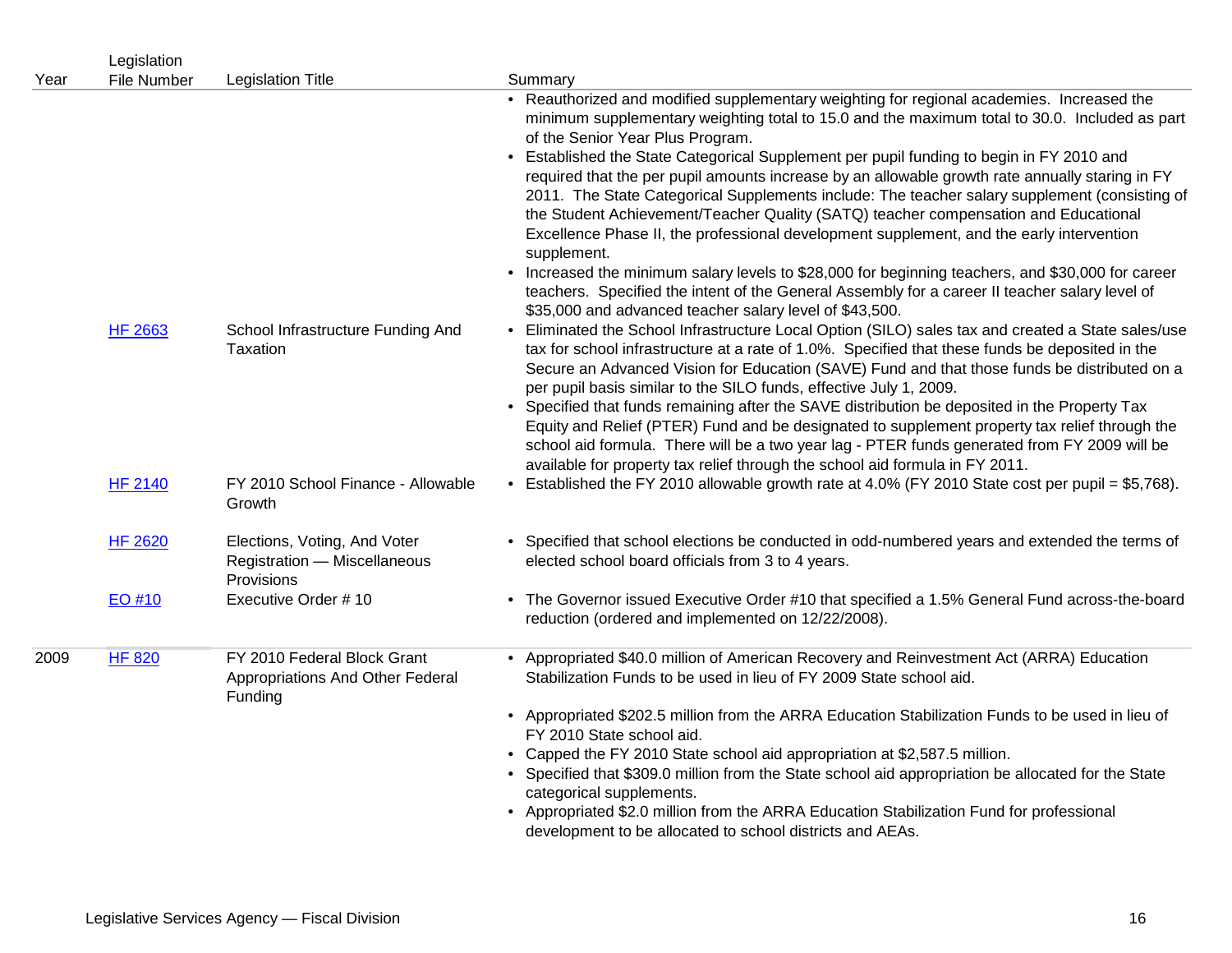| Year | Legislation<br><b>File Number</b> | <b>Legislation Title</b>                                                | Summary                                                                                                                                                                                                                                                                                                                                         |
|------|-----------------------------------|-------------------------------------------------------------------------|-------------------------------------------------------------------------------------------------------------------------------------------------------------------------------------------------------------------------------------------------------------------------------------------------------------------------------------------------|
|      |                                   |                                                                         | • Appropriated \$13.1 million from the ARRA Education Stabilization Fund for the Instructional<br>Support Program. This amount replaces the State portion of funding for the Program in FY<br>2011.<br>• Maintained the additional AEA reduction of \$2.5 million in FY 2010. The total AEA reduction for<br>FY 2010 was \$10.0 million.        |
|      | <b>SF 470</b>                     | FY 2010 Appropriations - Education                                      | • Eliminated the requirement that school districts spend no less on the HSAP than spent in FY<br>2008. Required the HSAP funding generated through the school aid formula to be spent on the<br>HSAP program.                                                                                                                                   |
|      |                                   |                                                                         | • Provided for the transition of the Price Laboratory School to the State Research and<br>Development School.<br>• Appropriated \$11.5 million for the Statewide Voluntary Preschool Programs in FY 2010 for start-                                                                                                                             |
|      |                                   |                                                                         | up programs during the 2009-2010 school year.<br>• Appropriated \$7.6 million for the SATQ Program for FY 2010.                                                                                                                                                                                                                                 |
|      | <b>SF 81</b>                      | Disaster Relief For School<br>Corporations - Procedures                 | • Provided authority to school districts and AEAs in response to disasters and upon State Appeal<br>Board approval, the ability to implement an emergency levy at a rate not to exceed \$0.27/\$1,000<br>taxable valuation.                                                                                                                     |
|      | <b>SF 217</b>                     | School Finance - Categorical<br>Allowable Growth                        | • Set the FY 2011 State categorical supplement allowable growth rate at 2.0%.                                                                                                                                                                                                                                                                   |
|      | <b>SF 218</b>                     | FY 2011 School Finance - Allowable<br>Growth                            | • Set the FY 2011 regular school aid allowable growth rate at 2.0%. Increased the FY 2010 State<br>Cost Per pupil by \$115 for FY 2011.                                                                                                                                                                                                         |
|      | <b>SF 445</b>                     | <b>Teacher Compensation</b>                                             | • Incorporated Educational Excellence Phase II into individual salary schedules.<br>• Repealed the Education Excellence Program beginning in FY 2011 resulting in the elimination of<br>the Educational Excellence Phase I appropriation and Phase II set-aside appropriations.                                                                 |
|      | EO #19                            | Executive Order #19                                                     | • The Governor issued Executive Order #19 that specified a 10.0% General Fund across-the-<br>board reduction (ordered and implemented 10/8/2009).                                                                                                                                                                                               |
| 2010 | <b>HF 2030</b>                    | School Finance and Cash Flow -<br><b>School Budget Review Committee</b> | • Specified that the director of the Department of Education be an ex-officio, nonvoting member of<br>the SBRC and added an additional member to be appointed by the Governor.<br>• Specified that the SBRC review unexpended fund balances prior to decisions regarding unusual<br>financial circumstances.                                    |
|      |                                   |                                                                         | • Specified that the SBRC review a school district's unspent balance prior to any decision to grant<br>modified allowable growth requests.<br>• Required the SBRC to determine if a school district's unexpended fund balance is an excessive<br>amount necessary for operations, and direct the school district to use unexpended fund balance |
|      | <b>HF 2295</b>                    | Area Education Agencies - Task Force .                                  | in lieu of levying property taxes if that is the case.<br>Required the Department of Education to convene a task force to review the current AEA                                                                                                                                                                                                |
|      |                                   |                                                                         | system. Required a report to be submitted to the General Assembly by December 15, 2010.                                                                                                                                                                                                                                                         |
|      | <b>HF 2461</b>                    | School Business Official Training and<br>Authorization                  | Established a professional business manager license for school business managers effective for<br>new hires after July 1, 2012.                                                                                                                                                                                                                 |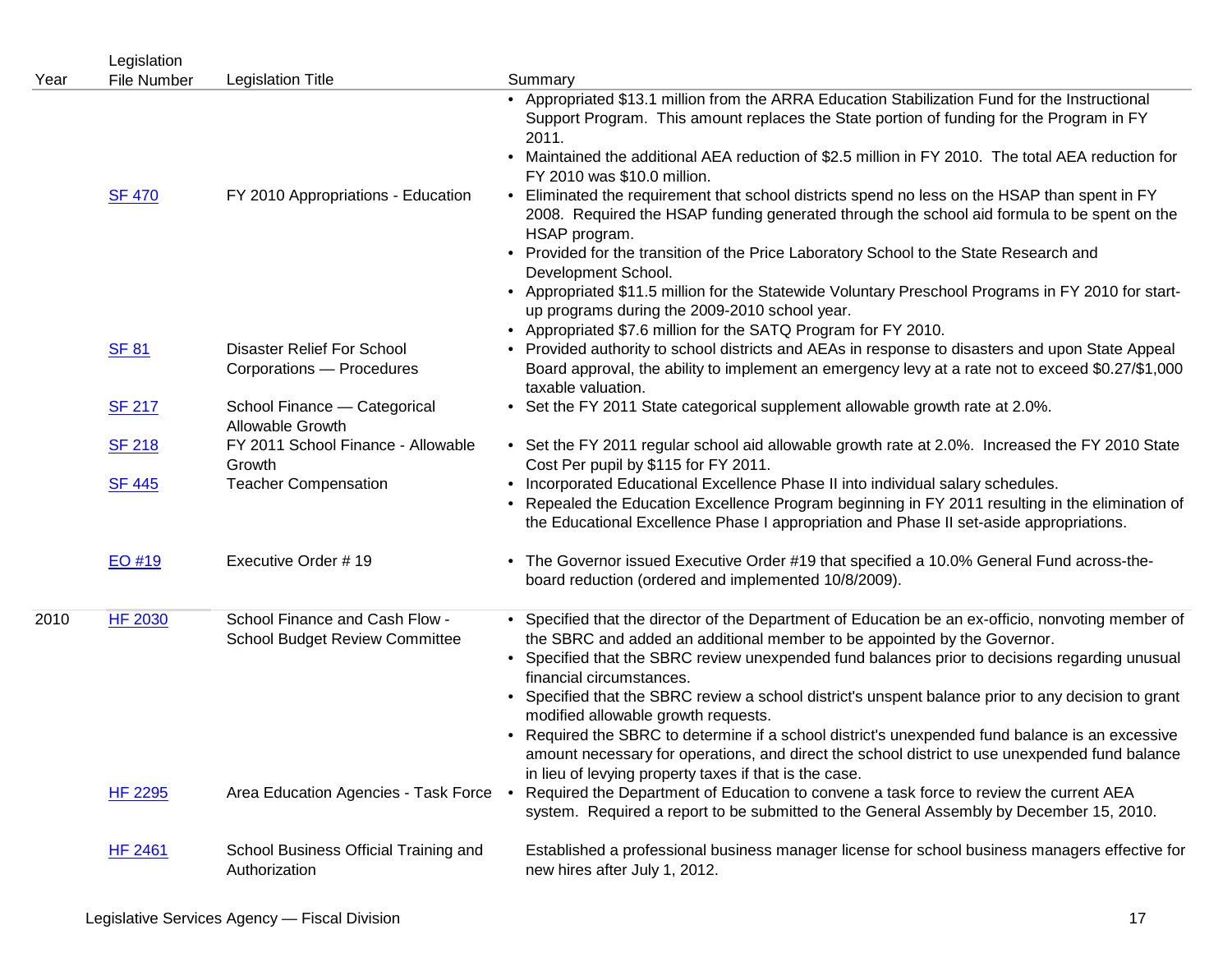| Year | Legislation<br><b>File Number</b> | <b>Legislation Title</b>                                                                                                | Summary                                                                                                                                                                                                                                                                                                                                                                                                                                                                                                                                                                                          |
|------|-----------------------------------|-------------------------------------------------------------------------------------------------------------------------|--------------------------------------------------------------------------------------------------------------------------------------------------------------------------------------------------------------------------------------------------------------------------------------------------------------------------------------------------------------------------------------------------------------------------------------------------------------------------------------------------------------------------------------------------------------------------------------------------|
|      | <b>SF 2045</b>                    | FY 2012 School Finance - Allowable<br>Growth                                                                            | • Specified that the FY 2012 regular school aid allowable growth rate be set within 30 days of the<br>Governor's FY 2012 budget proposal. This delayed the setting of the rate one year.                                                                                                                                                                                                                                                                                                                                                                                                         |
|      | <b>SF 2046</b>                    | FY 2012 School Finance - Categorical<br>Allowable Growth                                                                | • Specified that the FY 2012 State categorical allowable growth rate be set within 30 days of the<br>Governor's FY 2012 budget proposal. This delayed the setting of the rate one year.                                                                                                                                                                                                                                                                                                                                                                                                          |
|      | <b>HF 2531</b>                    | FY 2011 State and Local Government<br>Financial and Regulatory Matters -<br>Appropriations and Miscellaneous<br>Changes | • Capped the State school aid appropriation at \$2,499.2 million for FY 2011. Appropriated \$5.1<br>million from the Underground Storage Tank Fund and specified that that amount be used in lieu<br>of General Fund dollars for FY 2011 State School Aid (also - HF 2519 appropriated federal<br>ARRA funding to be used in lieu of General Fund dollars for State school aid).                                                                                                                                                                                                                 |
|      |                                   |                                                                                                                         | Specified that the allocation of State categorical supplement funding totaling \$314.9 million not<br>be reduced and allocated in full as a result of the State school aid shortfall for FY 2011.                                                                                                                                                                                                                                                                                                                                                                                                |
|      |                                   |                                                                                                                         | • Maintained the additional AEA reduction of \$2.5 million in FY 2011. The total AEA reduction for<br>FY 2011 was \$10.0 million.                                                                                                                                                                                                                                                                                                                                                                                                                                                                |
|      |                                   |                                                                                                                         | • Appropriated \$7.5 million from the School Infrastructure Fund in lieu of the General Fund<br>appropriation for the FY 2011 State portion of the Instructional Support Program.<br>• Specified that if any additional federal ARRA funds for education stabilization were made<br>available, those funds would be used to fund any shortfalls in State school aid.<br>• Appropriated \$4.0 million from the Cash Reserve Fund for the Statewide Preschool Program.<br>This was in addition to \$11.2 million appropriated to the Program in SF 2376 (FY 2011 Education<br>Appropriations Act). |
|      | <b>HF 2519</b>                    | FY 2011 Federal Block Grant<br>Appropriations and Other Federal<br>Funding                                              | • Appropriated \$25.3 million from the ARRA Education Stabilization Fund to be used in lieu of<br>State School aid in FY 2011.                                                                                                                                                                                                                                                                                                                                                                                                                                                                   |
|      |                                   |                                                                                                                         | • Appropriated \$22.6 million from the ARRA Government Services Stabilization Fund to be used in<br>lieu of State School aid in FY 2011.                                                                                                                                                                                                                                                                                                                                                                                                                                                         |
|      | <b>SF 2376</b>                    | FY 2011 Appropriations - Education                                                                                      | • Appropriated \$11.2 million for start-up Statewide Voluntary Preschool Programs in FY 2011.<br>House File 2531 appropriated an additional \$4.0 million from the Cash Reserve Fund for<br>Program.<br>• Specified that beginning in FY 2011, the grants to school districts for the Statewide Voluntary<br>Preschool Program be prorated as needed to accommodate all interested school districts.                                                                                                                                                                                             |
|      |                                   |                                                                                                                         | • Exempted State categorical supplements from any future General Fund across-the-board<br>reductions.                                                                                                                                                                                                                                                                                                                                                                                                                                                                                            |
|      |                                   |                                                                                                                         | • Specified authorized uses for funds generated from the Home School Assistance Program<br>(HSAP) weighting generated through the school aid formula.                                                                                                                                                                                                                                                                                                                                                                                                                                            |
|      |                                   |                                                                                                                         | • Appropriated \$7.3 million to the Student Achievement Teacher Quality Program for FY 2011.                                                                                                                                                                                                                                                                                                                                                                                                                                                                                                     |
|      |                                   |                                                                                                                         | • Changed the single salary system to a combined salary schedule.                                                                                                                                                                                                                                                                                                                                                                                                                                                                                                                                |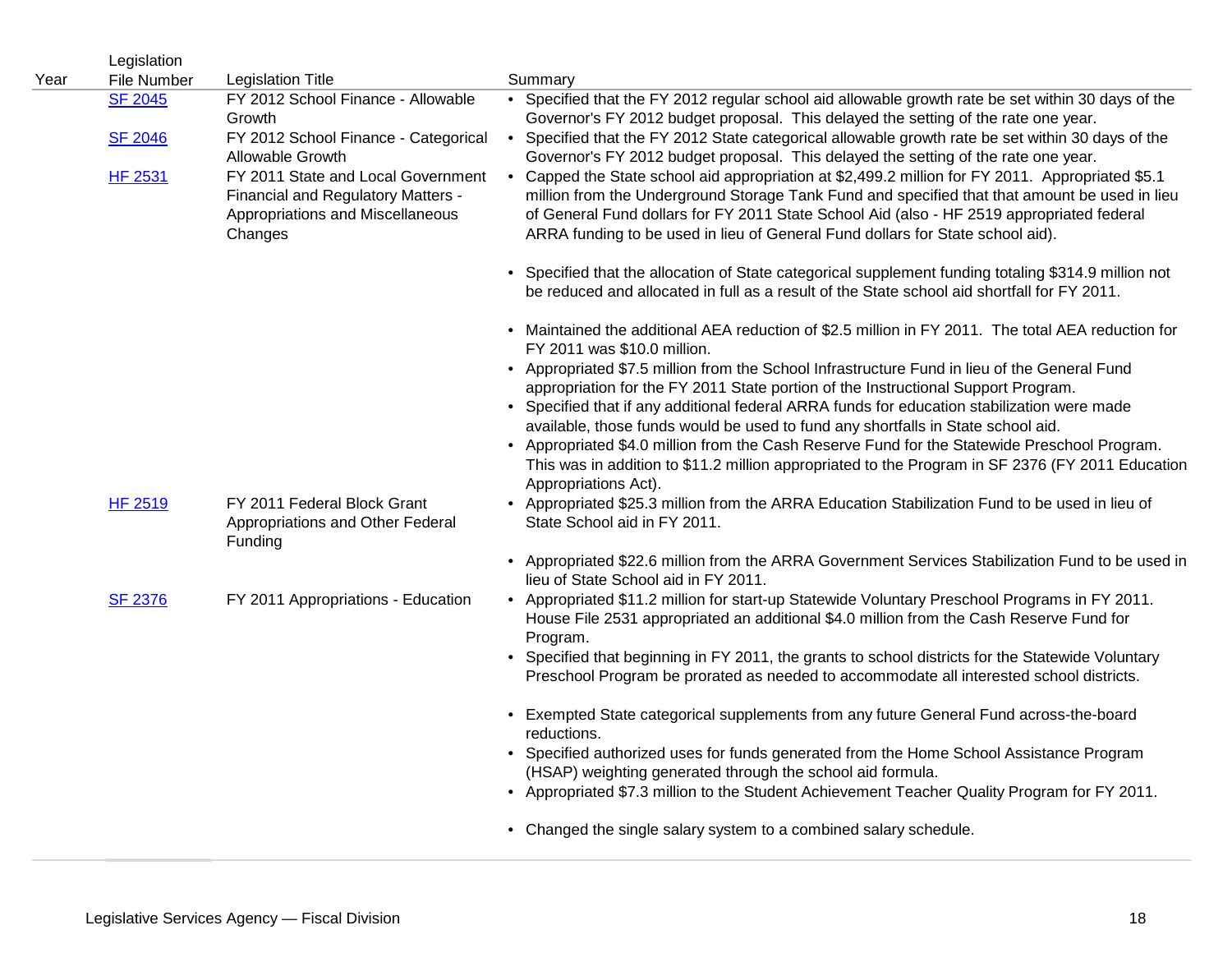|              | Legislation                  |                                                                                                                         |                                                                                                                                                                                                                                                                                                                                                           |
|--------------|------------------------------|-------------------------------------------------------------------------------------------------------------------------|-----------------------------------------------------------------------------------------------------------------------------------------------------------------------------------------------------------------------------------------------------------------------------------------------------------------------------------------------------------|
| Year<br>2011 | File Number<br><b>SF 533</b> | <b>Legislation Title</b><br>FY 2012 State and Local Government                                                          | Summary<br>• Reduced the preschool formula weighting from 0.6 to 0.5 beginning for budgets in FY 2012.                                                                                                                                                                                                                                                    |
|              |                              | Financial and Regulatory Matters -<br>Appropriations and Miscellaneous<br>Changes                                       |                                                                                                                                                                                                                                                                                                                                                           |
|              |                              |                                                                                                                         | • Reduced State aid to AEAs by \$20.0 million in FY 2012 (in addition to the \$7.5 million statutory<br>reduction) and by \$10.0 million for FY 2013.                                                                                                                                                                                                     |
|              |                              |                                                                                                                         | • Established an allowable growth rate of 2.0% for regular school aid and each of the state<br>categorical supplements for FY 2013. Note: The Legislature did not establish any allowable<br>growth rates for FY 2012 resulting in the allowable growth rates defaulting to 0.0% for regular<br>school aid and each of the state categorical supplements. |
|              |                              |                                                                                                                         | • Appropriated \$0.0 in State aid for the Instructional Support Program for FY 2012 and FY 2013.                                                                                                                                                                                                                                                          |
|              | <b>HF 645</b>                | FY 2012 Appropriations - Education                                                                                      | • Changed the age eligibility from compulsory attendance age to school age for the home school<br>assistance program (HSAP) and for competent private instruction dual enrollment resulting in<br>more students being included in school district certified enrollment counts. Provided that the<br>provision was retroactive to July 1, 2009.            |
|              |                              |                                                                                                                         | • Appropriated \$4.785 million for the Student Achievement Teacher Quality Program for FY 2012.                                                                                                                                                                                                                                                           |
|              |                              |                                                                                                                         | • Expanded the allowable uses of Physical Plant and Equipment Levy (PPEL) revenues to include<br>transactions involving equipment and technology. The law permits technology equipment to be<br>bundled as a single transaction to meet the \$500 requirement.                                                                                            |
| 2012         | <b>HF 2465</b>               | FY 2013 State And Local Government<br>Financial And Regulatory Matters -<br>Appropriations And Miscellaneous<br>Changes | • Reduced State aid to AEAs by \$20.0 million for FY 2013. This was in addition to the statutory<br>reduction of \$7.5 million.                                                                                                                                                                                                                           |
|              |                              |                                                                                                                         | • Removed the requirement that 30.0% of funding for media services be spent on media resource<br>materials.                                                                                                                                                                                                                                               |
|              |                              |                                                                                                                         | • Extended the sunset provision on the Early Intervention Block Grant Program by one year (until<br>June 30, 2013).                                                                                                                                                                                                                                       |
|              | <b>SF 451</b>                | <b>Returning Dropout And Dropout</b><br>Prevention Programs Funding                                                     | • Codified appropriate uses of Returning Dropout and Dropout Prevention Program funding<br>(beginning with FY 2013). Beginning in FY 2014, capped the modified allowable growth (MAG)<br>ratio from a maximum of 5.0% to the maximum ratio the school district had between FY 2010<br>and FY 2013 or 2.5% as the minimum.                                 |
|              | No Legislation               |                                                                                                                         | • The General Assembly did not establish allowable growth rates for FY 2014.                                                                                                                                                                                                                                                                              |
| 2013         | <b>HF 472</b>                | Shared School District And Area                                                                                         | • Created Shared Operational Function Supplementary weighting for FY 2015 through FY 2020.                                                                                                                                                                                                                                                                |
|              |                              | <b>Education Agency Operational</b><br>Functions - Supplementary Weighting                                              | The new provision expanded the list of eligible sharing provisions and eliminated the phase-out<br>provision that was in the original Shared Operational Function Supplementary weighting<br>provision that expired at the end of FY 2014.                                                                                                                |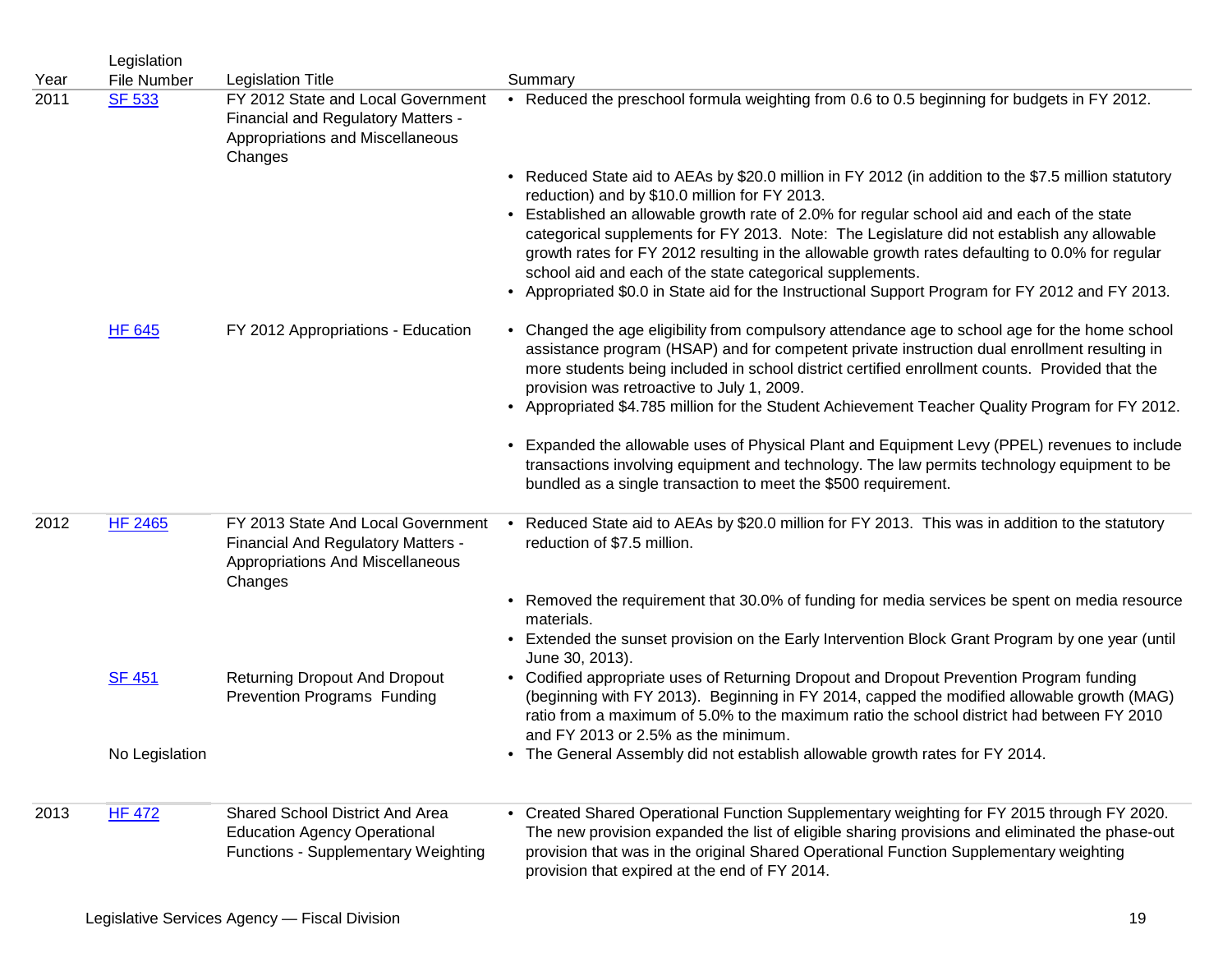|      | Legislation                      |                                                                                                                         |                                                                                                                                                                                                                                                                                                                                                                                                                                                                                                                                                                                                                                                                                                            |
|------|----------------------------------|-------------------------------------------------------------------------------------------------------------------------|------------------------------------------------------------------------------------------------------------------------------------------------------------------------------------------------------------------------------------------------------------------------------------------------------------------------------------------------------------------------------------------------------------------------------------------------------------------------------------------------------------------------------------------------------------------------------------------------------------------------------------------------------------------------------------------------------------|
| Year | File Number                      | <b>Legislation Title</b>                                                                                                | Summary                                                                                                                                                                                                                                                                                                                                                                                                                                                                                                                                                                                                                                                                                                    |
|      | <b>HF 215</b>                    | <b>Education Reform</b>                                                                                                 | • Established the FY 2014 allowable growth rate at 2.0% for regular school aid and the State<br>categorical supplements.<br>• Established the FY 2015 allowable growth rate at 4.0% for regular school aid and the State<br>categorical supplements.<br>• Required the increase in the per pupil costs resulting from the allowable growth rate established<br>in FY 2014 and FY 2015 to be entirely funded through State aid.<br>• Provided a one-time State funding supplement to school districts for FY 2014. The funding<br>allocation is based on 2.0% of the State cost per pupil (\$120) and is allocated to school districts<br>based on the budget enrollment (funding total of \$57.1 million). |
|      |                                  |                                                                                                                         | Beginning in FY 2015, changed the term allowable growth to supplemental State aid and the<br>term modified allowable growth to modified supplemental amount.<br>• Beginning in FY 2016, added the teacher leadership supplement (TLS) to the State categorical<br>supplements (for districts participating in the program).<br>• Extended the sunset provision on the Early Intervention Block Grant Program by five years (until<br>June 30, 2018).                                                                                                                                                                                                                                                       |
|      | <b>SF 452</b>                    | FY 2014 State And Local Government<br>Financial And Regulatory Matters -<br>Appropriations And Miscellaneous<br>Changes | • Reduced State aid to AEAs by \$15.0 million for FY 2014. This was in addition to the statutory<br>reduction of \$7.5 million.                                                                                                                                                                                                                                                                                                                                                                                                                                                                                                                                                                            |
|      |                                  |                                                                                                                         | • Notwithstood the FY 2014 and FY 2015 State aid standing appropriation for the Instructional<br>Support Program and did not appropriate any funds.<br>• Extended the eligibility of limited English proficient (LEP) students to receive LEP supplementary<br>weighting from four years to five years beginning in FY 2015.<br>• Required 2.1% of the sales/use tax for school infrastructure to be transferred to the Property Tax<br>Equity and Relief (PTER) Fund beginning in FY 2015.                                                                                                                                                                                                                |
| 2014 | <b>SF 220</b>                    | <b>School District Retirement Incentive</b><br>Programs - Employee Eligibility                                          | Extended the age limitation to include employees over the age of 65 for the allowance of<br>management funds to be used to pay for costs associated with early retirement programs.<br>Provided coverage of programs in existence on or after July 1, 2013.                                                                                                                                                                                                                                                                                                                                                                                                                                                |
|      | <b>HF 2271</b>                   | School Finance - Weighting For School .<br>District And Area Education Agency<br><b>Shared Operational Functions</b>    | Modified the shared operational function supplementary weighting provisions enacted in 2013<br>(HF 472). Provided a per function weighting and capped the weighting level at 21.                                                                                                                                                                                                                                                                                                                                                                                                                                                                                                                           |
|      | <b>SF 2056</b><br>No Legislation | <b>Incentives For School District</b><br>Reorganization, Whole-Grade Sharing,<br>Or Dissolution                         | • Extended whole grade sharing weighting for districts that execute a whole grade sharing<br>agreement and adopt a resolution to study a reorganization that takes effect on or before July 1,<br>2019. and reorganization incentives for another five years.<br>• The General Assembly did not establish the State percent of growth for FY 2016.                                                                                                                                                                                                                                                                                                                                                         |
|      |                                  |                                                                                                                         |                                                                                                                                                                                                                                                                                                                                                                                                                                                                                                                                                                                                                                                                                                            |
| 2015 | <b>SF 173</b>                    | FY 2016 - School District Property Tax .<br><b>Replacement Payments</b>                                                 | Provides additional property tax relief based on the per pupil increase that results from the<br>establishment of the State percent of growth in FY 2016.                                                                                                                                                                                                                                                                                                                                                                                                                                                                                                                                                  |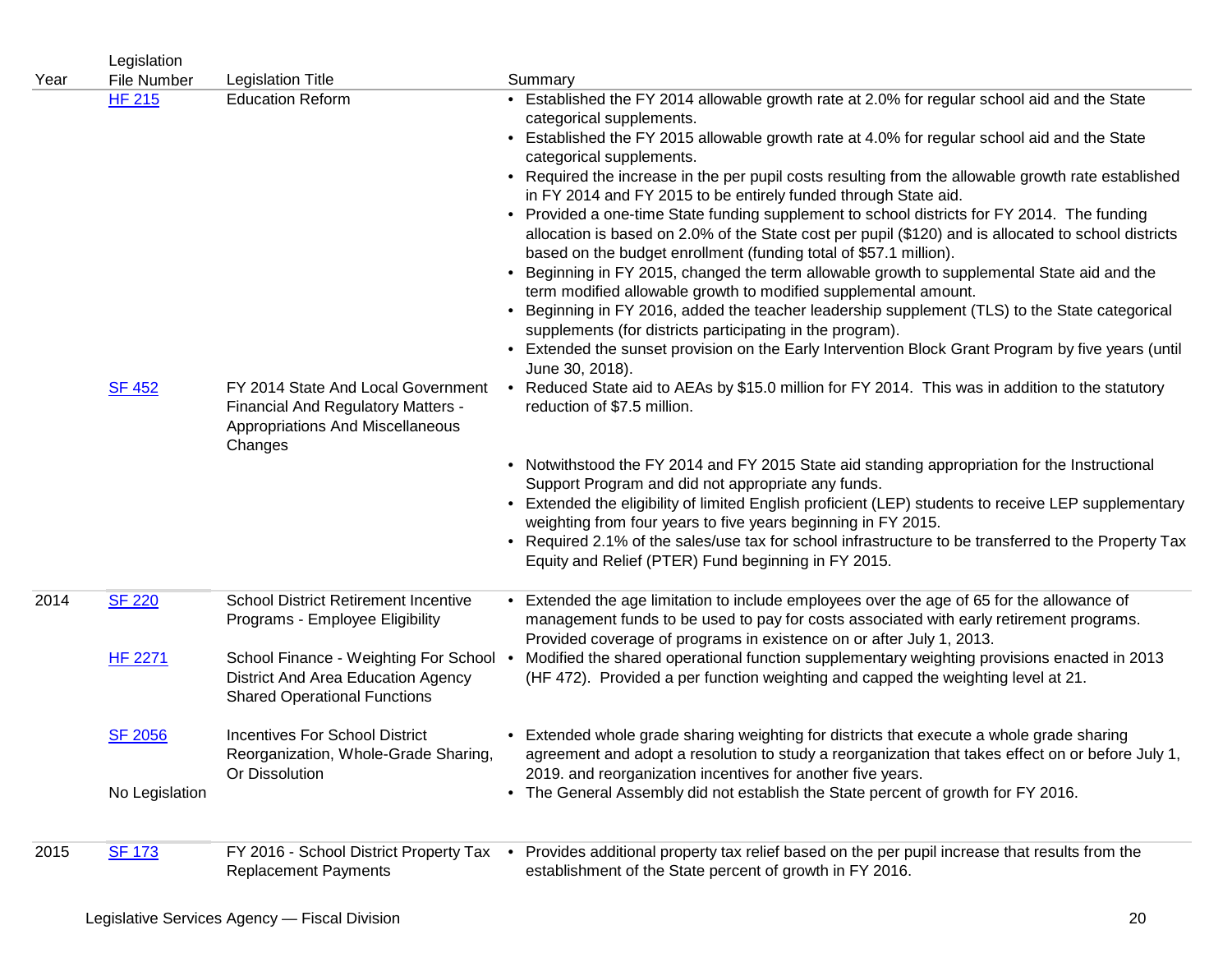| Year | Legislation<br>File Number | <b>Legislation Title</b>                                                                                                       | Summary                                                                                                                                                                                                                                                                                                                                                                                                                                                                                       |
|------|----------------------------|--------------------------------------------------------------------------------------------------------------------------------|-----------------------------------------------------------------------------------------------------------------------------------------------------------------------------------------------------------------------------------------------------------------------------------------------------------------------------------------------------------------------------------------------------------------------------------------------------------------------------------------------|
|      | <b>HF 445</b>              | <b>Educational Costs For Children In</b><br>Psychiatric Hospitals Or Institutions                                              | • Requires the actual special education instructional costs incurred for a child who resides in a<br>psychiatric unit, or medical institution be paid by the district of residence of the child to the district<br>in which the unit or institution is located.                                                                                                                                                                                                                               |
|      | <b>HF 515</b>              | School District Management Levy -<br><b>Allowable Expenditures</b>                                                             | • Permits school districts to use revenue from the district management levy to pay the costs of<br>mediation and arbitration, including but not limited to legal fees associated with mediation or<br>arbitration.                                                                                                                                                                                                                                                                            |
|      | <b>HF 599</b>              | Reorganization Or Dissolution Of<br>School Districts - Division Of Assets<br><b>And Liabilities</b>                            | • Requires a reorganization petition to provide for the division of any outstanding bonds issued<br>under Iowa Code sections 423E.5 and 423F.4 (Secure an Advanced Vision for Education Fund<br>Bonds for School Infrastructure - SAVE) by the school districts affected among one or more<br>reorganized school districts.                                                                                                                                                                   |
|      | <b>HF 646</b>              | School Finance - Physical Plant And<br>Equipment Levy - Transportation<br><b>Equipment Repair</b>                              | • Expands the authorized use of Physical Plant and Equipment Levy (PPEL) revenues to include<br>expenses incurred in the repair of transportation equipment if the cost of the repair exceeds<br>\$2,500.                                                                                                                                                                                                                                                                                     |
|      | <b>SF 176</b>              | School Finance - Property Tax<br>Replacement Payments - FY 2017                                                                | • Provides additional property tax relief based on the per pupil increase that results from the<br>establishment of the State percent of growth in FY 2017.                                                                                                                                                                                                                                                                                                                                   |
|      | <b>SF 485</b>              | School Finance - Physical Plant And<br><b>Equipment Levy Rates</b>                                                             | • Permits a school district, by board resolution, to exceed the levy rate of \$1.67 per \$1,000 of<br>assessed valuation for the Physical Plant and Equipment Levy (PPEL). The levy rate may be<br>exceeded if the School board has refunded or refinanced a loan agreement under lowa Code<br>section 297.36 that results in a lower amount of interest on the amount of the loan agreement.                                                                                                 |
|      | <b>SF 171</b>              | FY 2016 - School Finance State<br>Percent Of Growth                                                                            | • Establishes a 1.25% State percent of growth rate to be applied to each of the regular school aid<br>State cost per pupil amounts for FY 2016                                                                                                                                                                                                                                                                                                                                                |
|      | <b>SF 172</b>              | FY 2016 - School Finance - Categorical •<br><b>State Percent Of Growth</b>                                                     | Establishes a 1.25% State percent of growth rate to be applied to each of the each of the State<br>categorical cost per pupil amounts for FY 2016.                                                                                                                                                                                                                                                                                                                                            |
|      | <b>SF 510</b>              | FY 2016 State And Local Government<br>Financial And Regulatory Matters -<br><b>Appropriations And Miscellaneous</b><br>Changes | • Suspended the General Fund standing appropriation of \$14.8 million for the Instructional<br>Support Program for FY 2016 and FY 2017.                                                                                                                                                                                                                                                                                                                                                       |
|      |                            |                                                                                                                                | • Reduced State aid to AEAs by \$15.0 million for FY 2016. This was in addition to the statutory<br>reduction of \$7.5 million.                                                                                                                                                                                                                                                                                                                                                               |
|      | <b>HF 658</b>              | FY 2016 Appropriations - Education                                                                                             | • Statewide Preschool Program Costs<br>· Permits school districts to transport preschool students along with students not in the preschool<br>program.<br>. Allows administrative funds to be used for outreach activities and rent for facilities not owned by<br>the school district.<br>· Permits up to 10.0% of the amount of preschool foundation aid passed through to a community-<br>based provider to be used for administrative costs. Permits the cost of transportation involving |
|      |                            |                                                                                                                                | children participating in the preschool program and other children to be prorated.                                                                                                                                                                                                                                                                                                                                                                                                            |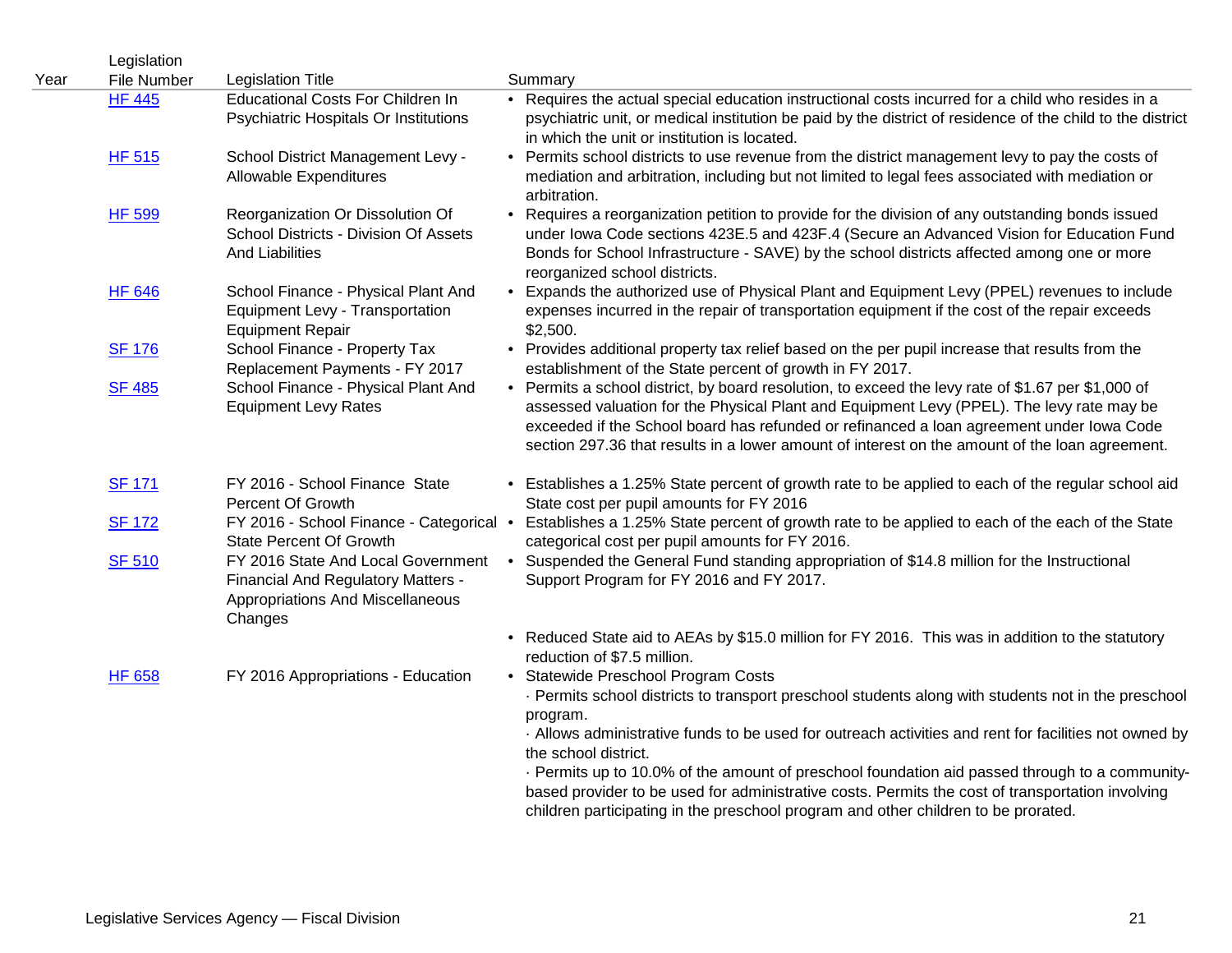|      | Legislation        |                                                                                                                 |                                                                                                                                                                                                                                                                                                                                                                                                                                                                                                                                                              |
|------|--------------------|-----------------------------------------------------------------------------------------------------------------|--------------------------------------------------------------------------------------------------------------------------------------------------------------------------------------------------------------------------------------------------------------------------------------------------------------------------------------------------------------------------------------------------------------------------------------------------------------------------------------------------------------------------------------------------------------|
| Year | <b>File Number</b> | <b>Legislation Title</b>                                                                                        | Summary                                                                                                                                                                                                                                                                                                                                                                                                                                                                                                                                                      |
|      |                    |                                                                                                                 | • At-Risk, Alternative, and Dropout Programs and Funding<br>- Permits up to 5.0% of the total amount a school district receives for at-risk programs or as<br>modified supplemental amount under Iowa Code section 257.41 to be used for district-wide or<br>building-wide at-risk and dropout prevention programming targeted to pupils who are not<br>deemed at-risk.<br>- Permits a school district to use money received for the at-risk program or as modified<br>supplemental amount under lowa Code section 257.41 to pay for the instructional costs |
|      |                    |                                                                                                                 | necessary to address the pupil's behavior if they have been determined by the school district to<br>be likely to inflict self-harm or likely to harm another pupil.<br>. Removes the requirement that the Department of Education must submit an annual report that<br>includes the ways school districts in the previous school year used modified supplemental<br>amounts.                                                                                                                                                                                 |
|      |                    |                                                                                                                 | • Appropriated \$57.391 million for the Student Achievement Teacher Quality Program for FY<br>2016.                                                                                                                                                                                                                                                                                                                                                                                                                                                          |
|      | <b>HF 666</b>      | Miscellaneous Supplemental<br>Appropriations and Transfers                                                      | • Appropriated \$55,700,000 to the Department of Education for supplemental payments to school<br>districts and Area Education Agencies. Money was appropriated from the FY 2015 State<br>General Fund to be used to supplement FY 2016 funding - VETOED.                                                                                                                                                                                                                                                                                                    |
| 2016 | <b>SF 174</b>      | School Supplemental State Aid, State<br>Percent of Growth FY 2017                                               | • Establishes a 2.25% State percent of growth rate to be applied to each of the regular school aid<br>State cost per pupil amounts for FY 2017.                                                                                                                                                                                                                                                                                                                                                                                                              |
|      | <b>SF 175</b>      | Categorical Supplemental State Aid FY .<br>2017                                                                 | Establishes a 2.25% State percent of growth rate to be applied to each of the State categorical<br>cost per pupil amounts for FY 2017.                                                                                                                                                                                                                                                                                                                                                                                                                       |
|      | <b>HF 2459</b>     | State and Local Government Financial<br>and Regulatory Matters -<br>Appropriations and Miscellaneous<br>Changes | • Reduces the FY 2017 State school aid funding to area education agencies (AEAs) by \$18.8<br>million.                                                                                                                                                                                                                                                                                                                                                                                                                                                       |
|      |                    |                                                                                                                 | • Eliminates a provision that allows a certain percentage of students to open enroll for purposes of<br>receiving educational instruction and course content that are delivered primarily over the internet<br>- VETOED                                                                                                                                                                                                                                                                                                                                      |
|      | <b>SF 2323</b>     | Appropriations - Education                                                                                      | • Eliminates an appropriation for the Iowa Learning Online Initiative. This appropriation was due to<br>sunset at the end of FY 2016. The program will continue and the Department of Education will<br>charge fees to school districts as authorized during the 2013 Legislative Session.                                                                                                                                                                                                                                                                   |
|      |                    |                                                                                                                 | • Allocates \$50,600,000 for the Teacher Leadership and<br>Compensation System.                                                                                                                                                                                                                                                                                                                                                                                                                                                                              |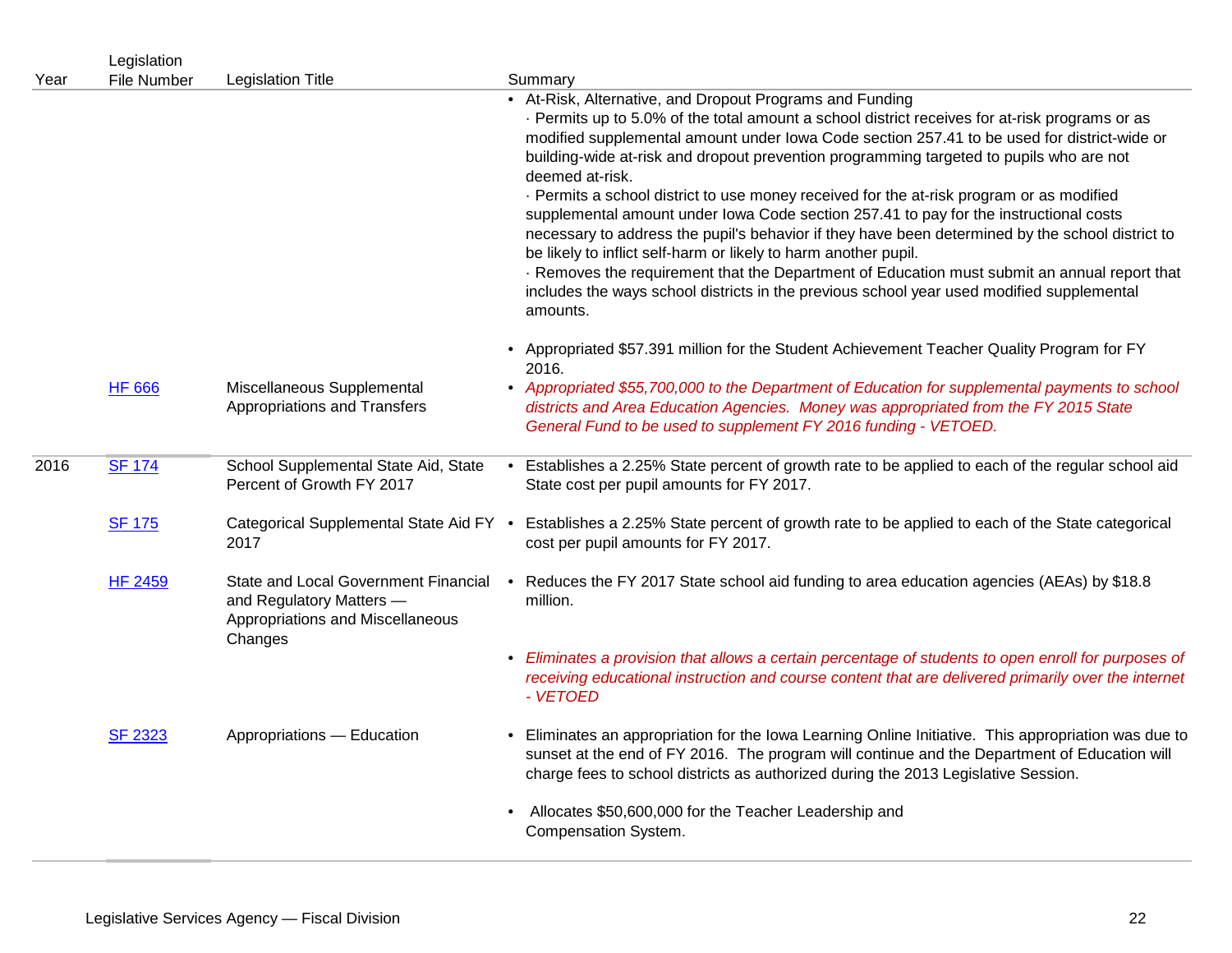|      | Legislation   |                                                                                        |                                                                                                                                                                                                                                                                                                                                                                                                                                                                                                                                                       |
|------|---------------|----------------------------------------------------------------------------------------|-------------------------------------------------------------------------------------------------------------------------------------------------------------------------------------------------------------------------------------------------------------------------------------------------------------------------------------------------------------------------------------------------------------------------------------------------------------------------------------------------------------------------------------------------------|
| Year | File Number   | <b>Legislation Title</b>                                                               | Summary                                                                                                                                                                                                                                                                                                                                                                                                                                                                                                                                               |
| 2017 | <b>HF 564</b> | <b>Expenditures and Transfers</b>                                                      | School District Funding and Authorized • Provides for flexibility in school district funding and authorized expenditures.                                                                                                                                                                                                                                                                                                                                                                                                                             |
|      |               |                                                                                        | • Adds textbooks and curriculum materials used for classroom purposes if such textbooks and<br>curriculum materials include professional development and administering statewide<br>assessments.                                                                                                                                                                                                                                                                                                                                                      |
|      |               |                                                                                        | • Removes the 5.0% limit on the amount of at-risk funding that a school district may use for<br>purposes of providing district-wide or building-wide at-risk and dropout prevention programming<br>targeted to pupils who are not deemed at risk and provides that the funding may also be used for<br>such programming that is grade-specific.                                                                                                                                                                                                       |
|      |               |                                                                                        | • Specifies that preschool foundation aid funding may be used by approved local programs and<br>community providers for any purpose determined by the board of directors of the school district<br>to meet standards for high-quality preschool instruction and for purposes that directly or indirectly<br>benefit students enrolled in the approved local program                                                                                                                                                                                   |
|      |               |                                                                                        | • Permits the transfer from the school corporation's general fund to the student activity fund an<br>amount necessary to purchase protective and safety equipment required for any extracurricular<br>interscholastic athletic contest or competition that is sponsored or administered by an<br>organization as defined in Iowa Code section 280.13.                                                                                                                                                                                                 |
|      | <b>HF 565</b> | Public School Funding — Transfer and<br>Expenditure of Funds - Flexibility<br>Accounts | • Provides for the establishment of a flexibility account within a school district's general fund if the<br>school district has authorized the transfer of all or a portion of unexpended and unobligated<br>funds from the school district's preschool program under lowa Code chapter 256C, professional<br>development supplement categorical funding, or home school assistance program.                                                                                                                                                          |
|      |               |                                                                                        | • A school district is also authorized to transfer to the flexibility account any unexpended and<br>unobligated moneys in any other school district fund or account within the school district's<br>general fund if the program, purpose, or requirements for expenditure of such moneys has been<br>repealed or is no longer in effect.                                                                                                                                                                                                              |
|      |               |                                                                                        | • Moneys deposited in the flexibility account may be used by the school district during a budget<br>year beginning in or after the calendar year in which the moneys were deposited in the flexibility<br>account for start-up costs for certain professional development costs the school district's<br>preschool program, home school assistance program, at-risk pupils program, alternative<br>programs, returning dropout and dropout prevention programs, gifted and talented children<br>program, or any school district general fund purpose. |
|      | <b>HF 573</b> | Powers of School District Board of<br>Directors                                        | • Grants home rule to school districts, allowing districts the ability to liberally construe lowa Code<br>chapters detailing the roles and responsibilities of school districts and school boards.                                                                                                                                                                                                                                                                                                                                                    |
|      |               |                                                                                        | • This is a limited home rule application, meaning that school districts and boards will not have the<br>ability to levy any taxes outside of those previously allowed for the purposes specified, and their<br>actions must remain consistent with the laws of the General Assembly.                                                                                                                                                                                                                                                                 |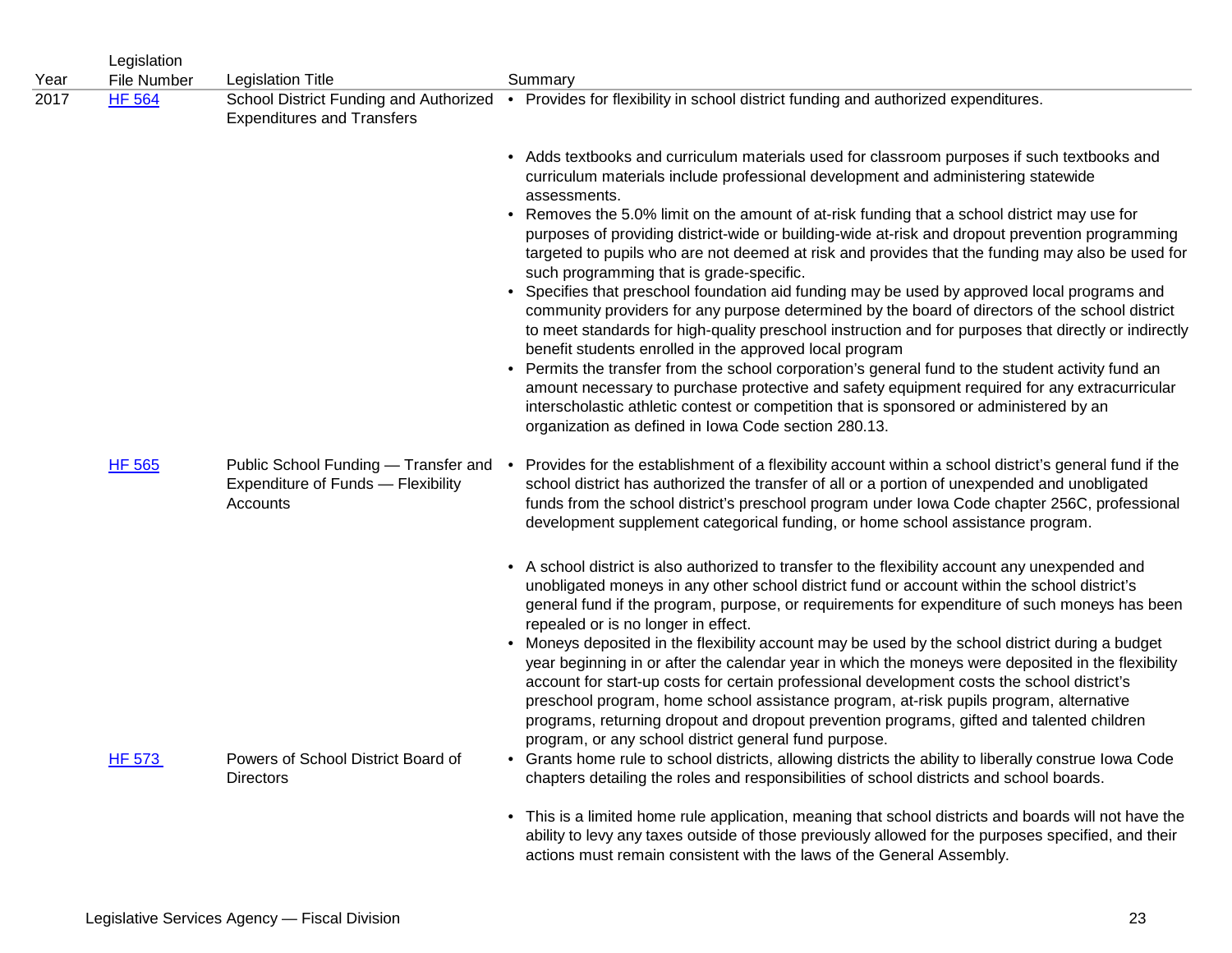|      | Legislation   |                                                                                                                 |                                                                                                                                                                                                                                                                                                                                                                                                                                                                                                                                                                                                                                    |
|------|---------------|-----------------------------------------------------------------------------------------------------------------|------------------------------------------------------------------------------------------------------------------------------------------------------------------------------------------------------------------------------------------------------------------------------------------------------------------------------------------------------------------------------------------------------------------------------------------------------------------------------------------------------------------------------------------------------------------------------------------------------------------------------------|
| Year | File Number   | <b>Legislation Title</b>                                                                                        | Summary                                                                                                                                                                                                                                                                                                                                                                                                                                                                                                                                                                                                                            |
|      | <b>SF 166</b> | School Finance - State Percents of<br>Growth - Property tax Replacement<br>Payments                             | • Establishes a 1.11% State percent of growth rate to be applied to each of the regular school aid<br>State cost per pupil amounts for FY 2018.                                                                                                                                                                                                                                                                                                                                                                                                                                                                                    |
|      |               |                                                                                                                 | • Establishes a 1.11% State percent of growth rate to be applied to each of the State categorical<br>cost per pupil amounts for FY 2018.                                                                                                                                                                                                                                                                                                                                                                                                                                                                                           |
|      | <b>SF 516</b> | State and Local Government Financial<br>and Regulatory Matters -<br>Appropriations and Miscellaneous<br>Changes | • Reduces the FY 2017 State school aid funding to area education agencies (AEAs) by \$15.0<br>million.                                                                                                                                                                                                                                                                                                                                                                                                                                                                                                                             |
|      | <b>HF 642</b> | Appropriations - Education                                                                                      | • Creates a voluntary teacher mentoring and induction option, which may be paid for by<br>professional development funds at the school district level.                                                                                                                                                                                                                                                                                                                                                                                                                                                                             |
| 2018 | <b>SF 455</b> | School Finance - State School<br>Foundation Program Modifications -<br><b>Transportation Equity Program</b>     | • For FY 2019, the regular program State cost per pupil is the regular program State cost per pupil<br>for the base year plus the regular program supplemental State aid for the budget year, plus \$5.                                                                                                                                                                                                                                                                                                                                                                                                                            |
|      |               |                                                                                                                 | • Establishes a transportation equity program to provide additional funding for school districts with<br>a transportation cost per pupil that exceeds the statewide adjusted transportation cost per pupil,<br>as determined by the Department of Management.                                                                                                                                                                                                                                                                                                                                                                      |
|      |               |                                                                                                                 | • Appropriates \$11.2 million to the Transportation Equity Fund from the General Fund in FY 2019.                                                                                                                                                                                                                                                                                                                                                                                                                                                                                                                                  |
|      | <b>SF 475</b> | Regulation of Primary and Secondary<br>Education - Miscellaneous Changes                                        | Eliminates provisions requiring the State board to adopt rules prohibiting or limiting the open<br>enrollment of students whose educational instruction and course content are delivered primarily<br>over the Internet.                                                                                                                                                                                                                                                                                                                                                                                                           |
|      |               |                                                                                                                 | • Allows a school district and community college to enter into a sharing agreement to offer, or<br>provide a community college-employed instructor to teach, one or more classes in only one of<br>the six career and technical education service areas required under the State's educational<br>program at the high school level. Pupils enrolled in such a class shall be assigned additional<br>weighting if the course enrollment exceeds five and the school district's total enrollment does not<br>exceed 600 pupils.<br>• Adds a one-half unit course in personal finance literacy to the educational program each school |
|      |               |                                                                                                                 | district and accredited nonpublic school is required to offer in grades 9-12, and requires all<br>students to take the course as a condition of graduation.                                                                                                                                                                                                                                                                                                                                                                                                                                                                        |
|      | HF 633        | <b>School District Supplementary Weight</b><br>- Shared Operational Functions                                   | • Strikes the five-budget-year maximum for receiving the supplementary weighting and extends<br>availability of the supplementary weighting through the budget year beginning July 1, 2024.                                                                                                                                                                                                                                                                                                                                                                                                                                        |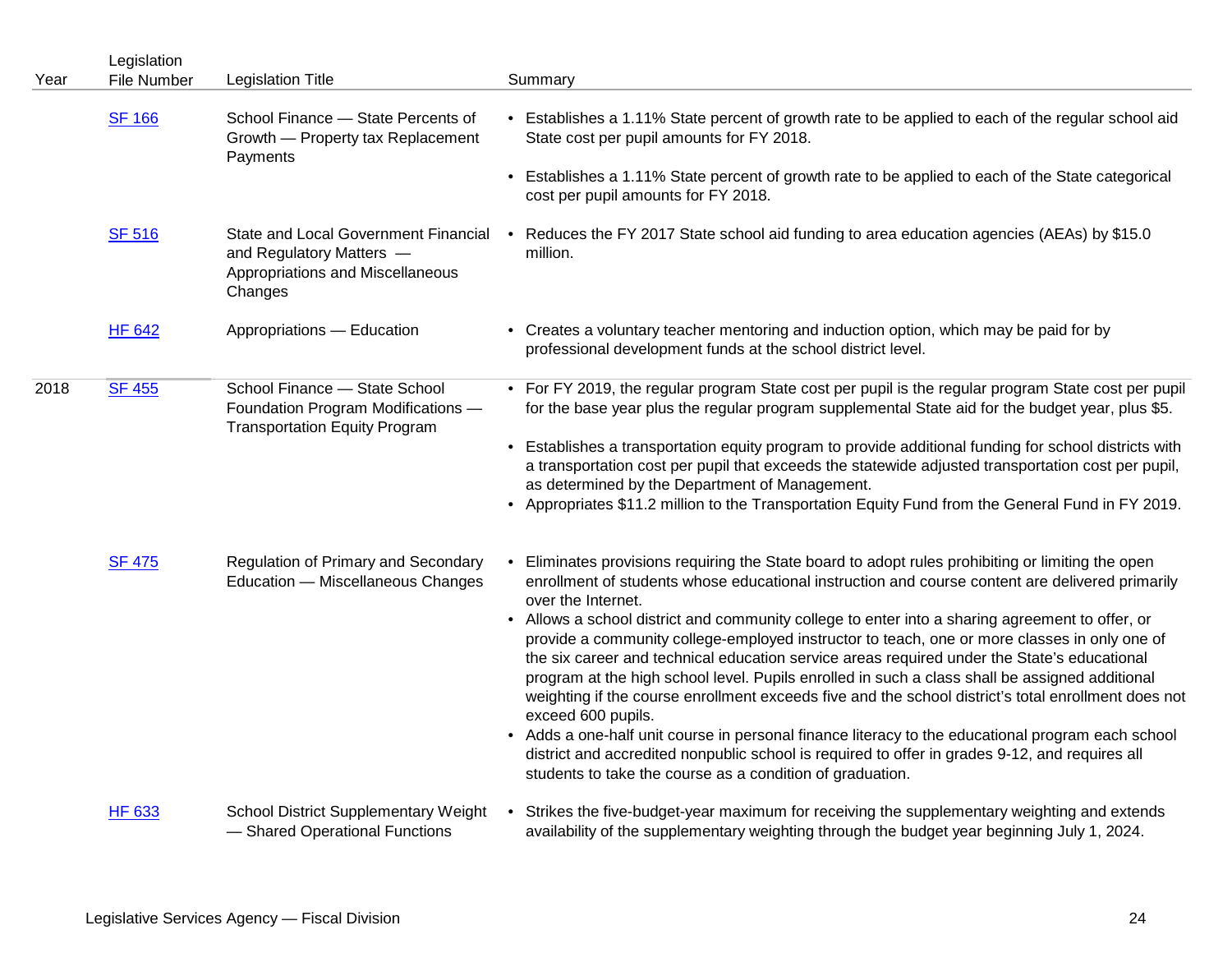| Year | Legislation<br>File Number | <b>Legislation Title</b>                                                                                        | Summary                                                                                                                                                                                                                                                                                                                                                                      |
|------|----------------------------|-----------------------------------------------------------------------------------------------------------------|------------------------------------------------------------------------------------------------------------------------------------------------------------------------------------------------------------------------------------------------------------------------------------------------------------------------------------------------------------------------------|
|      |                            |                                                                                                                 | • Adds master social worker and independent social worker to the list of operational functions for<br>which supplementary weighting is provided to school districts and AEAs in the amount of three<br>pupils.                                                                                                                                                               |
|      | <b>HF 2230</b>             | School Finance - State Percents of<br>Growth - Property Tax Replacement<br>Payments                             | • Establishes a 1.00% State percent of growth rate to be applied to each of the regular school aid<br>State cost per pupil amounts for FY 2019.                                                                                                                                                                                                                              |
|      |                            |                                                                                                                 | • Establishes a 1.00% State percent of growth rate to be applied to each of the State categorical<br>cost per pupil amounts for FY 2019.                                                                                                                                                                                                                                     |
|      | <b>HF 2441</b>             | Regulation of Primary and Secondary<br><b>Education and School District Funding</b>                             | • Early Intervention categorical funds may be used for any school general fund purpose.                                                                                                                                                                                                                                                                                      |
|      |                            |                                                                                                                 | • At-risk and dropout prevention programming will be approved by resolution of a district's school<br>board and modified supplemental aid (MSA) amounts will be submitted to and reviewed by the<br>School Budget Review Committee (SBRC). The SBRC shall grant requests for MSA that meet<br>the school district's approved plans. Plans are to be submitted by November 1. |
|      |                            |                                                                                                                 | Specifies that At-risk and Dropout Prevention MSA may be used to pay for staff including but not<br>$\bullet$<br>limited to administrative staff, psychologists, social workers, and school safety personnel.                                                                                                                                                                |
|      |                            |                                                                                                                 | • Allows At-risk and Dropout Prevention MSA to be used for any purpose that directly benefits<br>students in the adopted program.<br>• Creates additional allowable uses for unspent balances in school district's Child Care Enterprise<br>Fund.                                                                                                                            |
|      | <b>HF 2502</b>             | State and Local Government Financial<br>and Regulatory Matters -<br>Appropriations and Miscellaneous<br>Changes | • Reduces the FY 2019 State school aid funding to area education agencies (AEAs) by \$15.0<br>million.                                                                                                                                                                                                                                                                       |
|      | <b>SF 2415</b>             | Appropriations - Education                                                                                      | • Appropriation of \$600,000 for a Summer Joint Enrollment Program to allow high school students<br>to enroll in community college classes during the summer months under an agreement between<br>the school district and the community college.                                                                                                                             |
|      |                            |                                                                                                                 | • Appropriation of \$2.7 million to be distributed by the Department of Education to the lowa Testing<br>Program on behalf of school districts for the statewide student assessment.                                                                                                                                                                                         |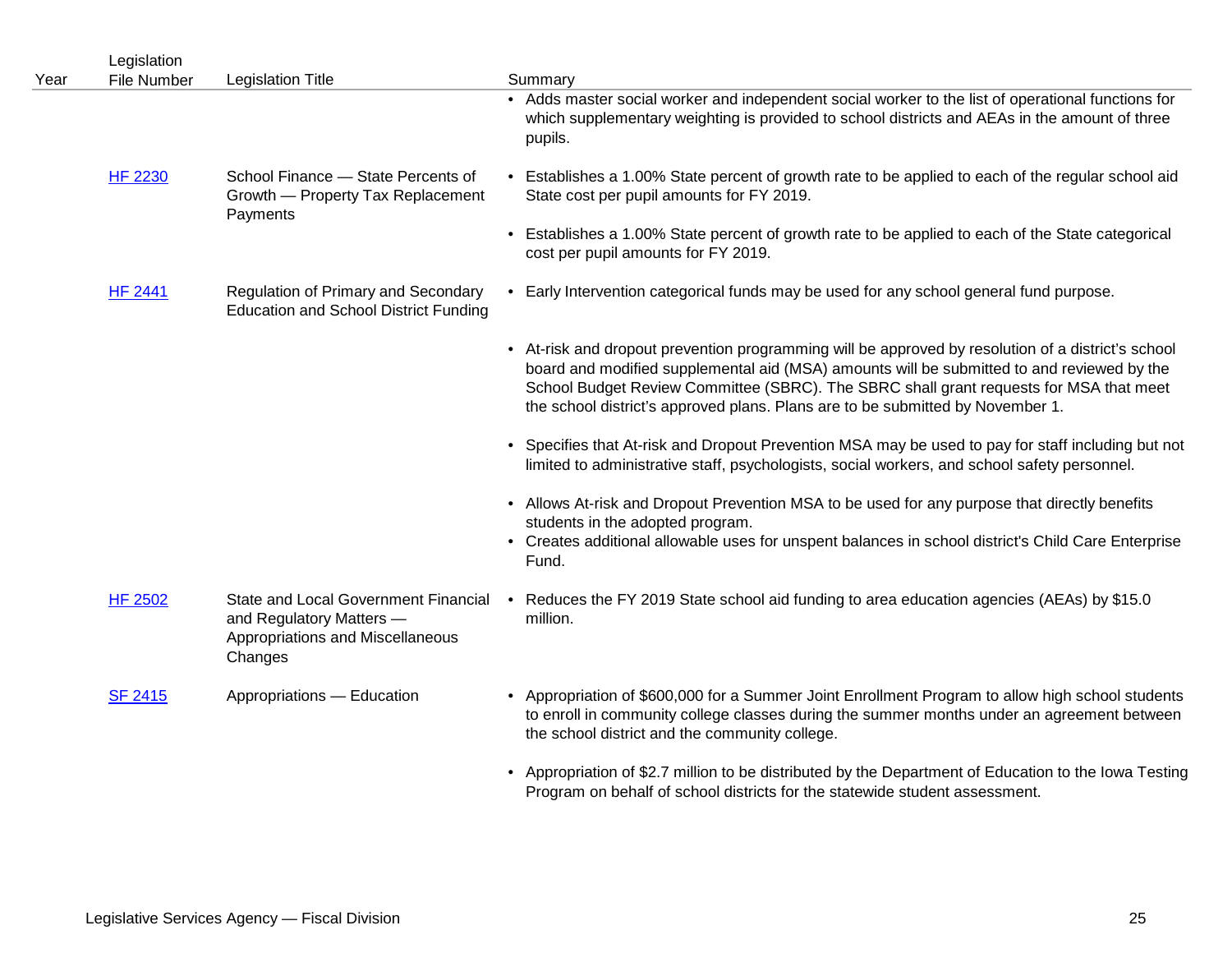| Year | Legislation<br><b>File Number</b> | <b>Legislation Title</b>                                                            | Summary                                                                                                                                                                                                                                                                                                                                                                                                                                                                                                                                                                                                                                                                                                                                                                                                                                                                                                                                                                                                           |
|------|-----------------------------------|-------------------------------------------------------------------------------------|-------------------------------------------------------------------------------------------------------------------------------------------------------------------------------------------------------------------------------------------------------------------------------------------------------------------------------------------------------------------------------------------------------------------------------------------------------------------------------------------------------------------------------------------------------------------------------------------------------------------------------------------------------------------------------------------------------------------------------------------------------------------------------------------------------------------------------------------------------------------------------------------------------------------------------------------------------------------------------------------------------------------|
|      |                                   |                                                                                     | • Modifies provisions regarding the half credit of personal finance literacy requirement for high<br>school graduation established in Division VII of Senate File 475 (FY 2018 Education Omnibus<br>Act), allowing the course to be counted as a social studies unit or other combination of<br>coursework.                                                                                                                                                                                                                                                                                                                                                                                                                                                                                                                                                                                                                                                                                                       |
| 2019 | <b>HF 306</b>                     | School Finance - State Percents of<br>Growth - Property Tax Replacement<br>Payments | • Establishes a 2.06% State percent of growth rate to be applied to each of the regular school aid<br>State cost per pupil amounts for FY 2020.                                                                                                                                                                                                                                                                                                                                                                                                                                                                                                                                                                                                                                                                                                                                                                                                                                                                   |
|      |                                   |                                                                                     | • Establishes a 2.06% State percent of growth rate to be applied to each of the State categorical<br>cost per pupil amounts for FY 2020.                                                                                                                                                                                                                                                                                                                                                                                                                                                                                                                                                                                                                                                                                                                                                                                                                                                                          |
|      | <b>HF 307</b>                     | School Finance - Regular State Cost<br>of Pupil - School Transportation<br>Funding  | • For FY 2020, the regular program state cost per pupil is the regular program State cost per pupil<br>for the base year plus the regular program supplemental State aid for the budget year, plus \$5.                                                                                                                                                                                                                                                                                                                                                                                                                                                                                                                                                                                                                                                                                                                                                                                                           |
|      |                                   |                                                                                     | • Appropriates \$19.0 million to the Transportation Equity Fund from the General Fund in FY 2020.                                                                                                                                                                                                                                                                                                                                                                                                                                                                                                                                                                                                                                                                                                                                                                                                                                                                                                                 |
|      | <b>HF 758</b>                     | Appropriations - Education                                                          | • Appropriates \$1.0 million for implementation of a portion of Senate File 603 (Concurrent<br>Enrollment Functions and Funding Bill) to community colleges. Community colleges can submit<br>data on nonpublic school concurrent enrollment to community colleges. Students enrolled under<br>such an agreement shall be counted as if the student were assigned a weighting under lowa<br>Code paragraph 275.11(3)"b". Using the State cost per pupil, the Department of Education is<br>required to calculate the amount equivalent to the amount of supplementary weighting a school<br>district would receive for such enrollment to pay to the community colleges. The community<br>colleges are directed to decrease the amount billed to the accredited nonpublic schools under<br>such an agreement by the amount calculated.<br>• A new General Fund appropriation of \$2.1 million for children's mental health to be used by area<br>education agencies to provide school-based training and support. |
|      | <b>HF 546</b>                     | Secure an Advanced Vision for<br>Education, Extension                               | • Extends the sunset of SAVE to January 1, 2051, and adjusts the amount of funds being directed<br>into the PTER Fund. In FY 2020, the amount directed to PTER is 3.1% of the total funds<br>generated by SAVE. Starting in FY 2021, for fiscal years in which the growth of SAVE is more<br>than 2.0% over the previous fiscal year, the amount directed into the PTER Fund will increase by<br>1.0% until it reaches a cap of 30.0% of the funds generated by SAVE. Beginning in<br>FY 2021, one-half of the increase in funds each year will flow into a newly created Foundation<br>Base Supplement Fund (FBSF) within the PTER Fund, which will function to increase the State<br>cost per pupil foundation level.                                                                                                                                                                                                                                                                                           |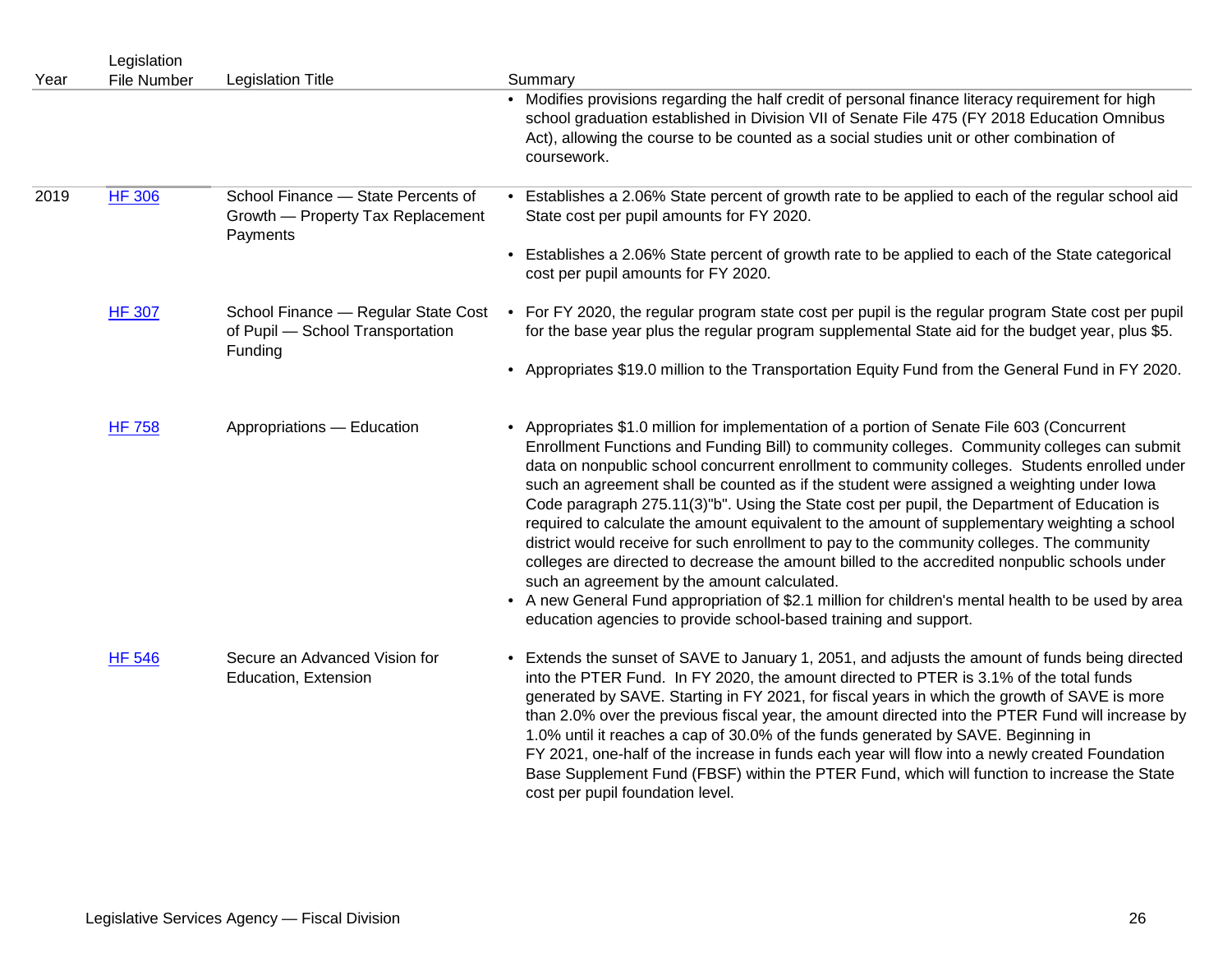| Year | Legislation<br><b>File Number</b> | <b>Legislation Title</b>                                                            | Summary                                                                                                                                                                                                                                                                                                                                                                                                                                                                                                                                                                                                      |
|------|-----------------------------------|-------------------------------------------------------------------------------------|--------------------------------------------------------------------------------------------------------------------------------------------------------------------------------------------------------------------------------------------------------------------------------------------------------------------------------------------------------------------------------------------------------------------------------------------------------------------------------------------------------------------------------------------------------------------------------------------------------------|
|      |                                   |                                                                                     | • Creates a fund for career academies, which will receive an annual distribution from SAVE. The<br>Department of Education is directed to adopt rules for the distribution of these funds in the form<br>of competitive grants that may be awarded to schools for use on career academy infrastructure<br>and equipment. If the growth of SAVE is more than 2.5% over the previous fiscal year, the<br>amount allocated to the Career Academies Fund is to increase by 0.5% of the amount of SAVE<br>funds available after the distribution to the PTER Fund and the FBSF, to a maximum of \$5.0<br>million. |
|      | <b>HF 596</b>                     | Whole Grade Sharing and<br>Reorganization Incentives                                | • Extends the whole grade sharing supplementary weighting and reorganization incentives for an<br>additional five years.                                                                                                                                                                                                                                                                                                                                                                                                                                                                                     |
|      | <b>SF 603</b>                     | <b>Concurrent Enrollment Functions and</b><br>Funding                               | • Increases the supplementary weighting of eligible arts and science concurrent enrollment units<br>from 0.46 to 0.50. This change applies retroactively to the school budget year beginning on July<br>1, 2019.                                                                                                                                                                                                                                                                                                                                                                                             |
|      |                                   |                                                                                     | • Allows for an additional exception to the "supplement not supplant" requirements under lowa<br>Code subsection 257.11(3) for districts with enrollment of 600 or fewer to generate<br>supplementary weighting for one math or one science unit under "offer and teach" requirements.                                                                                                                                                                                                                                                                                                                       |
|      |                                   |                                                                                     | • Allows for school districts with enrollment of 600 or more to contract with a community college<br>for certain "offer and teach" requirements without generating supplementary weighting. This<br>provision of the Act applies retroactively to July 1, 2018.                                                                                                                                                                                                                                                                                                                                              |
|      |                                   |                                                                                     | • Expands the definition of concurrent enrollment to include courses contracted between<br>community colleges and accredited nonpublic schools.<br>• Allows for an appropriation by the General Assembly to the Department of Education to pay the<br>community colleges for the cost of contracted concurrent enrollment with accredited nonpublic<br>schools. Community colleges shall decrease the amount billed to the accredited nonpublic<br>schools by the amount paid to the community colleges under this Division.                                                                                 |
|      |                                   |                                                                                     | • Permits the Department of Education to prorate the amount available by appropriation if the<br>funds are insufficient to pay for all contracted concurrent enrollment with an accredited nonpublic<br>school.                                                                                                                                                                                                                                                                                                                                                                                              |
| 2020 | <b>SF 2142</b>                    | School Finance - State Percents of<br>Growth - Property Tax Replacement<br>Payments | • Establishes a 2.30% State percent of growth rate to be applied to each of the regular school aid<br>State cost per pupil amounts for FY 2021.                                                                                                                                                                                                                                                                                                                                                                                                                                                              |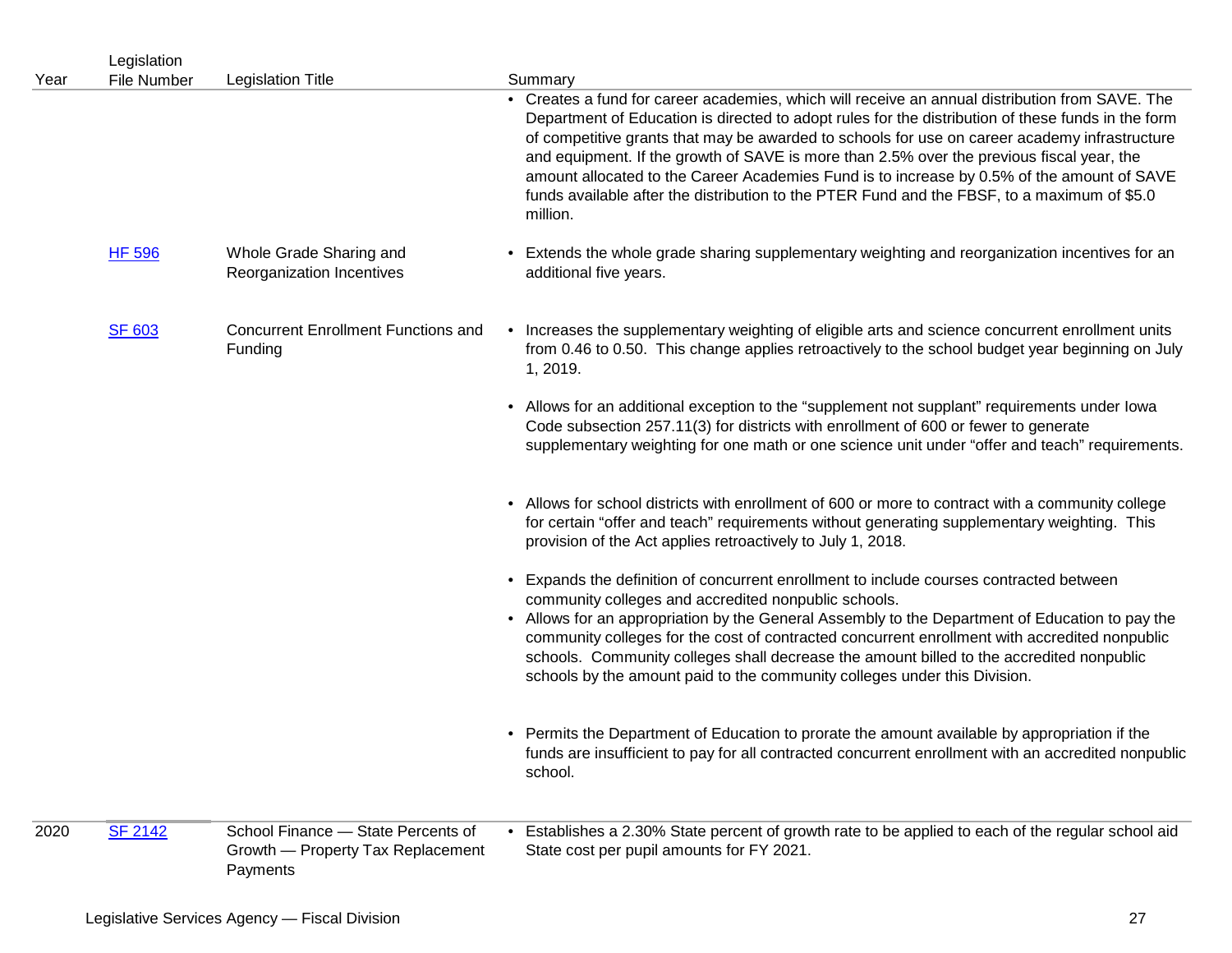| Year | Legislation<br>File Number | <b>Legislation Title</b>                                                            | Summary                                                                                                                                                                                                                                                                                                                                                                |
|------|----------------------------|-------------------------------------------------------------------------------------|------------------------------------------------------------------------------------------------------------------------------------------------------------------------------------------------------------------------------------------------------------------------------------------------------------------------------------------------------------------------|
|      |                            |                                                                                     | • Establishes a 2.30% State percent of growth rate to be applied to each of the State categorical<br>cost per pupil amounts for FY 2021.                                                                                                                                                                                                                               |
|      | <b>SF 2164</b>             | School Finance - Regular State Cost<br>Per Pupil - School Transportation<br>Funding | • For FY 2021, the regular program State cost per pupil is the regular program State cost per pupil<br>for the base year plus the regular program supplemental State aid for the budget year, plus \$10.                                                                                                                                                               |
|      |                            |                                                                                     | • Appropriates \$26.7 million to the Transportation Equity Fund from the General Fund in FY 2021.                                                                                                                                                                                                                                                                      |
|      | <b>HF 2418</b>             | <b>School Budget Review Committee</b>                                               | • The SBRC may grant a modified supplemental amount for at-risk, alternative school, and<br>returning dropout and dropout prevention programs for school districts that submit a request<br>after January 15 but before March 1 of the budget year preceding the budget year during which<br>the program will be offered.                                              |
|      | <b>SF 2408</b>             | <b>Supplemental Appropriations</b>                                                  | • Limits the FY 2021 General Fund appropriation to the Department of Education for nonpublic<br>school transportation to \$8.2 million.                                                                                                                                                                                                                                |
|      |                            |                                                                                     | • Suspends the General Fund standing appropriation of \$14.8 million to the Instructional Support<br>Program.                                                                                                                                                                                                                                                          |
|      |                            |                                                                                     | • Reduces the FY 2021 State school aid funding to the AEAs by an additional \$15.0 million for a<br>total reduction of \$22.5 million.                                                                                                                                                                                                                                 |
|      | <b>HF 2629</b>             | Future Ready Iowa                                                                   | • Amends provisions under the Senior Year Plus Program by eliminating references and<br>provisions relating to full-time and part-time enrollment.                                                                                                                                                                                                                     |
|      | <b>SF 2360</b>             | <b>Classroom Environment and</b><br><b>Therapeutic Classrooms</b>                   | • Appropriates \$500,000 in FY 2022 for the Department of Education to develop, establish, and<br>distribute standards, guidelines, and expectations relating to behavior in the classroom, restraint<br>of a student, professional development relating to educating individuals in the least restrictive<br>environment, and research-based intervention strategies. |
|      |                            |                                                                                     | • Appropriates \$1.6 million in FY 2022 to the Department of Education for the Therapeutic<br>Classroom Incentive Fund.                                                                                                                                                                                                                                                |
|      |                            |                                                                                     | • Appropriates \$500,000 in FY 2022 to the Department of Education for reimbursement funding to<br>school districts for the transportation of students to therapeutic classrooms.                                                                                                                                                                                      |
|      |                            |                                                                                     | • Permits a school district that provides a therapeutic classroom to students enrolled in a public or<br>nonpublic school to submit a claim to the Department for reimbursement if the student has not<br>been assigned a weighting under Iowa Code.                                                                                                                   |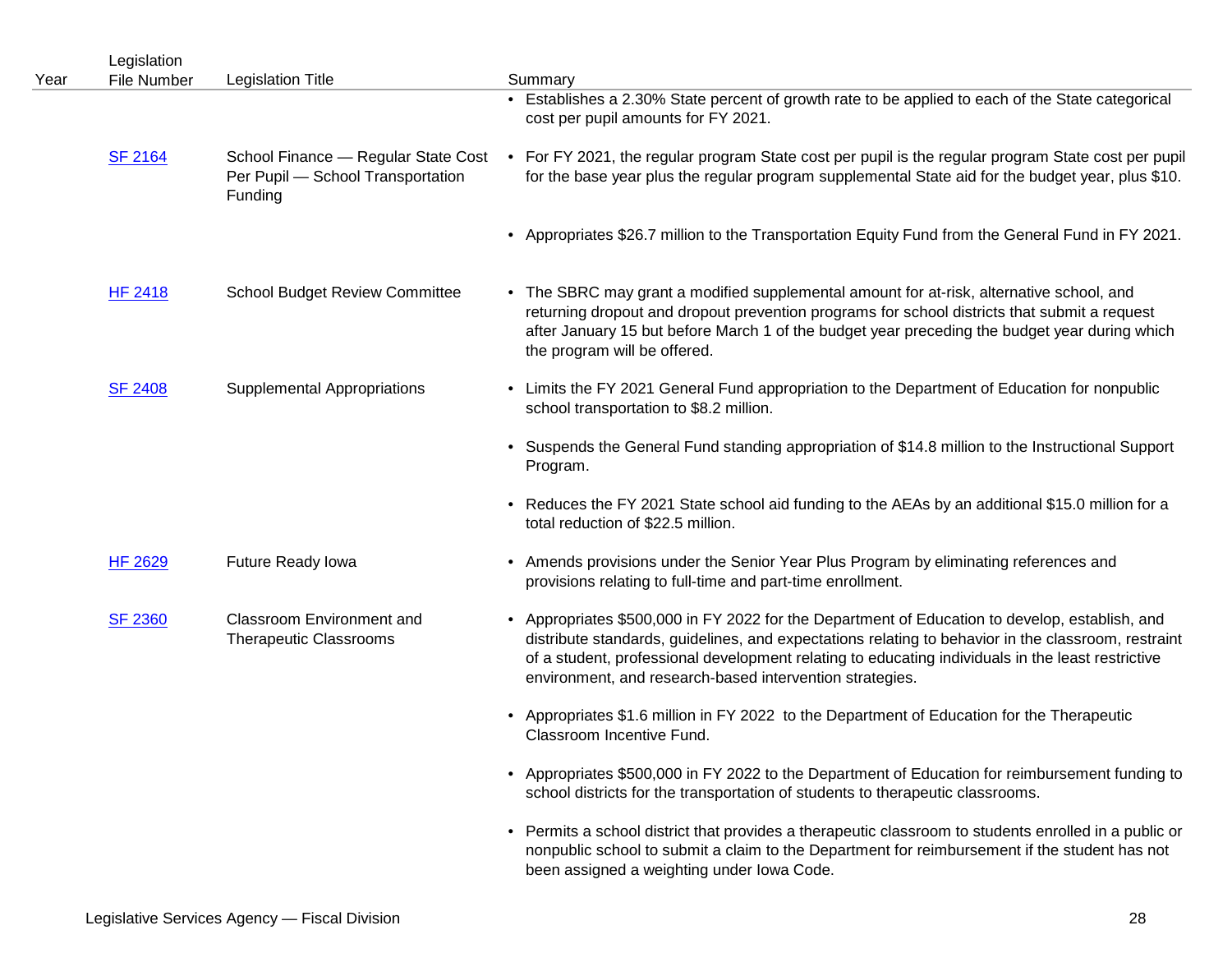| Year | Legislation<br>File Number | <b>Legislation Title</b>                    | Summary                                                                                                                                                                                                                                                                                                                                                                                                                                                                                                                                                                                                                                                                                                                                                                                                                                                                                             |
|------|----------------------------|---------------------------------------------|-----------------------------------------------------------------------------------------------------------------------------------------------------------------------------------------------------------------------------------------------------------------------------------------------------------------------------------------------------------------------------------------------------------------------------------------------------------------------------------------------------------------------------------------------------------------------------------------------------------------------------------------------------------------------------------------------------------------------------------------------------------------------------------------------------------------------------------------------------------------------------------------------------|
|      |                            |                                             | • Allows for a student attending an accredited nonpublic school or receiving competent private<br>instruction who is assigned to a therapeutic classroom to be counted as a shared-time student<br>for State foundation aid purposes.<br>• Specifies that the cost and reimbursement of providing transportation to nonpublic school<br>students to a therapeutic classroom will be shown in the school budget as an expense from<br>miscellaneous income and not be used for calculation of expenses under the Transportation<br>Equity Program.                                                                                                                                                                                                                                                                                                                                                   |
|      | <b>SF 2310</b>             | Iowa Online Learning                        | • Requires school districts to submit a report, with specified information, to the Department of<br>Education detailing any reduction in expenditures to the school district resulting from the closure<br>of schools due to COVID-19 during the school budget year beginning July 1, 2019, and ending<br>June 30, 2020. The Department will prepare and submit to the General Assembly, by November<br>15, 2020, a report that details, for each school district, the total net impact of the COVID-19<br>pandemic on each school district's budget.<br>• Allows for additional flexibility for use of professional development dollars for FY 2021. During<br>the 2020-2021 school year, school districts may use any portion of the 36 required hours for<br>professional development to provide instructional time in addition to the amount of required<br>instructional time under Iowa Code. |
|      |                            |                                             | • Until July 15, 2020, for the school year commencing July 1, 2020, a parent may apply to open-<br>enroll a student in an online public school in another school district if the child, the child's<br>caretaker, or another resident of the child's residence has a significant health condition that may<br>increase the risk of COVID-19.                                                                                                                                                                                                                                                                                                                                                                                                                                                                                                                                                        |
|      | <b>HF 2643</b>             | <b>Omnibus Appropriation Act</b>            | • Allows for an adjustment in State foundation aid in FY 2021 for school districts that received an<br>assessed value reduction by a local board of review or property assessment appeal board in<br>assessment year (AY) 2018, if the amount of the reduction exceeded \$47.0 million.                                                                                                                                                                                                                                                                                                                                                                                                                                                                                                                                                                                                             |
|      |                            |                                             | • This is estimated to increase the FY 2021 State foundation aid by \$254,000, subject to district<br>request.                                                                                                                                                                                                                                                                                                                                                                                                                                                                                                                                                                                                                                                                                                                                                                                      |
| 2021 | <b>SF 269</b>              | School Supplemental State Aid and<br>Equity | • Establishes a 2.40% State percent of growth rate to be applied to each of the regular school aid<br>State cost per pupil amounts for FY 2022.                                                                                                                                                                                                                                                                                                                                                                                                                                                                                                                                                                                                                                                                                                                                                     |
|      |                            |                                             | • Establishes a 2.40% State percent of growth rate to be applied to each of the State categorical<br>cost per pupil amounts for FY 2022.                                                                                                                                                                                                                                                                                                                                                                                                                                                                                                                                                                                                                                                                                                                                                            |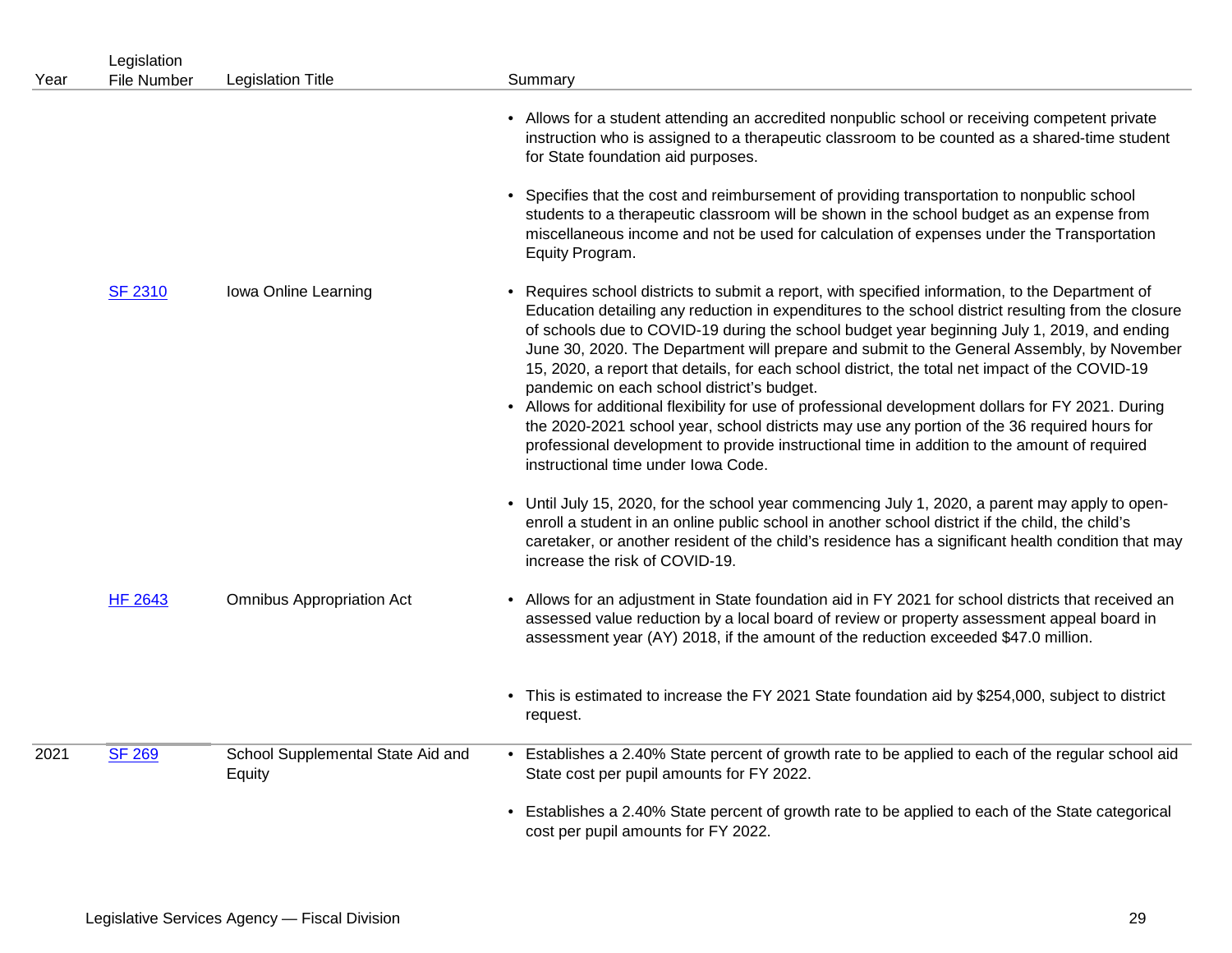| Year | Legislation<br>File Number | <b>Legislation Title</b>        | Summary                                                                                                                                                                                                                                                                                                                                                                                                                                                                                                                                                                                                                          |
|------|----------------------------|---------------------------------|----------------------------------------------------------------------------------------------------------------------------------------------------------------------------------------------------------------------------------------------------------------------------------------------------------------------------------------------------------------------------------------------------------------------------------------------------------------------------------------------------------------------------------------------------------------------------------------------------------------------------------|
|      |                            |                                 | • For FY 2022, the regular program State cost per pupil is the regular program State cost per pupil<br>for the base year plus the regular program supplemental State aid for the budget year, plus \$10.                                                                                                                                                                                                                                                                                                                                                                                                                         |
|      |                            |                                 | • Appropriates \$27.5 million to the Transportation Equity Fund from the General Fund in FY 2022.                                                                                                                                                                                                                                                                                                                                                                                                                                                                                                                                |
|      | <b>HF 605</b>              | <b>English Learners Funding</b> | • Divides students who are identified as limited-English proficient (LEP) into two categories and<br>assigns a supplementary weighting to each level, intensive student (0.26) and intermediate<br>student (0.21).                                                                                                                                                                                                                                                                                                                                                                                                               |
|      |                            |                                 | • Under current law (FY 2021) a student identified as being LEP may draw an additional weighting<br>of 0.22 in the School Aid and Levy formula for no more than five years.                                                                                                                                                                                                                                                                                                                                                                                                                                                      |
|      |                            |                                 | • Based on the 2019 ELPA21 testing, 21.0% of LEP students will qualify for the intensive student<br>weighting, and 79.0% of LEP students will qualify for the intermediate student weighting.                                                                                                                                                                                                                                                                                                                                                                                                                                    |
|      |                            |                                 | • New weighting calculations will apply to the weightings reported in October 2021 for the FY 2023<br>school budget year.                                                                                                                                                                                                                                                                                                                                                                                                                                                                                                        |
|      | HF 813                     | <b>Charter Schools</b>          | • Establishes a new Code chapter 256E establishing a new charter school program and provides<br>for two pathways to establish a charter school in the State. A charter school can be established<br>through application by a founding group created by a local school board, thereby creating a new<br>attendance center that would be part of a public school district. A charter school can also be<br>established through application by a founding group not created by a local school board, thereby<br>creating a charter school independent of a public school district and having no boundary lines<br>within the State. |
|      |                            |                                 | • Funding for each student attending a charter school will flow through the district of residence,<br>similar to open enrollment, and includes the State cost per pupil, the teacher leadership<br>supplement, and additional weightings.                                                                                                                                                                                                                                                                                                                                                                                        |
|      |                            |                                 | • For students attending a charter school who had not been included in the previous year's<br>enrollment count, the Act establishes a General Fund standing unlimited appropriation to the<br>Department of Education to be paid to the charter school for the students' initial year of<br>enrollment in the charter school.                                                                                                                                                                                                                                                                                                    |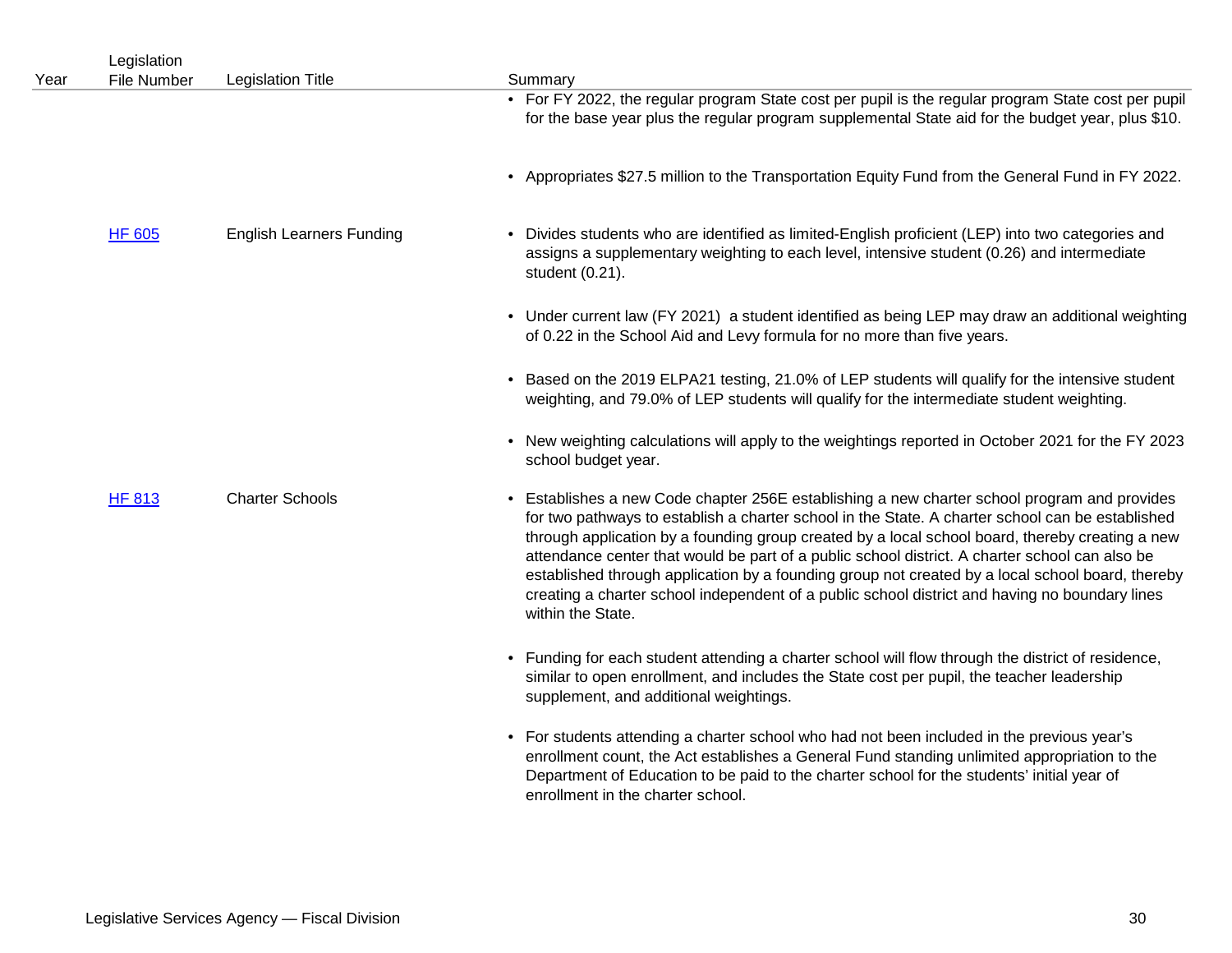| Year | Legislation<br><b>File Number</b> | <b>Legislation Title</b>                                            | Summary                                                                                                                                                                                                                                                                                                                                                                                                                                                       |
|------|-----------------------------------|---------------------------------------------------------------------|---------------------------------------------------------------------------------------------------------------------------------------------------------------------------------------------------------------------------------------------------------------------------------------------------------------------------------------------------------------------------------------------------------------------------------------------------------------|
|      | <b>HF 228</b>                     | Open Enrollment Equality, School<br><b>District Diversity Plans</b> | • Repeals school district voluntary diversity plans set in place in FY 2009 and disallows denial of<br>open enrollment based on those plans; eliminates provisions directing the State Board of<br>Education to adopt rules and guidelines for districts with voluntary diversity plans; and removes<br>requirements for the Department of Education (DE) to provide technical assistance to the school<br>districts with voluntary diversity plans in place. |
|      |                                   |                                                                     | • The Bill further allows for open enrollment after the March 1 deadline for grades 1 through 12<br>during the 2021-2022 school year if a school district had a voluntary diversity plan in place during<br>the 2020-2021 school year.                                                                                                                                                                                                                        |
|      | <b>HF 602</b>                     |                                                                     | School Supplemental Funding Support • From FY 2021 through FY 2023, a school school board, by resolution, may transfer funds from<br>the school general fund to the student activity fund for cocurricular or extracurricular activities for<br>which the loss of revenue from admissions, activity fees, student dues, student fund-raising<br>events, or other student-related cocurricular or extracurricular activities due to the COVID-19<br>pandemic.  |
|      |                                   |                                                                     | • The provision authorizing the transfers to the student activity fund is repealed July 1, 2023.                                                                                                                                                                                                                                                                                                                                                              |
|      | <b>HF 868</b>                     | <b>Education Appropriations</b>                                     | • Permits the School Board Review Committee (SBRC) to consider modified supplemental<br>amount (MSA) requests for eligible preschool programs for FY 2022 only. The SBRC will<br>calculate MSA awards granted by multiplying the FY 2022 State cost per pupil (\$7,227) by the<br>difference between the October 2020 budget enrollment count and the October 2021 budget<br>enrollment count.                                                                |
|      |                                   |                                                                     | • If a school district's fund balance is equal to or is less than 25.00% of FY 2021 preschool<br>foundation aid, then the SBRC shall grant the MSA. If a school district's fund balance is greater<br>than 25.00% of FY 2021 preschool foundation aid, then the SBRC may grant the MSA.                                                                                                                                                                       |
|      |                                   |                                                                     | • Adds a mental health professional to the list of eligible operational functions and positions<br>eligible for supplementary weighting.                                                                                                                                                                                                                                                                                                                      |
|      |                                   |                                                                     | • States MSAs granted under the provisions of this Bill will be funded solely by funds made<br>available to the SBRC. If the amount made available to the SBRC is insufficient to fund all MSAs,<br>then the SBRC is directed to prorate the payments.                                                                                                                                                                                                        |
|      | <b>SF 619</b>                     | <b>Taxation and Other Provisions</b>                                | Beginning with the FY 2023 payment, the General Fund standing appropriation for commercial<br>and industrial property tax replacement for cities and counties will be phased out, with school<br>district backfill payments being elminated after FY 2022.                                                                                                                                                                                                    |